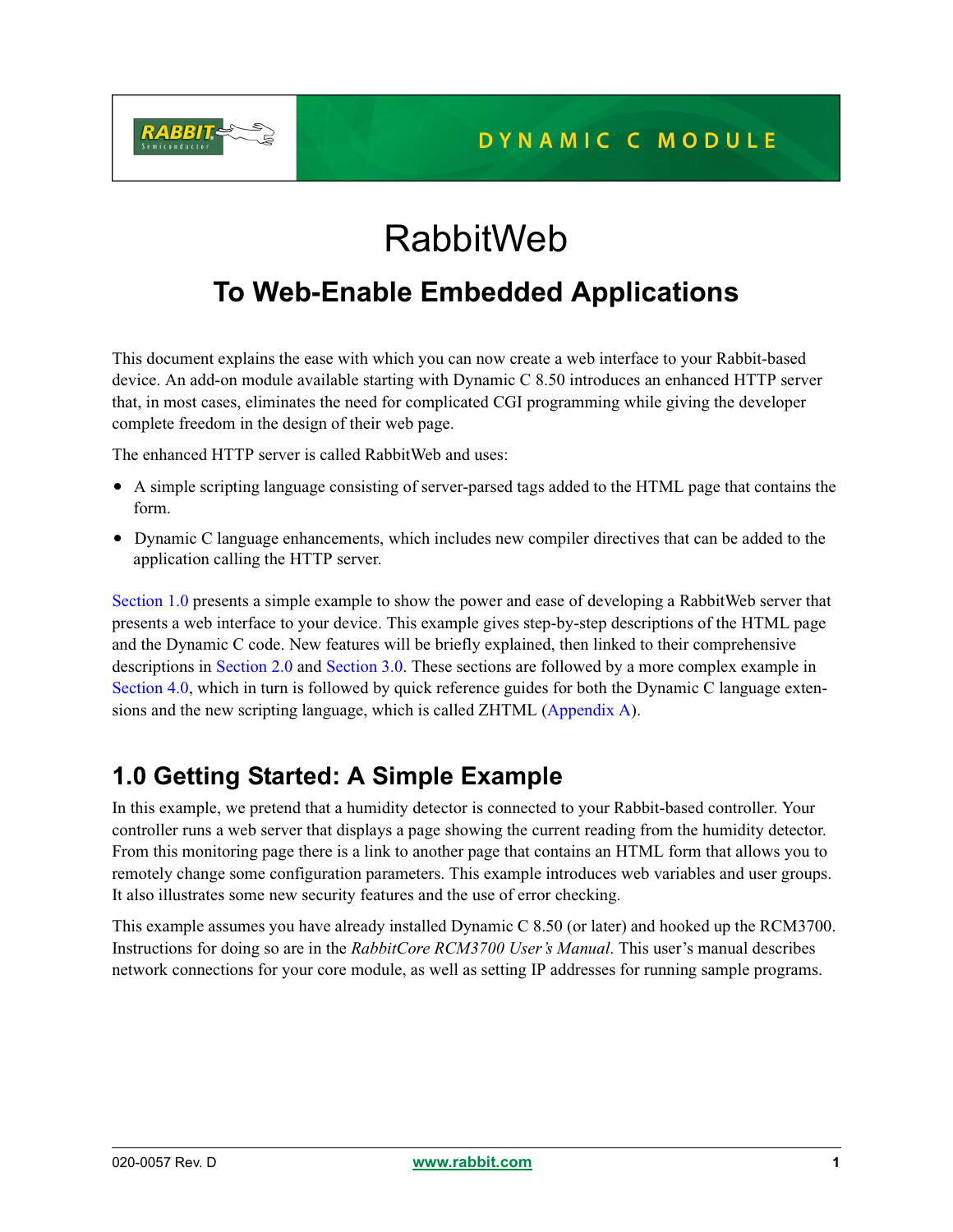### **1.1 Dynamic C Application Code for Humidity Detector**

This section describes the application for our example. The program is shown in its entirety for convenience. It is broken down into manageable pieces on the following pages.

**File Name:** /Samples/tcpip/rabbitweb/humidity.c

```
#define TCPCONFIG 1
#define USE_RABBITWEB 1
#memmap xmem
#use "dcrtcp.lib"
#use "http.lib"
#ximport "samples/tcpip/rabbitweb/pages/humidity monitor.zhtml"
  monitor_zhtml 
#ximport "samples/tcpip/rabbitweb/pages/humidity_admin.zhtml" admin_zhtml
SSPEC_MIMETABLE_START
 SSPEC MIME FUNC(".zhtml", "text/html", zhtml handler),
 SSPEC MIME(".html", "text/html")
SSPEC_MIMETABLE_END
SSPEC RESOURCETABLE START
 SSPEC_RESOURCE_XMEMFILE("/index.zhtml", monitor_zhtml),
 SSPEC_RESOURCE_XMEMFILE("/admin/index.zhtml", admin_zhtml)
SSPEC_RESOURCETABLE_END
#web_groups admin
int hum;
#web hum groups=all(ro)
int hum_alarm;
#web hum alarm ((0 < $hum alarm) && ($hum alarm <= 100))\
    groups=all(ro),admin
int alarm_interval;
char alarm email[50];
#web alarm interval ((0 < \nfalarm interval) && ($alarm interval < 30000)) \
    groups=all(ro),admin
#web alarm email groups=all(ro), admin
void main(void){
 int userid;
 hum = 50;
 hum alarm = 75;alarm interval = 60;strcpy(alarm email, "somebody@nowhere.org");
 sock init(); // initialize TCP/IP stack
 http_init(); // initialize web server
 http set path("/", "index.zhtml");
 tcp_reserveport(80);
 sspec addrule ("/admin", "Admin", admin, admin,
                 SERVER ANY, SERVER AUTH BASIC, NULL);
 userid = sauth adduser("harpo", "swordfish", SERVER ANY);
 sauth setusermask(userid, admin, NULL);
 while(1) \{http handler();
  }
}
```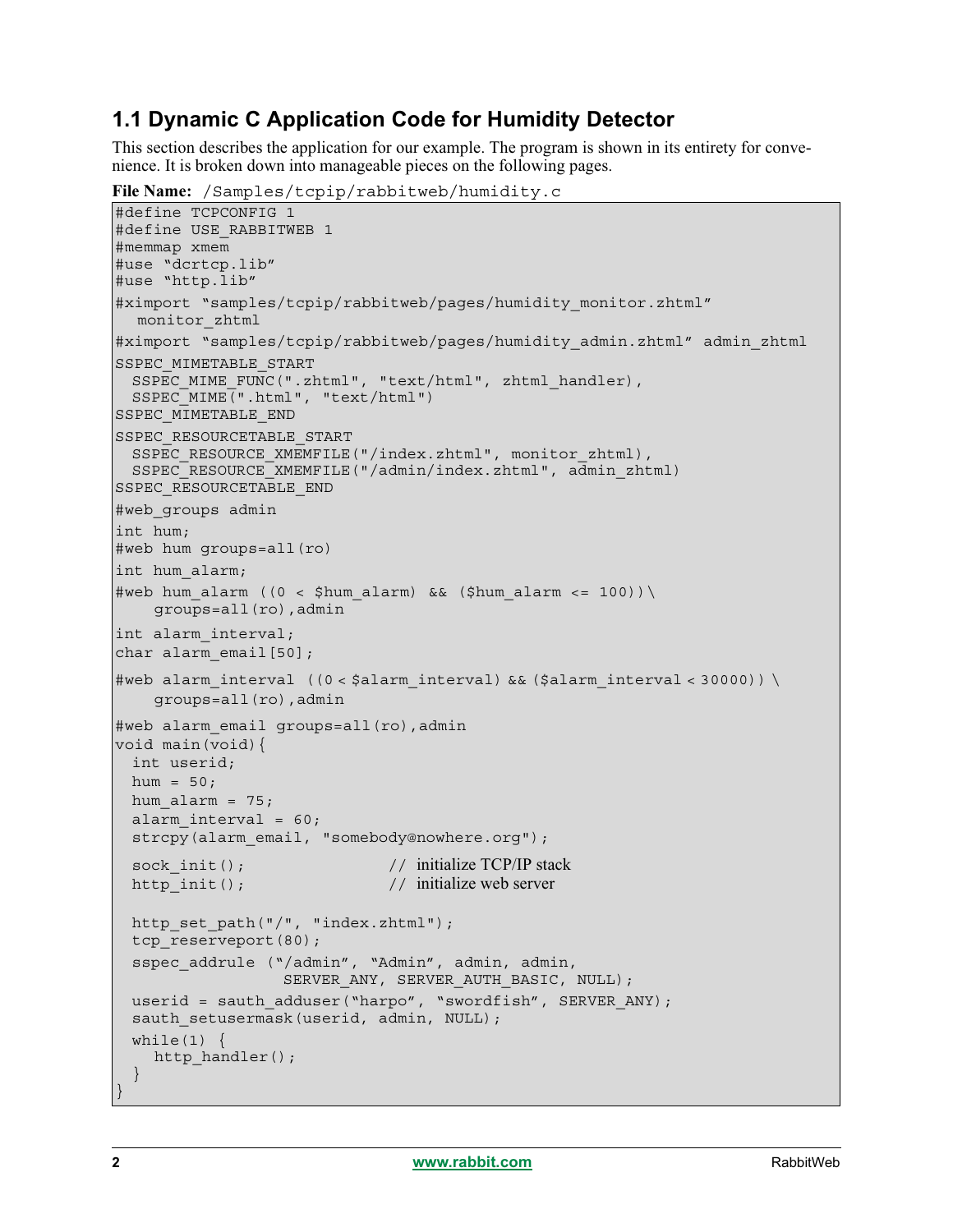The source code walk-through consists of blocks of code followed by line-by-line descriptions. Particular attention is given to the RabbitWeb #web and #web\_groups statements, which are new compiler directives.

```
#define TCPCONFIG 1
#define USE RABBITWEB 1
#memmap xmem
#use "dcrtcp.lib"
#use "http.lib"
```
The macro TCPCONFIG is used to set network configuration parameters. Defining this macro to 1 sets 10.10.6.100, 255.255.255.0 and 10.10.6.1 for the board's IP address, netmask and gateway/nameserver respectively. If you need to change any of these values, read the comments at the top of \lib\tcpip\tcp\_config.lib for instructions.

The USE RABBITWEB macro must be defined to 1 to use the HTTP server enhancements. The #define of USE\_RABBITWEB is followed by a request to map functions not flagged as root into xmem. The two #use statements allow the application the use of the main TCP/IP libraries (all brought in by dcrtcp.lib) and the HTTP server library (which also brings in the resource manager library, zserver.lib).

```
#ximport "samples/tcpip/rabbitweb/pages/humidity monitor.zhtml"
  monitor_zhtml 
#ximport "samples/tcpip/rabbitweb/pages/humidity_admin.zhtml" admin_zhtml
SSPEC_MIMETABLE_START
 SSPEC MIME FUNC(".zhtml", "text/html", zhtml handler),
 SSPEC_MIME(".html", "text/html")
SSPEC_MIMETABLE_END
SSPEC_RESOURCETABLE_START
 SSPEC RESOURCE XMEMFILE("/index.zhtml", monitor zhtml),
 SSPEC_RESOURCE_XMEMFILE("/admin/index.zhtml", admin_zhtml)
SSPEC_RESOURCETABLE_END
```
The HTML pages are copied to Rabbit memory using #ximport. The first one is a status page and the second one is a configuration interface.

Next the MIME type mapping table is set up. This allows  $z$ html handler() to be called when a file with the extension . zhtml is processed. Then the static resource table is set up, which gives the server access to the files that were just copied in using #ximport. The first parameter is the name of the resource and the second parameter is its address.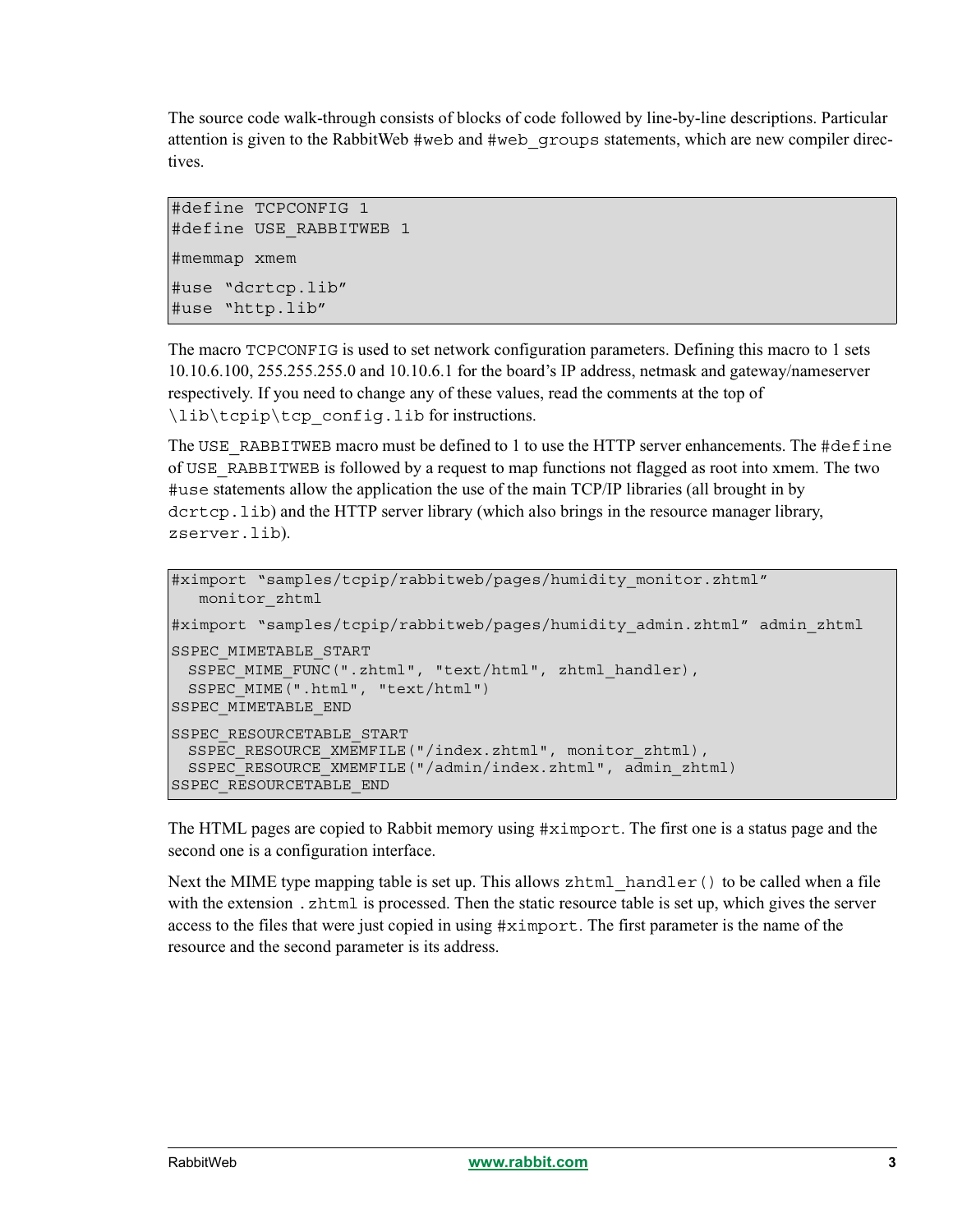#web\_groups admin

The RabbitWeb server has a concept of user groups, which are created using the compiler directive, #web\_groups. Users can be added to and removed from these groups at runtime by calling the API functions sauth adduser() and sauth removeuser().

The purpose of the user groups is to protect directories and variables from unauthorized access. User groups are fully described in the section titled, [Security Features](#page-15-0).

```
int hum;
#web hum groups=all(ro)
```
This declares a variable named hum of type integer using normal Dynamic C syntax. It will be used to store the current humidity reported by the humidity detector. The #web expression registers this C variable with the web server. The read-only attribute is assigned by the "groups=all(ro)" part which gives readonly access to this variable to all user groups.

More information on registering variables is given in the section titled, [Registering Variables, Arrays and](#page-10-1)  [Structures](#page-10-1).

```
int hum alarm;
#web hum_alarm \
   ((0 < 5hum alarm) && ($hum alarm <= 100)) groups=all(ro),admin
```
This code creates a variable called hum alarm to indicate the level at which the device should send an alarm. Unlike the #web statement for hum, there is a *guard* added when hum\_alarm is registered. A guard is an error-checking expression used to evaluate the validity of submissions for its variable. The guard given for hum\_alarm ensures only the range of values from 1 to 100 inclusive are accepted for this variable. More information on the syntax of the error-checking expression is in the section titled, [Web](#page-12-0)  [Guards.](#page-12-0) The way error information is used in the HTML form is described in the section titled, [Error Han](#page-25-0)[dling.](#page-25-0)

The dollar sign symbol in  $$hum$  alarm specifies the latest submitted value of the variable, not necessarily the latest committed value of the variable. The difference between, and the importance of, the latest submitted value and the latest committed value of a variable will make more sense when you have read [Section 2.2](#page-12-0). Also, \$-variables in web guards must be simple variables: for example, int, long, float, char, or string (char array). They cannot be structures or arrays.

The "admin" group is given full access to the variable (access is read and write by default), while all other users are limited to read-only access. If no "group=" parameter is given, then anyone can read or write hum alarm. The order of group names is important. If "admin" came before "all(ro)" then the admin group would not have write access.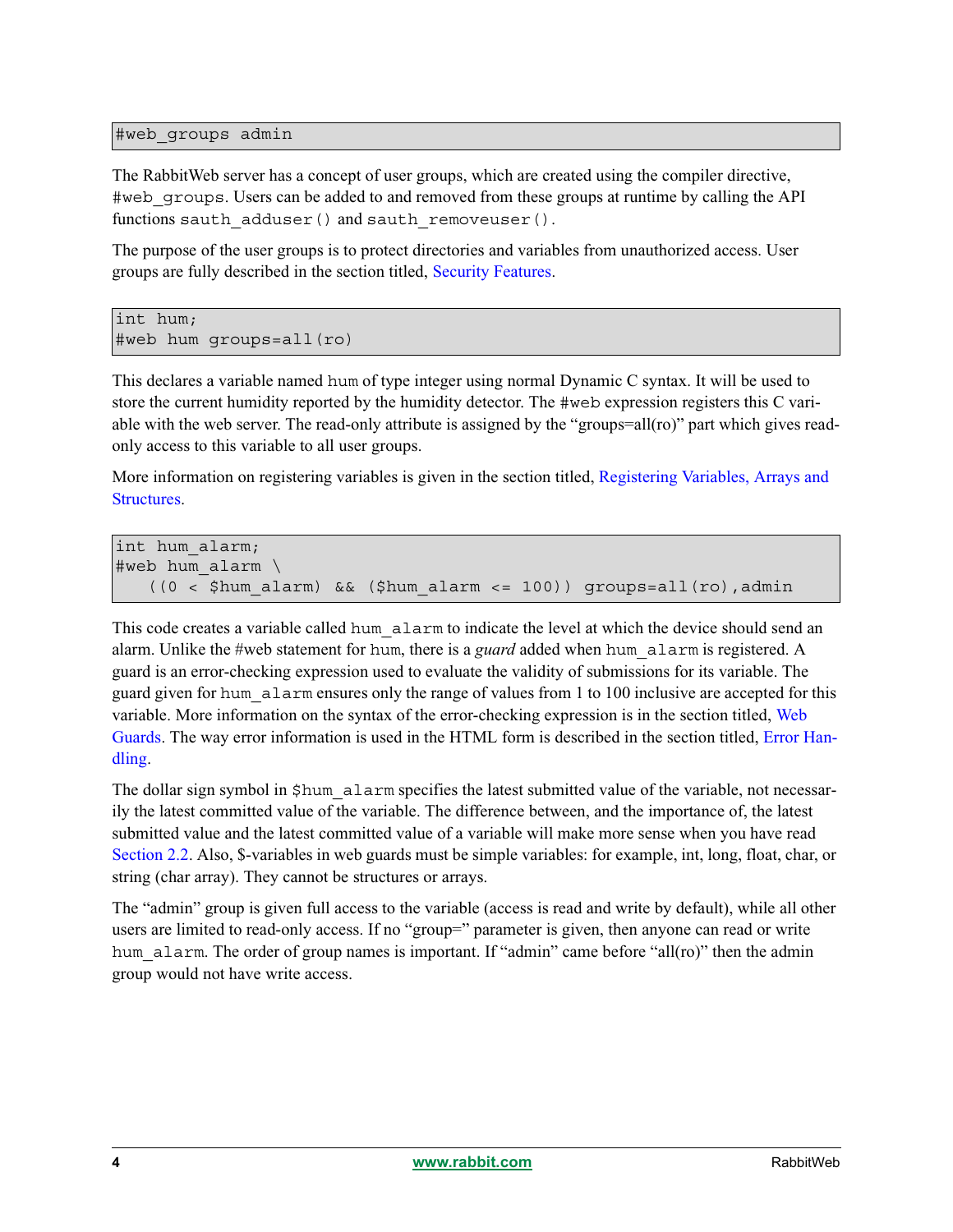```
int alarm_interval;
char alarm email[50];
#web alarm interval \
   ((0 < \n$alarm interval) \& (Salarm interval < 30000))\ groups=all(ro),admin
#web alarm_email groups=all(ro),admin
```
These lines declare and register an integer variable and a string. The variable alarm interval gives the minimum amount of time in minutes between two alarms, thus preventing alarm flooding. The variable alarm email gives the email address to which alarms should be sent.

This concludes the compile-time initialization part of the code.

```
void main(void)
{
 int userid;
 hum = 50;
hum alarm = 75;alarm interval = 60;strcpy(alarm email, "somebody@nowhere.org");
 sock init(); // initialize TCP/IP stack
 http_init(); // initialize web server
 http_set_path("/", "index.zhtml");
 tcp_reserveport(80);
 sspec addrule ("/admin", "Admin", admin, admin, SERVER ANY,
   SERVER AUTH BASIC, NULL);
 userid = sauth adduser("harpo", "swordfish", SERVER ANY);
 sauth setusermask(userid, admin, NULL);
 while(1) {
   http handler(); // call the http server
 }
}
```
In main(), after the local variable userid is declared, there is run-time initialization of the variables that will be visible on the HTML page. Then the stack and the web server are initialized with calls to sock init() and http init(), respectively.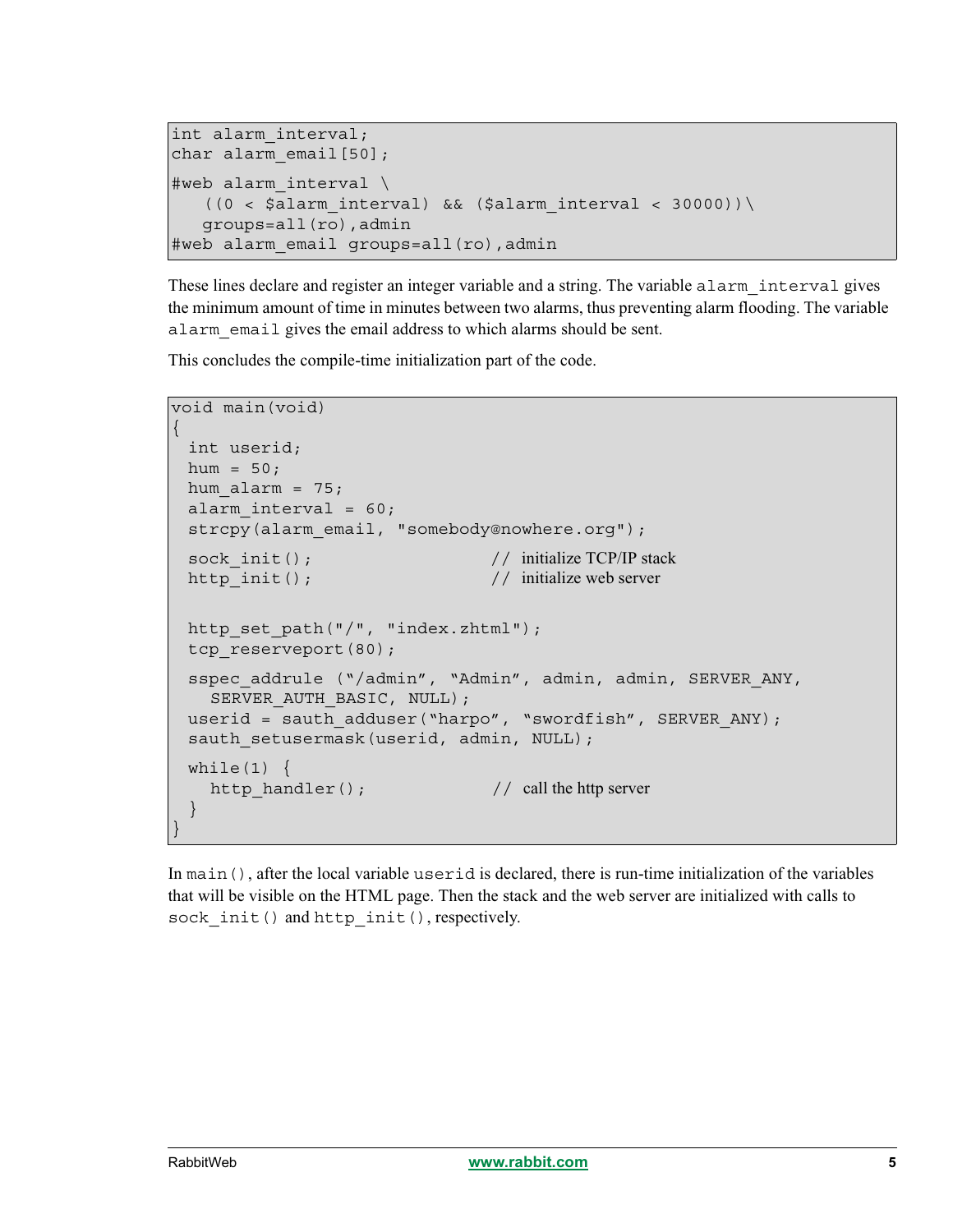The function http init() sets the root directory to "/" and sets the default file name to index.html. The call to http set path() can be used to change these defaults. We only want to change the default filename, so in the function call we keep the default root directory by passing "/" as the first parameter and change the default filename by passing index.zhtml as the second parameter. The reason we want to do this is for when the browser specifies a directory (instead of a proper resource name) we want to default to using  $index$ .zhtml in that directory, if it exists. If we don't use the set path function, the default is index.html which won't work for this sample because the file index.html doesn't exist.

The call to sspec addrule() configures the web server to give write and read access to the directory /admin to any members of the admin group and to require basic authentication for any access to this directory. The call to sauth  $adduser()$  adds the user named harpo with a password of swordfish to the list of users kept by the server. The next function call, sauth setusermask(), adds the user named harpo to the user group named admin. This sequence of calls allows you to restrict access to the file humidity admin.zhtml. Only members of the user group admin, which in this case is the one user named harpo, can get the server to display a file resource that starts with  $/$  admin. Recall that the file humidity admin.zhtml was copied to memory by the #ximport directive and given the label admin\_zhtml. The file was then added to the static resource table and given the name /admin/index.zhtml. This is the name by which the server recognizes the file and the name by which access to it is restricted.

The web server is driven by the repeated call to http handler().

The second part of our example requires additions to the HTML page that is served by our web server. The use of the new scripting language will be explained as it is encountered in the sample pages. Regular HTML code will not be explained, as it is assumed the reader has a working knowledge of it. If that is not the case, refer to one of the numerous sources that exist (on the web, etc.) for information on HTML.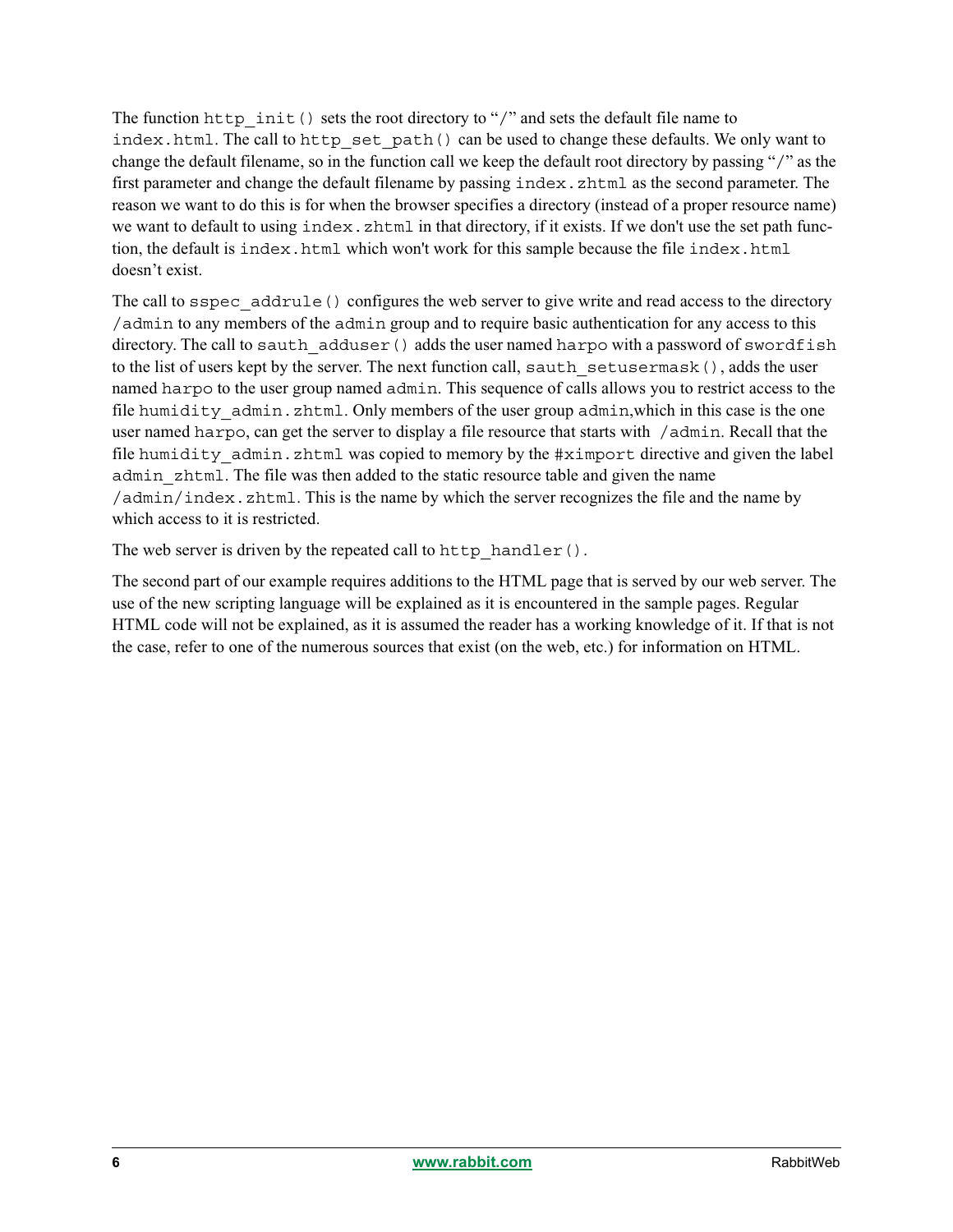## **1.2 HTML Pages for Humidity Detector**

This sample requires two HTML files: one to display the current humidity to all users, and another page that contains the form that allows some parameters to be changed.

### **1.2.1 The Monitor Page**

The first HTML file is humidity monitor.zhtml. The ".zhtml" suffix indicates that it contains special server-parsed HTML tags. That is, the server must inspect the contents of the HTML file for special tags, rather than just sending the file verbatim.

**File name:** humidity\_monitor.zhtml

```
<HTML>
 <HEAD><TITLE>Current humidity reading</TITLE></HEAD>
 <BODY><H1>Current humidity reading</H1>
     The current humidity reading is (in percent):
        <?z print($hum) ?>
   P<A HREF="/admin/index.zhtml">Change the device settings</A>
 </BODY>
</HTML>
```
The above code displays the current humidity reading. The new server-parsed tags begin with " $\langle$ ?z" and end with "?>". "print (\$hum)" displays the given variable (that must have been registered with #web).

This code sets up a hyperlink that the user can click on to change the device settings. Note that since it is in the "/admin" directory, the user will need to enter a username and password ("harpo" and "swordfish") to access the file. The username and password requirement was determined by the call to sspec  $addrule()$  in humidity.c. Also note that the reference to the second HTML file uses the name that was given to humidity admin.zhtml when it was entered into the static resource table in humidity.c.

### <span id="page-6-0"></span>**Figure 1. Web Page Served by RabbitWeb**

This web page is very simple, as shown in [Figure 1,](#page-6-0) but you are free to create more complex web pages (probably containing more variables to monitor). HTML editors such as Netscape's Composer, Hotdog Professional, and Macromedia Dreamweaver can be used to create these web pages.

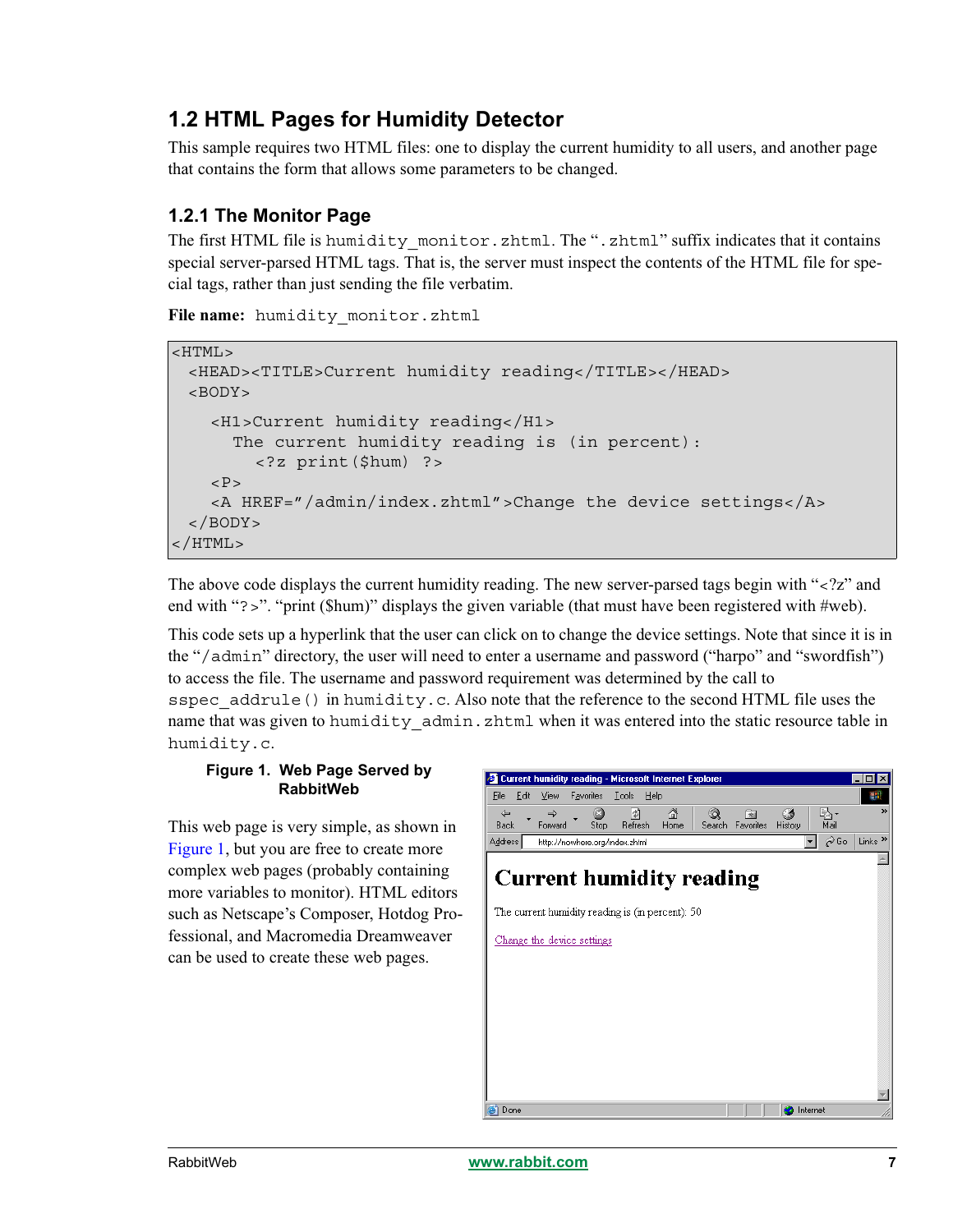### <span id="page-7-0"></span>**1.2.2 The Configuration Page**

The second HTML file is known to the server as "/admin/index.zhtml." Using error() and some conditional code allows multiple display options with the same HTML file. Again, the file is shown in its entirety for convenience. It is broken down on the following pages.

```
File name: Samples/tcpip/rabbitweb/pages/humidity_admin.zhtml
```

```
<HTML>
<HEAD><TITLE>Configure the humidity device</TITLE></HEAD>
<BODY>
 <H1>Configure the humidity device</H1>
 \langle?z if (error()) { ?>
    ERROR! Your submission contained errors. Please correct
    the entries marked in red below.
 \langle ?z \rangle ?>
 <FORM ACTION="/admin/index.zhtml" METHOD="POST">
    \langle P \rangle \langle ?z if (error($hum alarm)) { ?>
         <FONT COLOR="#ff0000">
      \langle ?z \rangle ?>
      Humidity alarm level (percent):
      <?z if (error($hum_alarm)) { ?>
         </FONT>
      \langle ?z \rangle ?>
      <INPUT TYPE="text" NAME="hum_alarm" SIZE=3 
         VALUE="<?z print($hum_alarm) ?>">
    \langle P \rangle \langle P \rangle if (error($alarm_email)) { ?>
         <FONT COLOR="#ff0000">
      \langle ?z \rangle ?>
      Send email alarm to:
      <? if (error($alarm_email)) { ?>
         </FONT>
      \{?z\} ?>
      <INPUT TYPE="text" NAME="alarm_email" SIZE=50
         VALUE="<?z print($alarm_email) ?>">
    <P><?z if (error($alarm_interval)) { ?>
         <FONT COLOR="#ff0000">
      \langle ?z \rangle ?>
      Minimum time between alarms (minutes):
      <?z if (error($alarm_interval)) { ?>
         </FONT>
      \langle ?z \rangle ?>
      <INPUT TYPE="text" NAME="alarm_interval" SIZE=5
         VALUE="<?z print($alarm_interval) ?>">
    <P><INPUT TYPE="submit" VALUE="Submit">
 </FORM><A HREF="/index.zhtml">Return to the humidity monitor page</A>
</BODY>
</HTML>
```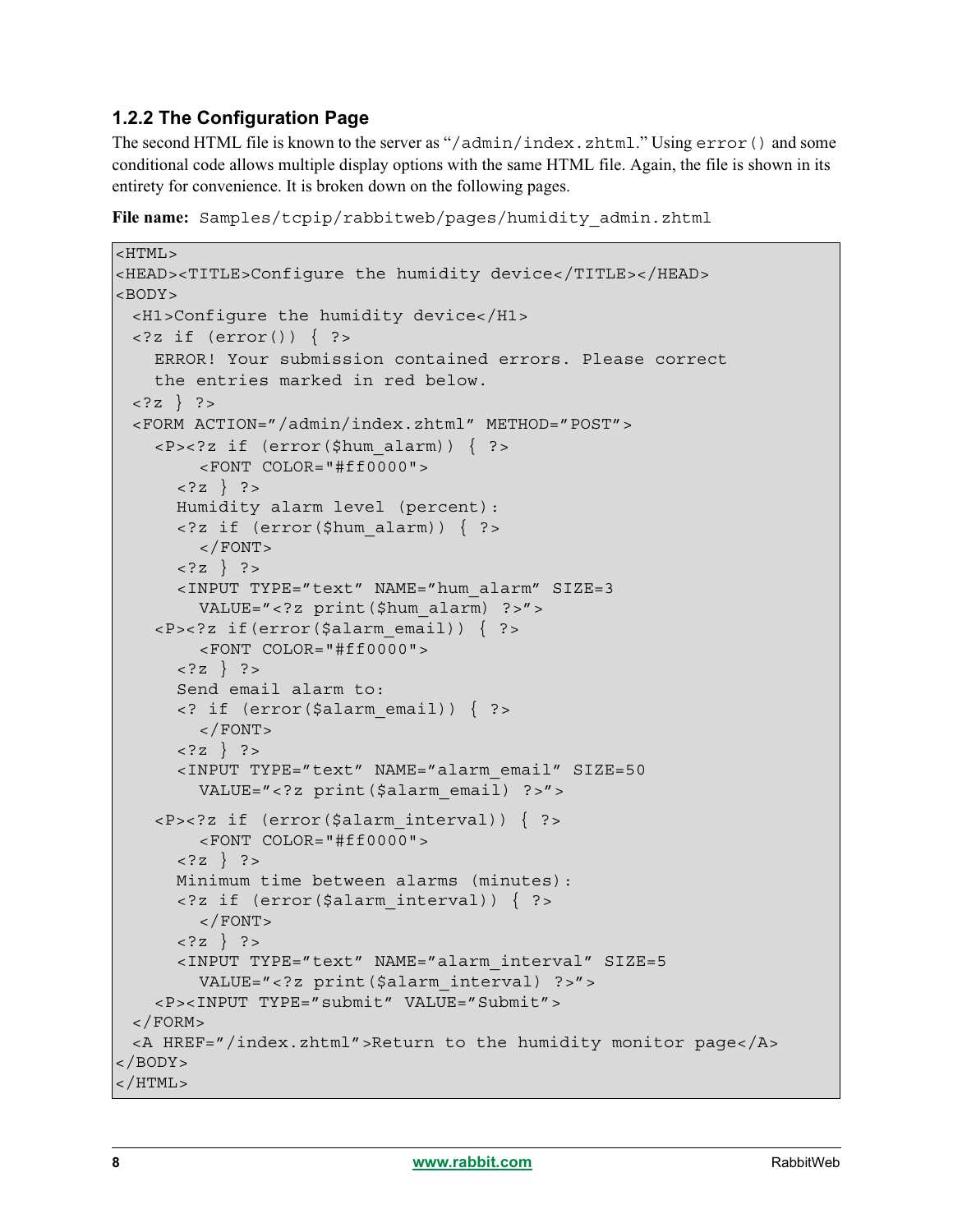After the usual opening lines of an HTML page, is our first server-parsed tag.

```
\langle?z if (error()) { ?>
 ERROR! Your submission contained errors. Please correct
 the entries marked in red below.
<?z } ?>
```
Without any parameters,  $error()$  returns TRUE if there were any errors in the last form submission. When the submit button for the form is clicked, the POST request goes back to the zhtml page specified by the line:

<FORM ACTION="/admin/index.zhtml" METHOD="POST">

Since this refers back to itself, if there were any errors in the last form submission, the page is redisplayed and along with it the error message inside the if statement.



**Figure 2. Web Page with Error Message**

There are five actions the user can take on this page. The Submit button was discussed above and the link to the monitor page is a common HREF link. The other three actions are the input fields of the form. These are text fields created by the INPUT tags.

```
<INPUT TYPE="text" NAME="hum_alarm" SIZE=3 
  VALUE="<?z print($hum_alarm) ?>">
```
Notice how, with the use of print(), the value of the text fields are filled in by the server before the page is given to the browser.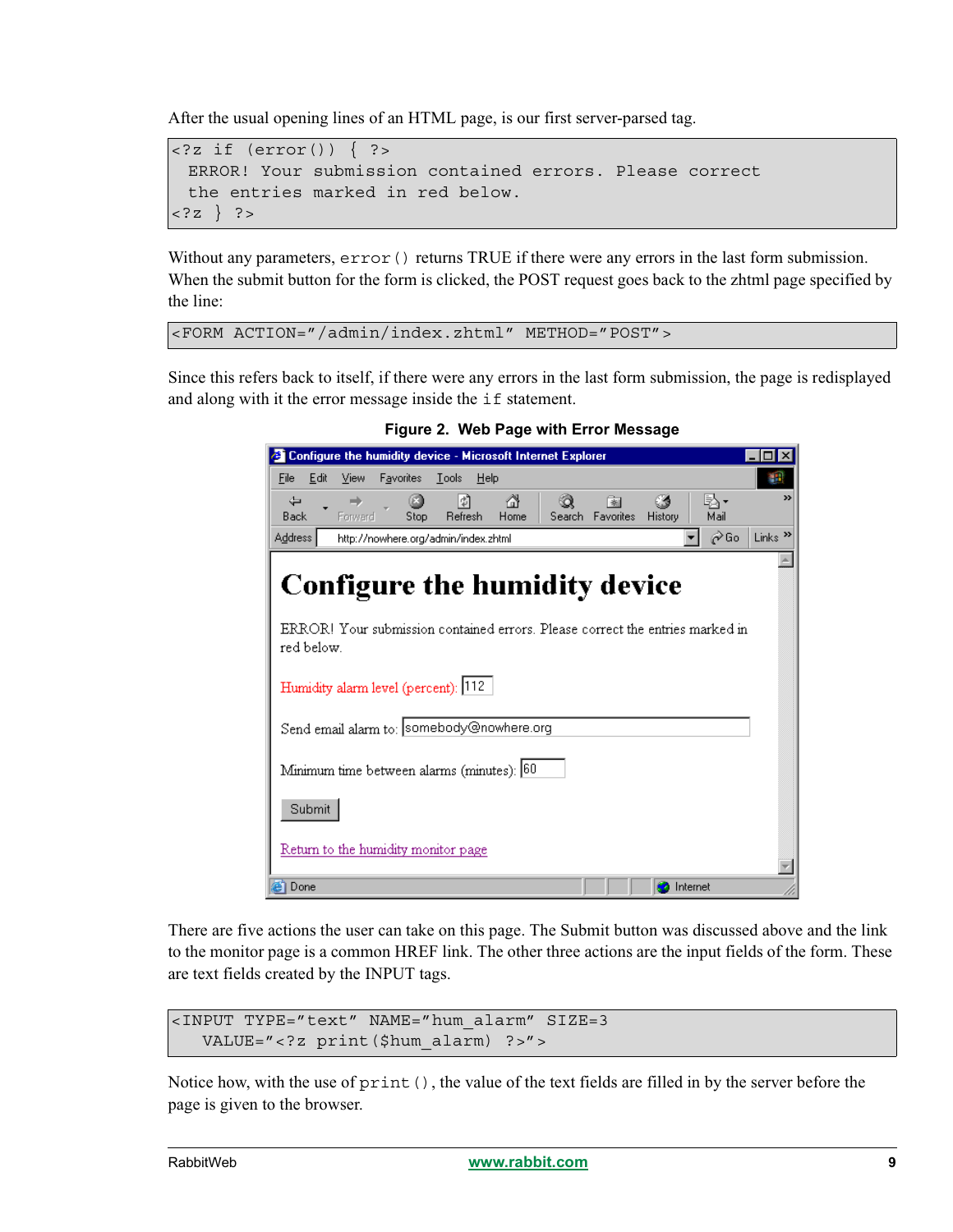Before the INPUT tag there is some code that displays text to describe the input field, along with some error checking:

```
<?z if (error($hum_alarm)) { ?>
 <FONT COLOR="#ff0000">
 \{?z\} ?>
 Humidity alarm level (percent):
 <?z if (error($hum_alarm)) { ?>
    </FONT>
 <?z } ?>
```
Instead of calling  $error()$  with no parameters, the variable whose input field we are considering is passed to error(). Used with an if statement, this call to error() lets us change the font color to red if the value for that variable was invalid in the last form submission. Note that it is the text we have used to describe the web variable on the HTML page that is shown in red, not the value of the web variable itself. Also note that it is necessary to call  $error()$  twice, the second call is to close the FONT tag.

If in the last form submission the web variable had a valid value, the code above will still display the descriptive text but its font color will not be changed.

If there were no errors with any of the web variables in the last form submission, the page display reflects this status.

| <sup>2</sup> Configure the humidity device - Microsoft Internet Explorer                                                                                                                                              |                           |
|-----------------------------------------------------------------------------------------------------------------------------------------------------------------------------------------------------------------------|---------------------------|
| Favorites<br>Edit<br>View<br>Tools<br>Help<br>File                                                                                                                                                                    |                           |
| B,<br>団<br>⋒<br>ದಿ<br>⇦<br>64<br>$\Rightarrow$<br>南<br>Refresh<br>Search Favorites<br>Home<br><b>Back</b><br>Forward<br>Mail<br>Stop<br>History                                                                       | ≫                         |
| ⊘Go<br>Address<br>http://nowhere.org/admin/index.zhtml                                                                                                                                                                | Links <sup>&gt;&gt;</sup> |
| <b>Configure the humidity device</b><br>Humidity alarm level (percent): 75<br>Send email alarm to: somebody@nowhere.org<br>Minimum time between alarms (minutes): 60<br>Submit<br>Return to the humidity monitor page |                           |
| 圏<br>Internet                                                                                                                                                                                                         |                           |

**Figure 3. Web Page with No Error Message**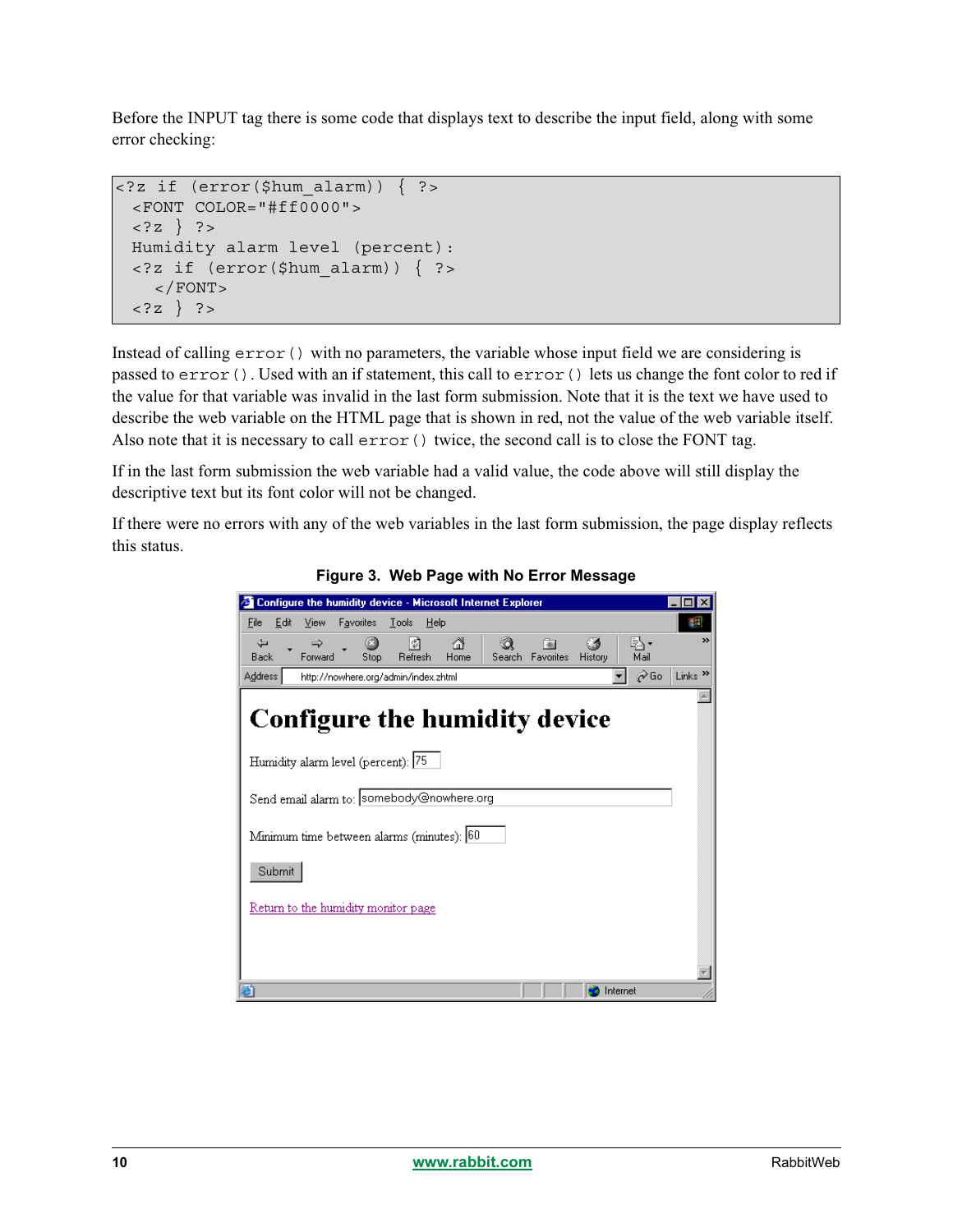## <span id="page-10-0"></span>**2.0 Dynamic C Language Enhancements for RabbitWeb**

This section describes the language enhancements of the RabbitWeb module and how to make use of them to create a RabbitWeb server. These language enhancements are designed to interact with the ZHTML scripting language, (described in the section titled [ZHTML Scripting Language\)](#page-19-0). They work together to provide an easy-to-program web-enabled interface to your device.

## <span id="page-10-1"></span>**2.1 Registering Variables, Arrays and Structures**

Registering variables, arrays or structures with the web server is easy. First, we'll look at the simple case of an integer variable.

```
int foo;
#web foo
```
The variable foo is declared as an integer in the first expression and then registered with the web server in the second. Variable registration can only be done at compile-time.

Arrays and structures are registered in the same way as variables.

```
int temps[20];
#web temps
```
Strings, which are character arrays, can also be registered:

```
char mystring[20];
#web mystring
```
Strings receive special handling by RabbitWeb. The bounds are always checked when updating a string through a RabbitWeb interface, which means that the character buffer will not overflow.

It is permissible to register an array element without registering the entire array. For example,

```
int temps[20];
#web temps[0]
```
will register temps [0] but not temps[1], temps[2], etc. The same holds true for structure members.

```
struct foo2 {
  int a;
  int b;
};
struct foo2 bar;
#web bar
```
The above #web statement is functionally the same as:

#web bar.a #web bar.b

Registering structure members or array elements separately lets you assign separate error-checking expres-sions to them, a topic covered in the section titled, [Web Guards.](#page-12-0)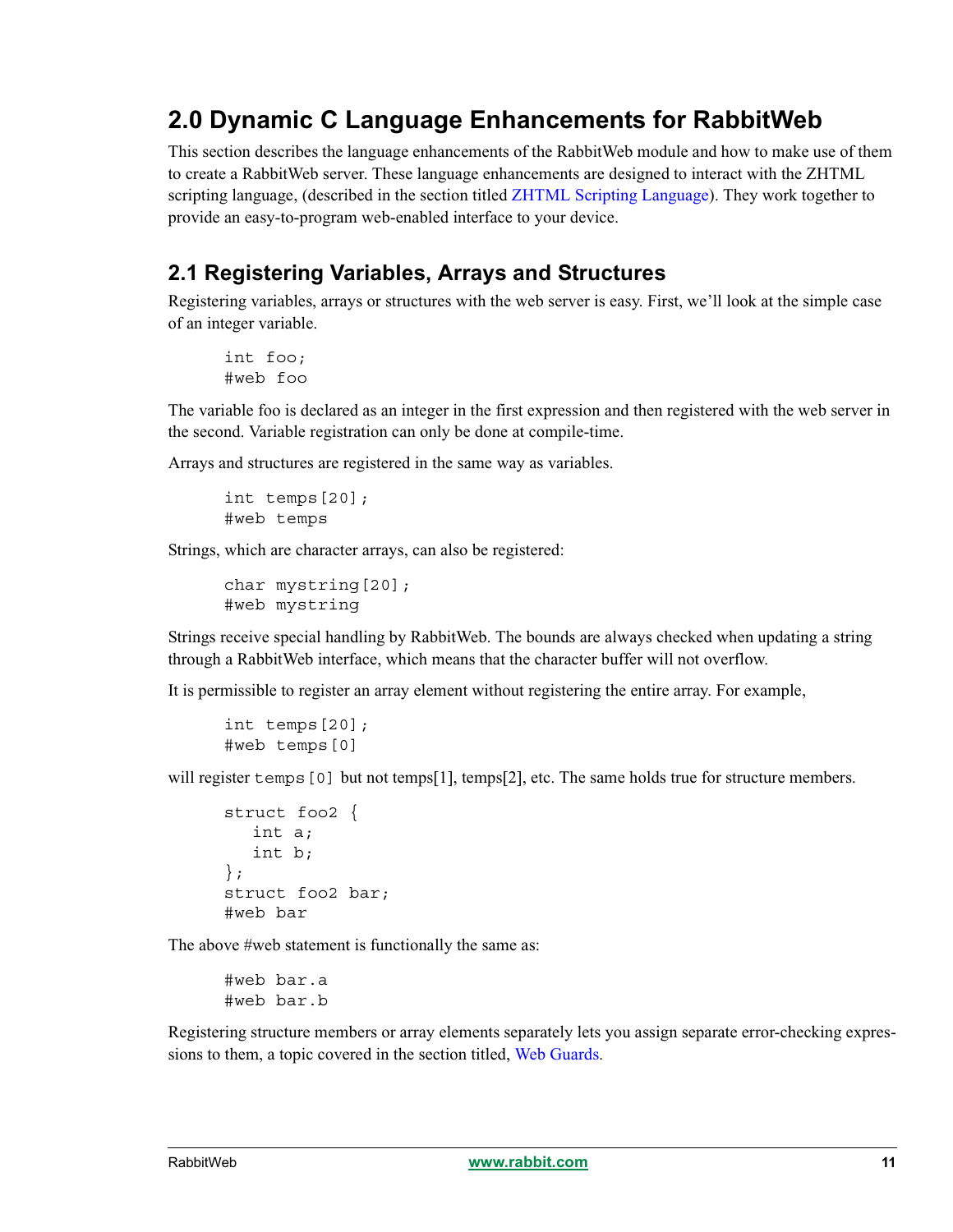It is also possible to have arrays of structures:

```
struct foo2 bar[3];
#web bar
```
Arrays of structures can contain structures that contain arrays:

```
struct foo {
    int a;
    int b[2];
};
struct foo bar[3];
#web bar
```
And so on, and so on...

### **2.1.1 Selection-type Variables**

Defining variables that can take on one of a list of variables is done with the select() feature at compile time.

```
int color;
#web color select("blue", "red", "green")
```
The select() feature is useful when creating a drop-down menu or a set of radio buttons. It is similar to an enumerated type. In this case, the actual variable, color, is an int and holds one of the values 0, 1, or 2 corresponding to the strings "blue," "red" and "green," respectively. To specify starting numbers other than zero, do the following:

```
int color
#web color select("blue" = 5, "red", "green" = 10)
```
This causes "blue" to be 5, "red" to be 6, and "green" to be 10. Unlike an enum, a selection-type variable can be of type long as well as int.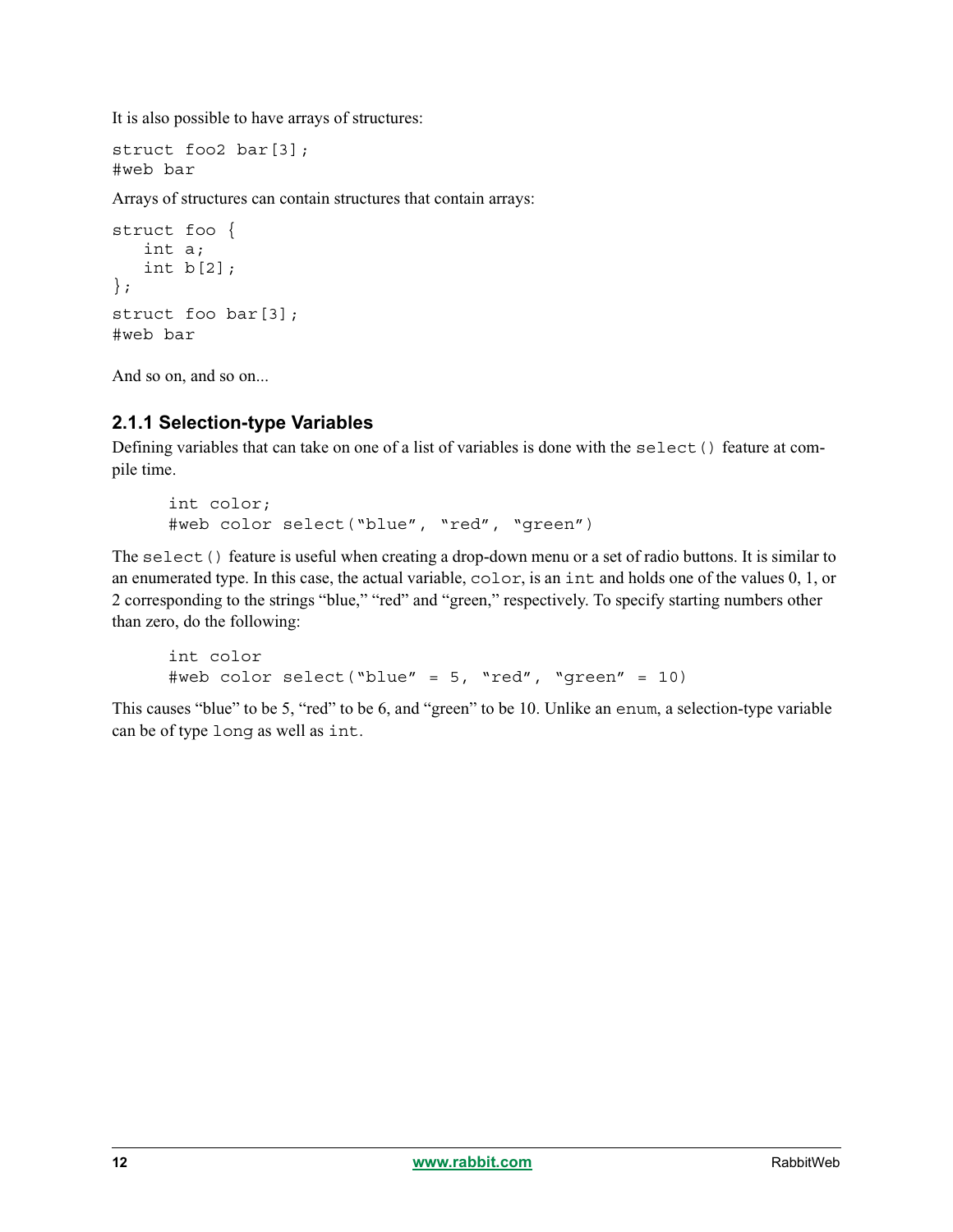### <span id="page-12-0"></span>**2.2 Web Guards**

Registering variables, arrays and structures with the server is not enough—when data is received from the user, it should be checked for errors before being committed to the actual C variables. The #web syntax allows an optional expression to be added that is evaluated when the user submits a new value for that variable.

```
int foo;
#web foo (($foo > 0) && ($foo < 16))
```
If the C expression evaluates to TRUE (i.e., !0), the new value is accepted. If it evaluates to FALSE (i.e., 0), the new value is rejected. The new values are not applied until all variables in a submission have been checked.

To reference the old, committed (and therefore guaranteed correct) value, reference the variable directly:

```
int foo;
#web foo ((0 < $foo) && ($foo < foo))
```
One variable can reference another variable in an error-checking expression:

```
int low;
int high;
#web low
#web high ($high > $low)
#web low ($low < $high)
```
Notice that the variable low is registered with the web server before it is used in the error-checking expression for the variable high. This ordering lets the guard for high know that low is a web variable.

Arrays also need to be considered when doing error checking. The "@" character represents a wild-card for the index value. It is replaced with the index being checked in the expression:

```
int temps[20];
#web temps[@] ((50 <= $temps[@]) && ($temps[@] <= 100))
```
For example, if temps [0] is being checked for errors, the error-checking expression becomes:

((50 <= \$temps[0]) && (\$temps[0] <= 100))

Alternatively, it is possible to give each array element its own error-checking expression:

```
int temps[3];
#web temps ((50 <= $temps[0]) && ($temps[0] <= 100) && \
            (60 \leq $temps[1]) && ($temps[1] \leq 90) && \
             (70 <= $temps[2]) && ($temps[2] <= 80))
```
Note that the above statement spans lines. The statement is continued on the next line by escaping the end of the line.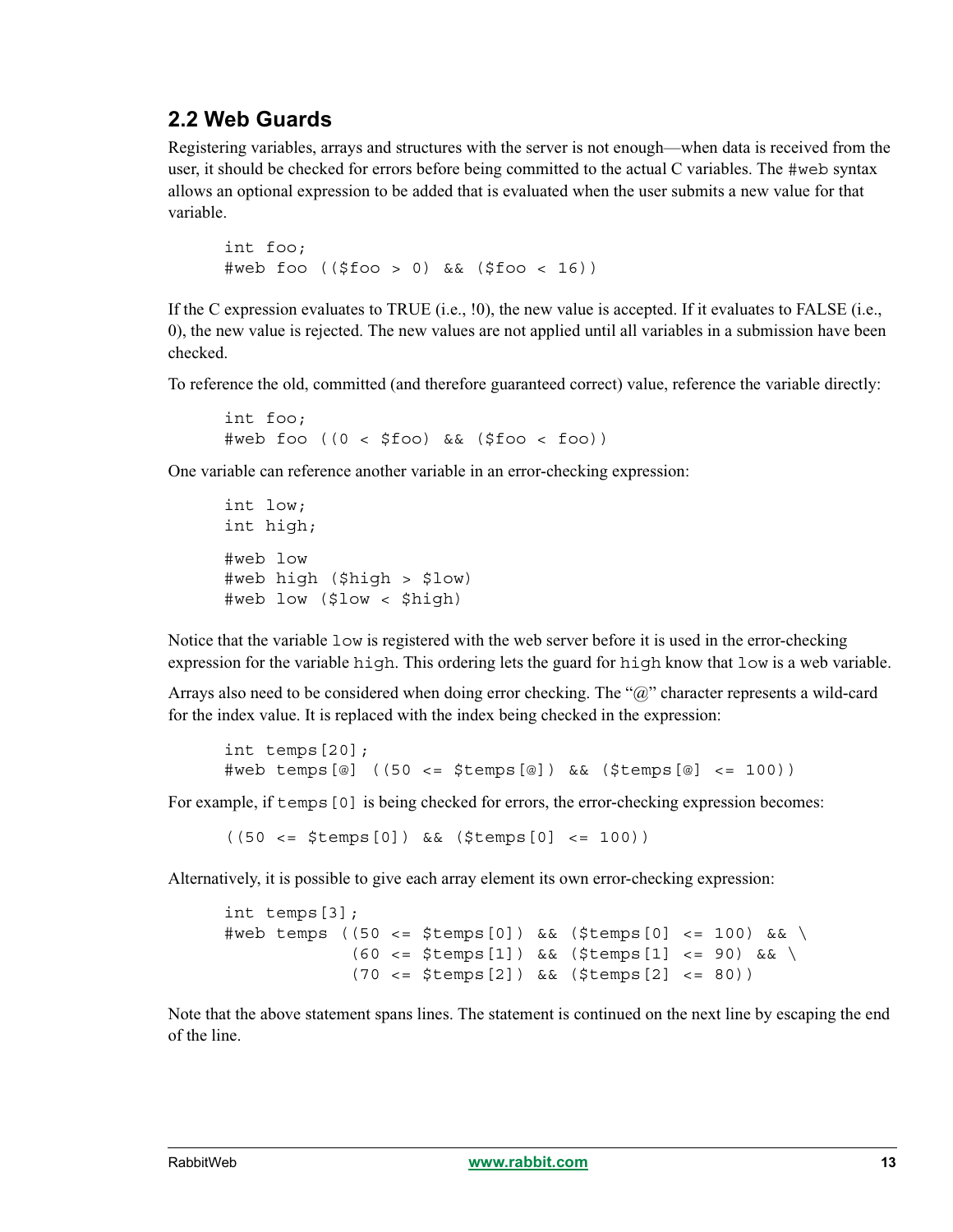It is also possible to register and check array variables individually:

```
int temps[3];
#web temps[0] ((50 <= $temps[0]) && ($temps[0] <= 100))
\#web temps[1] (60 \leq s \leq 5temps[1]) && (\text{Stemps}[1] \leq s \leq 90))#web temps[2] ((70 <= $temps[2]) && ($temps[2] <= 80))
```
Structures are also supported with error checking.

```
struct foo {
  int a;
  int b;
};
struct foo bar;
\#web bar ((0 < $bar.a) && ($bar.a < 10) && \
          (-5 < $bar.b) && ($bar.b < 5))
```
Alternatively, each structure element can be specified separately (using the same structure definition as above) and given its own error-checking expression.

```
struct foo bar;
#web bar.a ((0 < $bar.a) && ($bar.a < 10))
#web bar.b ((-5 < $bar.b) && ($bar.b < 5))
```
In the two code sections shown above, two similar methods for registering a structure are presented. The difference between these two methods is that the first one registers the entire structure as a single web variable, and the second one registers each element as separate web variables. In the first case, a change to any element of the structure causes the guard expression to be evaluated. In other words, changing either bar.a or bar.b will cause the guard expression to be evaluated and so both variables will be checked. In the second case, bar. a and bar. b are registered as independent web variables and so changing one does not cause the guard expression of the other one to be evaluated.

Structure elements can be specified separately in arrays of structures, as well:

```
struct foo bar[3];
#web bar[@].a (0 < $bar[@].a)
\#web bar[@].b ($bar[@].a > 10)
```
The same holds true for arrays of structures, in which the structures themselves contain arrays.

```
struct foo {
  int a;
  int b[2];
};
struct foo bar[3];
#web bar[@].a (0 < $bar[@].a)
```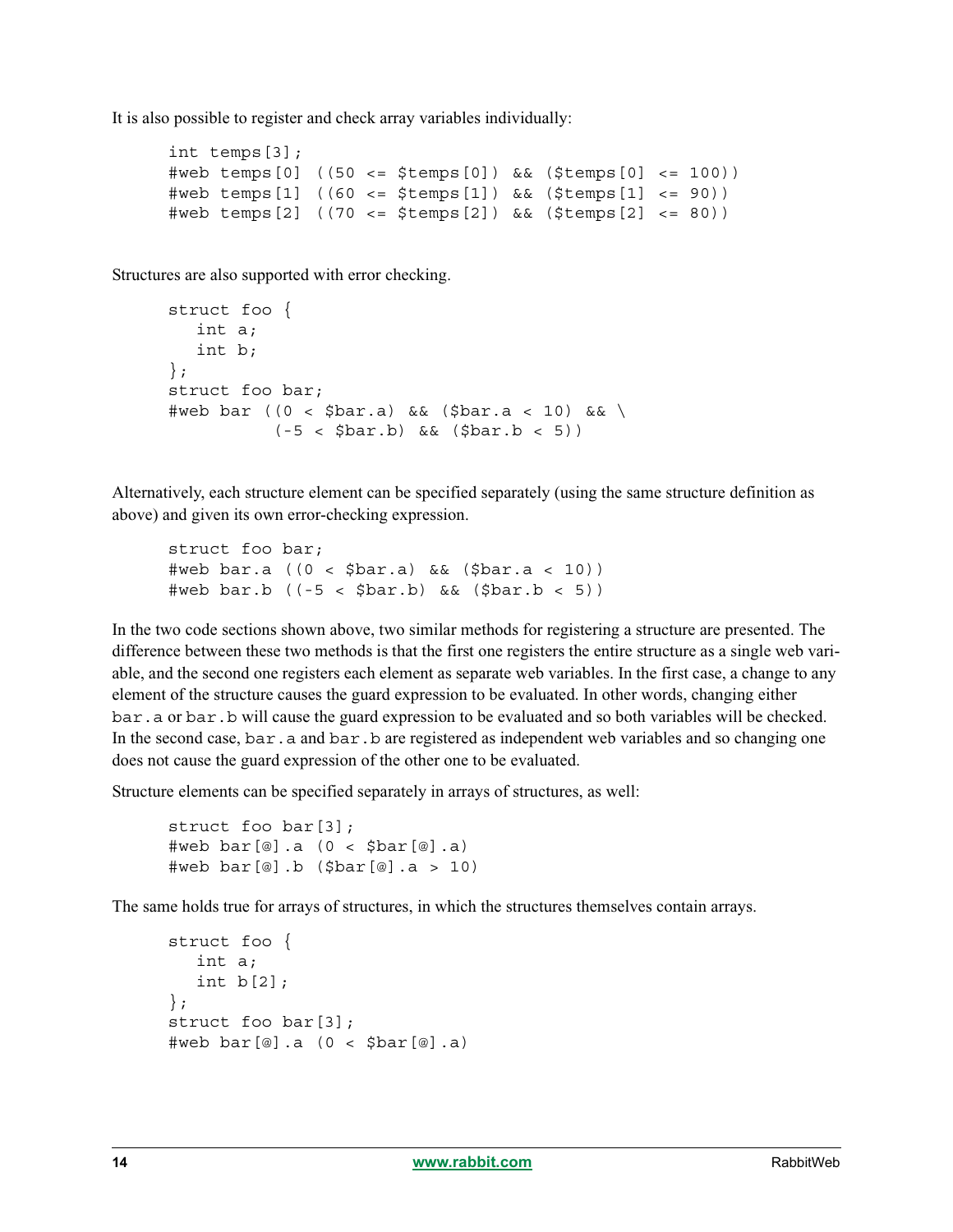Of special note are variables with more than one array index. Which index is "@" referring to? Consider the following example:

#web bar[@].b[@] ((0 < \$bar[@[0]].b[@[1]]) && (\$bar[@[0]].b[@[1]] < 10))

In this case, the " $@$ " in the guard is not enough. Instead, a different syntax is used, " $@[#]$ ", where # is the #th index being referenced. If the user uses a simple " $\omega$ " for a wildcarded index, it is implicitly replaced with " $\omega$ [0]" (since, in general,  $\omega$  is a shorthand notation for  $\omega$ [0]).

If the error-checking expression is not flexible enough, a user-defined function can be specified instead:

```
struct (
  int a;
  intb;
}foo;
#web foo (check_foo($foo.a, foo.b))
```
Remember that a \$-variable must be a simple variable or a string (char array). It would be illegal to call the above function, check foo(), with "\$foo" since foo is a structure.

Consider the order of evaluation of each of the variable error checks to be undefined, that is, do not depend on the order. Also, only changed variables are checked for errors. This must be taken into account when writing guards. For example, in the following code:

```
#web low
#web high ($high > $low)
```
let us say the value of high is 60 and the value of low is 40. If these variables are presented in an HTML form and a value of 65 for low is submitted while the value for high is kept the same, it would be accepted because low has no guard. Since the value of high did not change, its guard was not activated. Hence, the guards for interdependent variables must be symmetric.

### <span id="page-14-0"></span>**2.2.1 Reporting Errors**

When a variable fails its error-check, the reason for the failure can be displayed in an HTML page by using the WEB\_ERROR() function:

```
#web foo ((0 < $foo)?1:WEB_ERROR("too low"))
#web foo (($foo < 16)?1:WEB_ERROR("too high"))
```
Note that the checks for the variable foo have been split into two parts; both checks are done during the error-checking phase. If the check (such as " $(0 \le$  \$foo)") succeeds, then the expression evaluates to 1. If the check fails, then the special WEB\_ERROR() function is triggered, which will associate the given error string with the variable and will return 0.

RWEB WEB ERROR MAXBUFFER, which is 512 by default, defines the size of the buffer for the error strings. The buffer must be large enough to hold all error strings for a single form submission. To change it, #define this macro before the #use "http.lib" statement in the application code.

Go to the section titled [Error Handling](#page-25-0) to see how the error string passed to WEB\_ERROR() is displayed in an HTML page.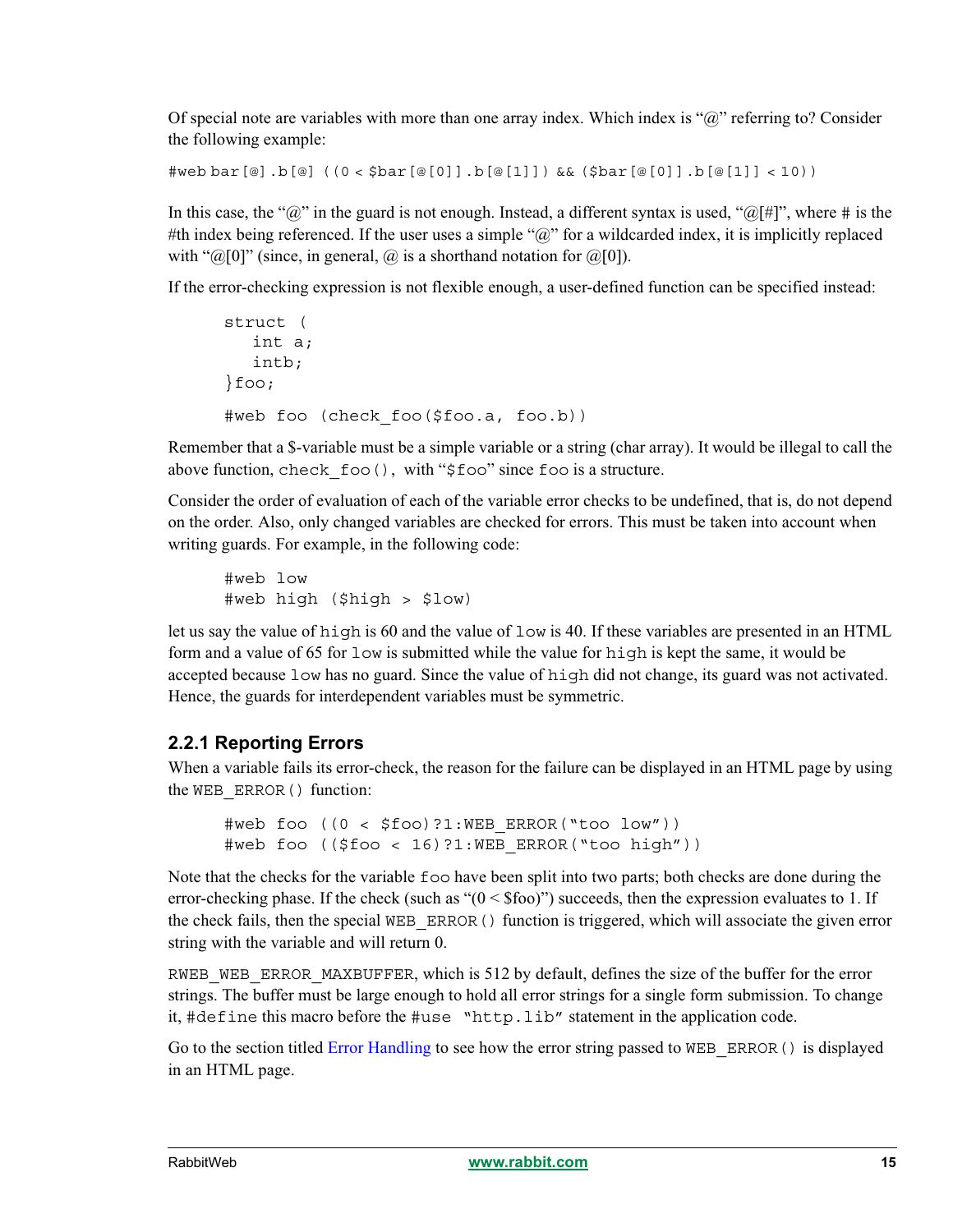### <span id="page-15-0"></span>**2.3 Security Features**

Various HTTP authentication methods (basic, digest, and SSL) are supported to protect web pages and variables. Each method requires a username and password for access to the resource. Permissions are granted based on user groups rather than on individual user ids. User groups are defined at compile-time; however, users can be added to or removed from a user group at run-time.

The groups are defined at compile-time in this manner:

```
#web_groups admin,users
```
This statement creates the two groups, "admin" and "users." The symbols "admin" and "users" are added to the global C namespace. These represent unsigned 16-bit numbers. Each group has one of the 16 bits set to 1, so that the groups can be ORed together when multiple groups need to be referenced. Note that this limits the number of groups to 16.

The web server does not directly know that "admin" is for administrative users and "users" is for everyone else. This distinction is made by how the programmer assigns protection to server resources. For example,

#web foo (\$foo > 0) groups=users(ro),admin

limits access to the variable foo. This variable is read-only for those in the "users" group. "(rw)" can be specified to mean read-write for the "admin" group, but this is the default so it is not necessary. The group "all" is a valid group, which will give access to a variable to all users regardless of group affiliation. By default, all groups have access to all variables. The "groups=" is used to limit access. Consider the line:

#web foo (\$foo > 0) groups=users(ro)

This line causes the admin group to have no access to the variable foo. In other words, if there is a "groups=" clause then any group that is not mentioned explicitly in it will have no access to the variable to which it applies.

Also the order of the groups is important if the "all" group is mentioned. For example, the line:

#web foo (\$foo > 0) groups=all(ro),admin

gives read/write access to the admin group. But the line

#web foo (\$foo > 0) groups=admin,all(ro)

limits the admin group to read-only access.

To add a user to a group, you must first add the user to the list kept by the server by calling sauth adduser(). The value returned by sauth adduser() identifies a unique user. This value is passed to sauth setusermask() to set the groups that the user will be in. For example:

 $id =$  sauth adduser("me", "please", HTTP SERVER); sauth setusermask(id, admin|users, NULL);

The user me is now in both the "admin" group and the "users" group. The groups determine what server resources the user can access. The user information only determines what username and password must be provided for the user to gain access to that group's resources.

The web server has no concept of which variables are located on which forms. By allowing certain variables to be available to certain user groups, it doesn't matter which variables are located on which forms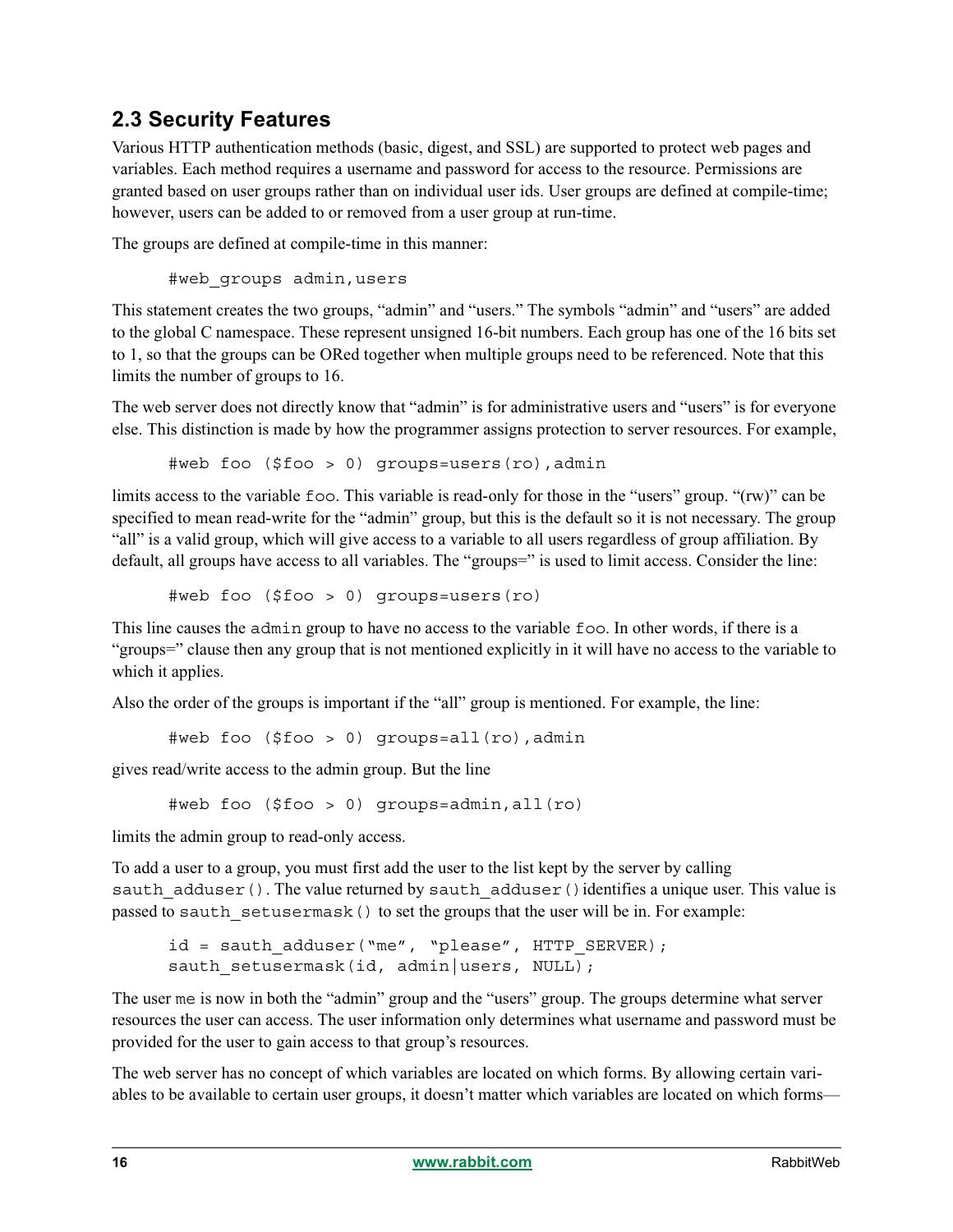any user can update variables through any POST-capable resource as long as a group the user is a member of has access to that variable.

It may also be important to update certain variables only through certain authentication methods. For instance, if the data must be secret, you can require that it only be updated via SSL. You can also make certain variables be read-only for certain user groups.

Valid user groups and authentication methods can be specified as follows:

#web foo(foo > 0) auth=basic,digest,ssl groups=admin,users(ro)

By default, all authentication methods and user groups are allowed to update the variable. That is, to limit access to the variable, you must include the applicable auth= or groups= parameters when registering the variable.

"none" is a valid authentication method.

If foo is a structure or array, the protection modes are inherited by all members of the structure or array unless specifically overridden with another #web statement.

If a received variable fails a security check, then the client browser will be given a "Forbidden access" page.

### <span id="page-16-0"></span>**2.4 Handling Variable Changes**

Receiving, checking, and applying the variable changes works well when the program does not immediately need to know the new values. For instance, if we are updating a value that represents the amount of idle time needed on a serial port before sending the queued data over the Ethernet, the program does not need to know the new interval value immediately—it can just use the new value the next time it needs to do the calculation. But sometimes the program must perform some action when values have been updated. For example, if a baud rate is changed on a serial port, then that serial port likely needs to be closed and reopened. To handle this, and similar situations, a callback function can be associated with an arbitrary group of variables:

#web update foo, bar, baz user callback

If any variable within a group is changed, then the callback function for that group is called. The user program, through the callback function, can then take the proper action based on the new value. The above statement means that if any of the variables foo, bar, or baz are updated, then the function user  $cal$  callback() will be called to notify the application. If variables in more than one group are updated at once, each group's callback function will be called in turn (with no guarantees on order of calls). If a variable is in multiple groups and that is the only variable updated, then all update callback functions are called, although the order in which they are called is unspecified.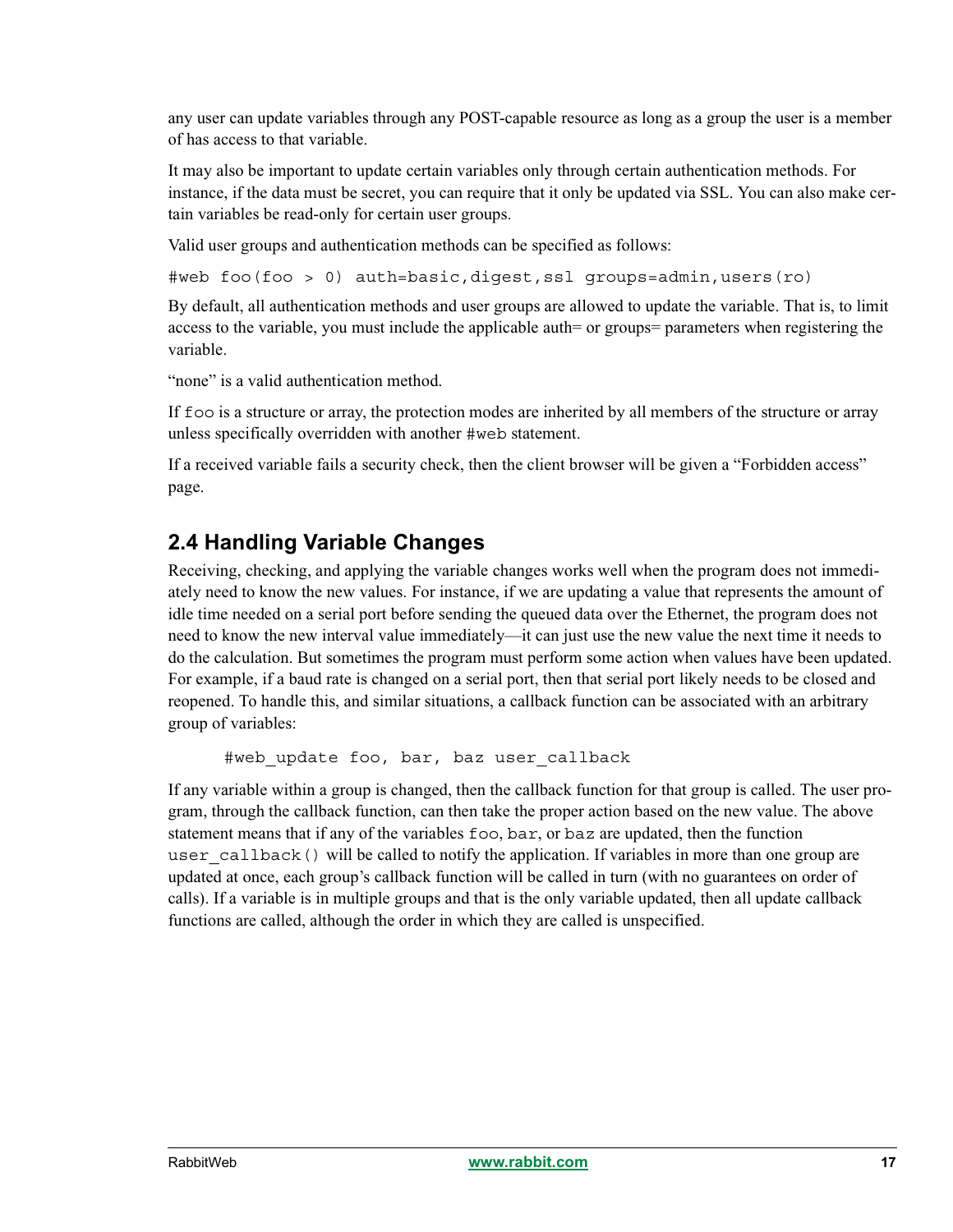There is an important restriction on the use of  $\#$ web update for arrays and structures: for an array element or structure member registered explicitly (that is, with its own #web statement), the callback function associated with the array or structure as a whole will not be called when the variable is updated. For example, consider:

```
struct foo2 {
   int a;
   int b;
};
struct foo2 bar;
#web bar
#web bar.a //#web_update variables must be explicitly #web registered
#web update bar user callback()
#web update bar.a differentuser callback()
```
If bar.b is updated, user callback() is called, but if bar.a is updated, the function differentuser callback() is called and not user callback().

### **2.4.1 Interleaving Problems**

Consider the following scenario: Users A and B are operating a web interface on Device C. User A gets a form page from Device C and then leaves the computer for a while. User B then gets the same form page from Device C, updates the data, and then the new values are committed on Device C. Then, User A comes back to his computer, makes changes to the form that was left on his screen from earlier, and submits those values. Keep in mind that User A never saw the update done by User B. What should Device C do? Should it allow A's update? Or should it tell User A that an interim update has been made, and that he should thus review his changes in light of that fact?

Ideally, the developer should be in control of how this scenario is handled since different applications have different needs. One way to avoid trashing a valid update is given here:

```
int foo;
\#web foo ($foo == foot + 1)#web update foo increment value
void increment_value(void) {
  foo++;}
```
Some client-side JavaScript is needed in the ZHTML file where the foo value is included:

```
<SCRIPT> 
  document.write('<INPUT TYPE="hidden" NAME="foo" 
    VALUE = " ' + (<2z echo($foo) ? > + 1) + '">')
</SCRIPT>
```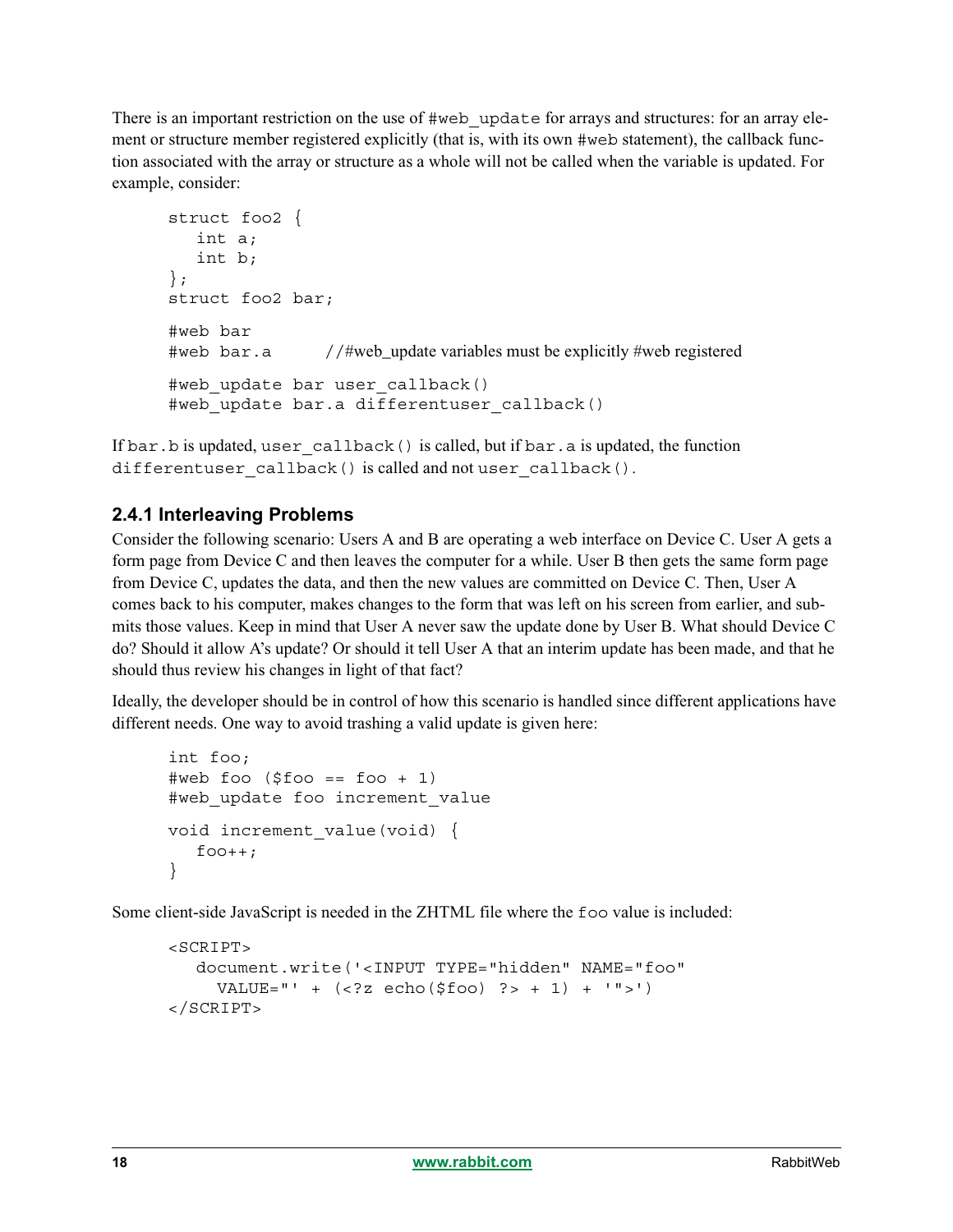This causes the variable foo to be updated whenever a successful update is made. Here's how it works:

- The developer gives foo an initial value
- Included in a form is a hidden field that represents the value of  $f \circ \circ$  (see the HTML in the SCRIPT tags above)
- In the JavaScript above, the "<?z echo(\$foo) ?>" is first replaced by the HTTP server with the current value of foo.
- In the browser, the JavaScript is executed, which takes the value of foo and adds one to it. This is the value of the hidden input field.
- When the form data is submitted, the automatic error-checking will recognize that the value of  $f$  oo has been updated along with the other data. If all data passes the error-checking, then the value of foo is incremented by the user's increment value() function.
- If, when the form data is submitted, the current value of foo plus one does not match the submitted value of foo, then we know that an interim update has occurred. The value of foo is marked as an error by the server, which can be handled by the developer's ZHTML page. Note that none of the updated form values will be committed, since an error was triggered.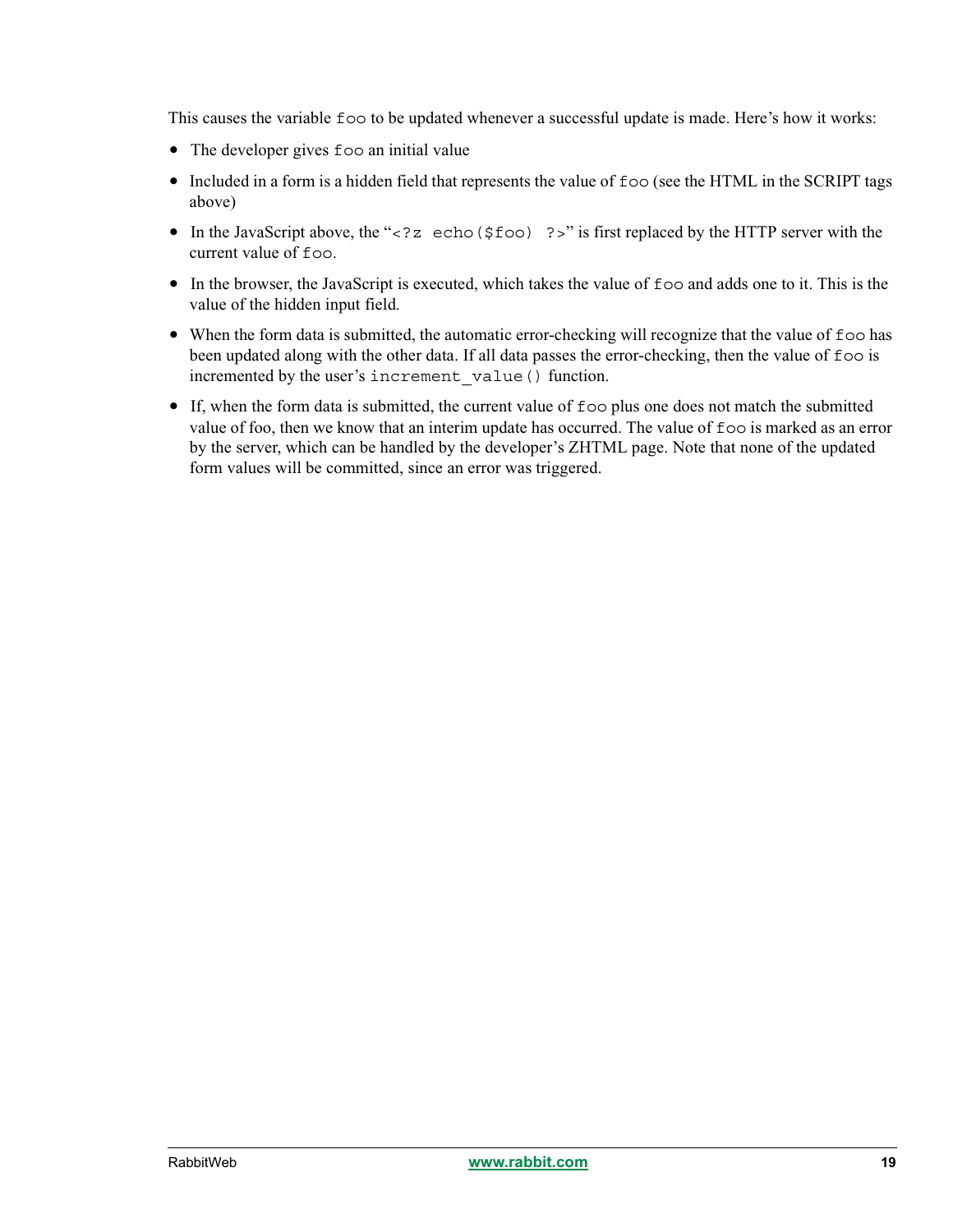## <span id="page-19-0"></span>**3.0 ZHTML Scripting Language**

This section describes the ZHTML scripting language: a set of features that can be included in HTML pages. These features interact with some new features in Dynamic C (described in the section titled, [Dynamic C Language Enhancements for RabbitWeb](#page-10-0)) to create an enhanced HTTP server.

### **3.1 SSI Tags, Statements and Variables**

The new server-parsed tag is similar to SSI tags prior to Dynamic C 8.50, in that they are included in HTML pages and are processed by the server before sending the page to the browser.

The new tags all have the following syntax:

```
<?z statement ?>
```
That is, a valid statement is preceded by  $\lt$  ? z and followed by ? >. This follows the naming scheme for PHP and XML tags ("<?php" and "<?xml", respectively) and so follows standard conventions.

To surround a block of HTML, do the following:

```
<?z statement { ?>
<H1>HTML code here!</H1>
<?z } ?>
```
The  $\langle 2z \rangle$   $\sim$  2 tags delimit statements. This means that you cannot put two statements in a single set of tags. For example,

```
<?z if (error($foo)) {
  echo($foo)
} ?>
```
is not valid. The if, echo, and "}" statements must be separated by the <?z ... ?> tags like the following:

```
\langle?z if (error($foo)) { ?>
  <?z echo($foo) ?>
<?z } ?>
```
Note that "}" is considered a statement in ZHTML (the "close block" statement), and must always be in its own  $\langle 2z \dots 2 \rangle$  tags.

The simplest use of the new SSI tag simply prints the given variable:

```
<?z print($foo) ?>
```
The value of the given variable is displayed using a reasonable default  $print f()$  specifier. For example, if foo is an int, print() uses the conversion specifier %d. foo must be registered with the web server. How to register a variable with the web server is described under [Registering Variables, Arrays and](#page-10-1)  [Structures](#page-10-1).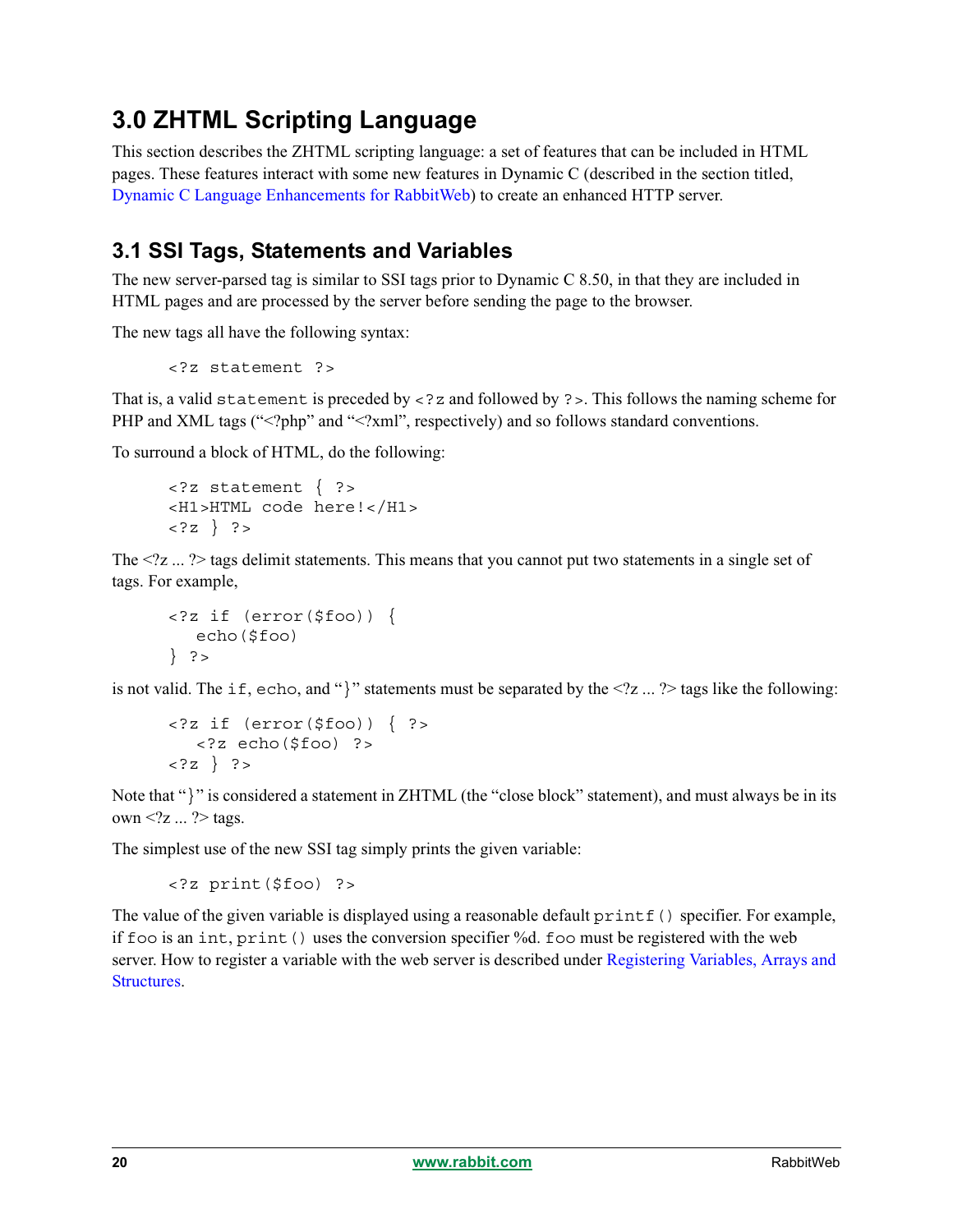A variable must begin with a "\$" character to access its last submitted value. This value may or may not have been committed. The last committed value is accessible using " $@$ ," as in:

<?z print(@foo) ?>

Why is there a distinction between the last submitted value and the last committed one? In other words, does it matter in the HTML code whether the submission value is valid? It can. See the section titled [Error](#page-25-0)  [Handling](#page-25-0) for more information.

To specify a printf-style conversion specifier, the  $print f()$  function can be used, but with the limitation that it will only accept one variable as an argument:

<?z printf("%ld", \$long\_foo) ?>

Note that the print function does not generate the code for the form widget itself—this is done with the INPUT tag, an HTML tag that generates a specific form element. Here is an example of using the print command to display a value in a form widget:

```
<INPUT TYPE="text" NAME="foo" SIZE=10 
  VALUE= "<?z print($foo) ?>">
```
For the value to be updateable, the NAME field must be the name of the variable. Otherwise, when the form is submitted, the web server will not know where to apply the new value. This is not true of arrays. When referencing arrays the name must differ somewhat from the C name because the '[' and ']' symbols are not valid in the NAME parameter of the INPUT tag due to limitations in HTTP.

The varname() function must be used to make the variable name safe for transmission.

```
NAME="<?z varname($foo[3]) ?>"
```
That is, varname() automatically encodes the variable name correctly.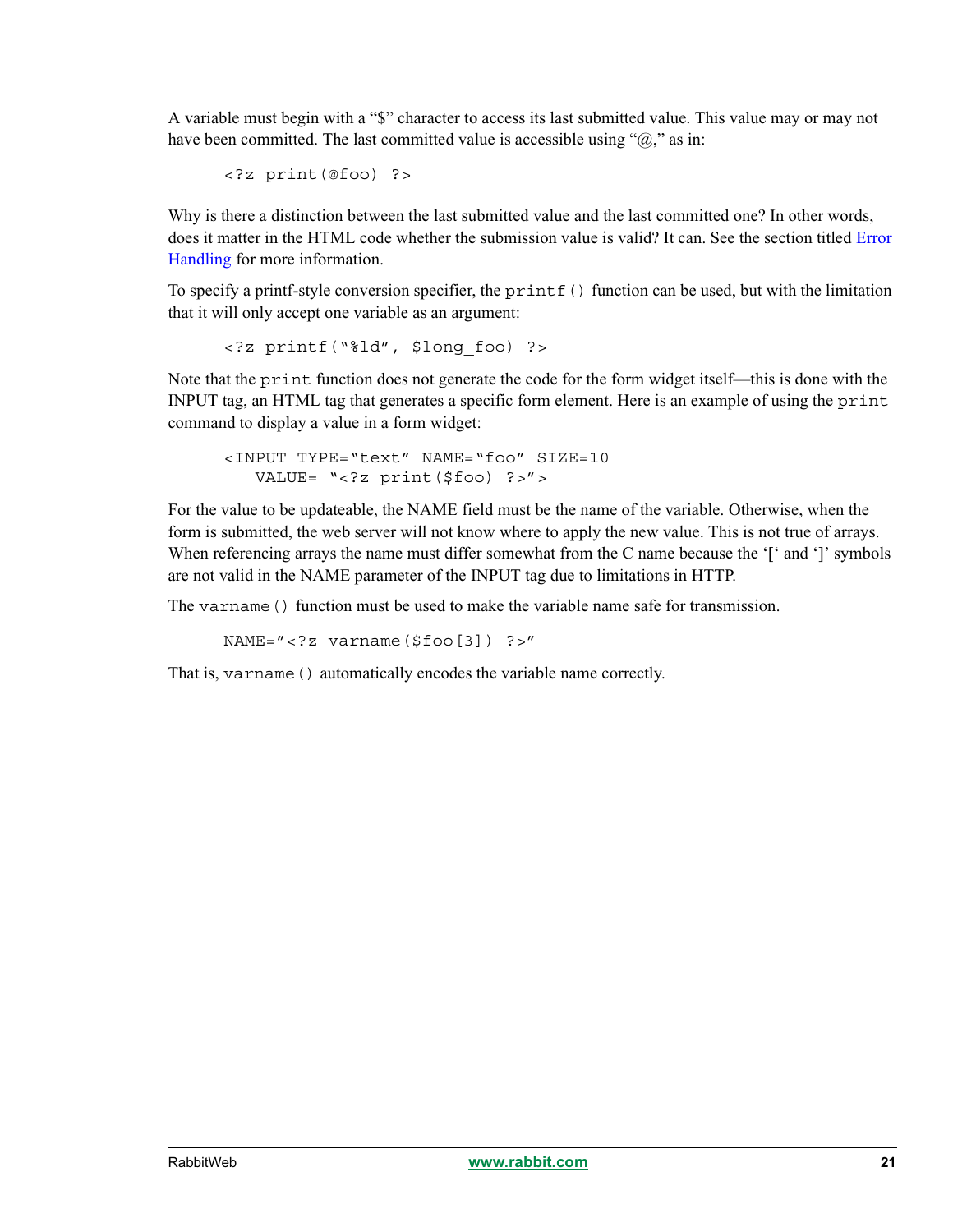### **3.2 Flow Control**

In addition to simply displaying variables in your HTML documents, the new ZHTML tag allows some simple looping and decision making.

### **3.2.1 Looping**

A for loop, when combined with arrays, makes it easy to display lists of variables. The format of the for loop is as follows:

```
\langle 2z for (\xi A = start; \xi A \le end; \xi A += step) \langle ? \rangle<H1>HTML code here!</H1>
<?z } ?>
```
where:

- **A**: A single-letter variable name from A-Z. These loop-control variables take on an unsigned int value.
- **start**: The initial value of the for loop. The value of the variable will start at this value and count to the end value.
- **end**: The upper value of the for loop. The operator may be any one of the following:  $\langle \, \rangle$ ,  $\, =$ ,  $\langle \, =$ ,  $\rangle$ ,  $\, =$ ,  $\,$  $! =$ .
- **step**: The number by which the variable will change for each iteration through the loop. The operator may be any one of the following:  $+, -, -, +=$ step,  $-$ =step. Note that  $$A++$  will increment the variable by 1.

Note that although this for loop looks like the regular Dynamic C for loop, its use is restricted to what is documented here.

To display a list of numbers in HTML using a for loop, you can do something like this:

```
<TABLE><TR>
\langle 2 for ($A = 0; $A < 5; $A++) { ? >
  <TD><?z print($foo[$A]) ?>
<?z } ?>
</TR></TABLE>
```
This code will display the variables  $f \circ \circ [0], f \circ \circ [1], f \circ \circ [2], f \circ \circ [3],$  and  $f \circ \circ [4]$  in an HTML table.

It is also possible to get the number of elements in a one-dimensional array by doing the following:

 $\langle 2z \text{ for } (\$A = 0; \$A < \text{count}(\$foo, 0); \$A++) \{ ? \rangle$ 

The second parameter to count () indicates that we want the upper bound of the nth array index of  $f$  =  $\sim$ (From this you can infer that the first parameter must be an array!) For example, if  $$foo$  is a three-dimensional array, then count ( $$f\circledcirc, 0)$  yields the array bound for the first dimension, count ( $$f\circledcirc, 1)$ ) yields the array bound for the second dimension and count  $(\xi \text{foo}, 2)$  yields the array bound for the third dimension.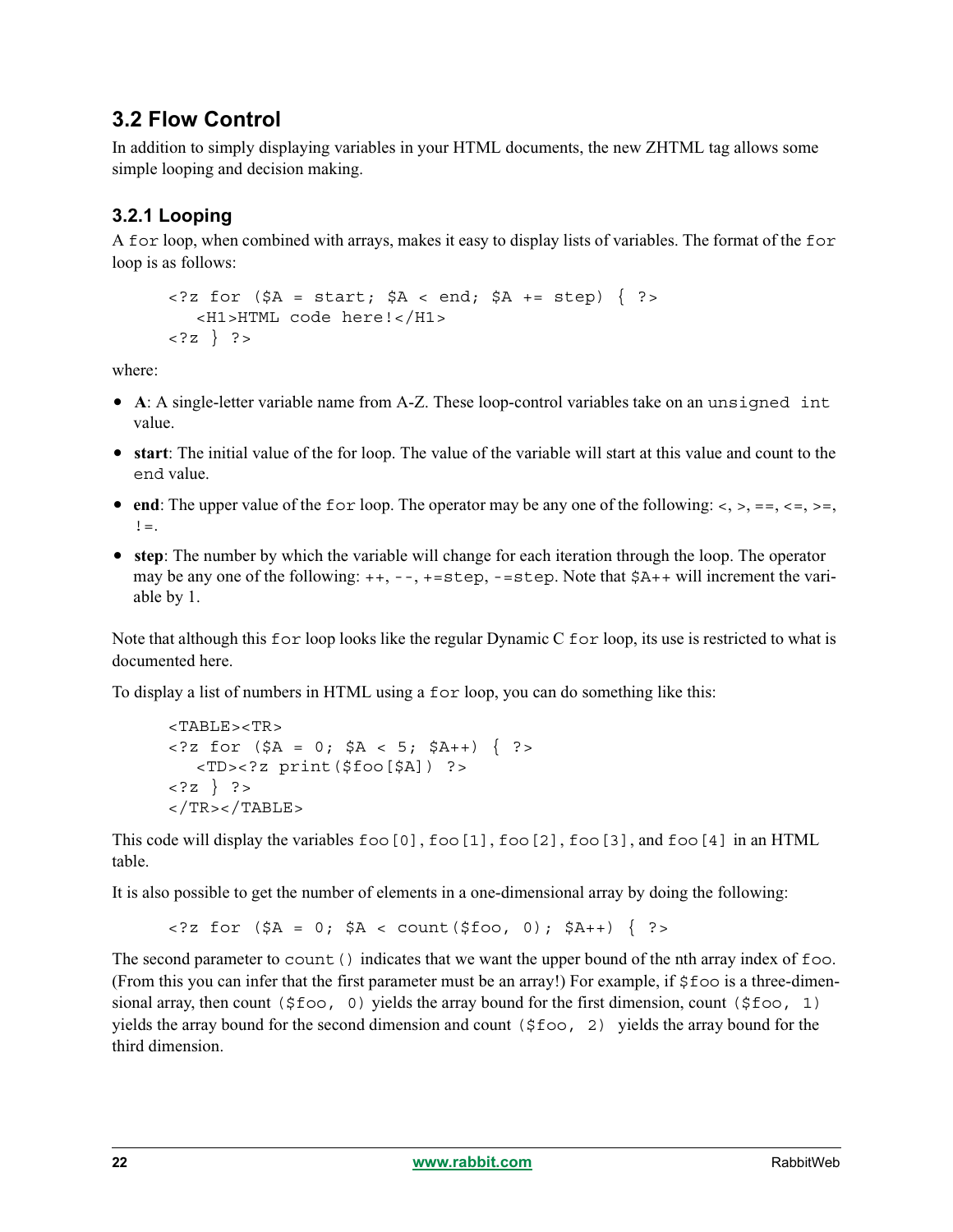### **3.2.2 Conditional Code**

In addition to looping, you can have conditional code with if statements. The if statement is specified as follows:

```
\langle 2z if (\Im A == 0) { ? >
   HTML code
<?z } ?>
```
where:

- **A**: The variable to check in the conditional. This can be anything that evaluates to a number, whether it be a normal integral #web-registered variable, a loop variable, a numeric literal, or a count() expression.
- $\bullet$  ==: The relational operator in the if statement. This can be "==", "!=", "<", ">", "<=", or ">=".
- **0**: The number to which the variable should be compared. This can be anything that evaluates to a number, whether it be a normal integral #web-registered variable, a loop variable, a numeric literal, or a count() expression.

For example:

or

```
\langle 2 if ($foo == 0) { ? >
            HTML code
\langle ?z \rangle ?>
\langle \cdot \rangle \le \frac{1}{2} \int \langle \cdot \rangle \le \frac{1}{2} \int \langle \cdot \rangle \le \frac{1}{2} \int \int \frac{1}{2} \int \frac{1}{2} \int \frac{1}{2} \int \frac{1}{2} \int \frac{1}{2} \int \frac{1}{2} \int \frac{1}{2} \int \frac{1}{
```

```
HTML code
<?z } ?>
```
are both legal.

The table from the previous example was modified to allow one of the values to be displayed in an input widget, whereas all the other values are simply displayed.

```
<TABLE><TR>\langle 2z \text{ for } (\xi A = 0; \xi A < \text{count}(\xi \text{foo}, 0); \xi A++) \rangle ?>
      <TD>\langle 2z if (\zetaA == 3) { ? >
          <INPUT TYPE="text" NAME="<?z varname($foo[$A]) ?>"
             VALUE="<?z print($foo[$A]) ?>">
      <?z } ?>
      <?z if ($A != 3) { ?>
          <?z print($foo[$A]) ?>
      <?z } ?>
   <?z } ?>
</TR></TABLE>
```
if statements can be nested. Even for loops can be nested within other for loops. The nesting level has an upper limit defined by the macro ZHTML\_MAX\_BLOCKS, which has a default value of 4.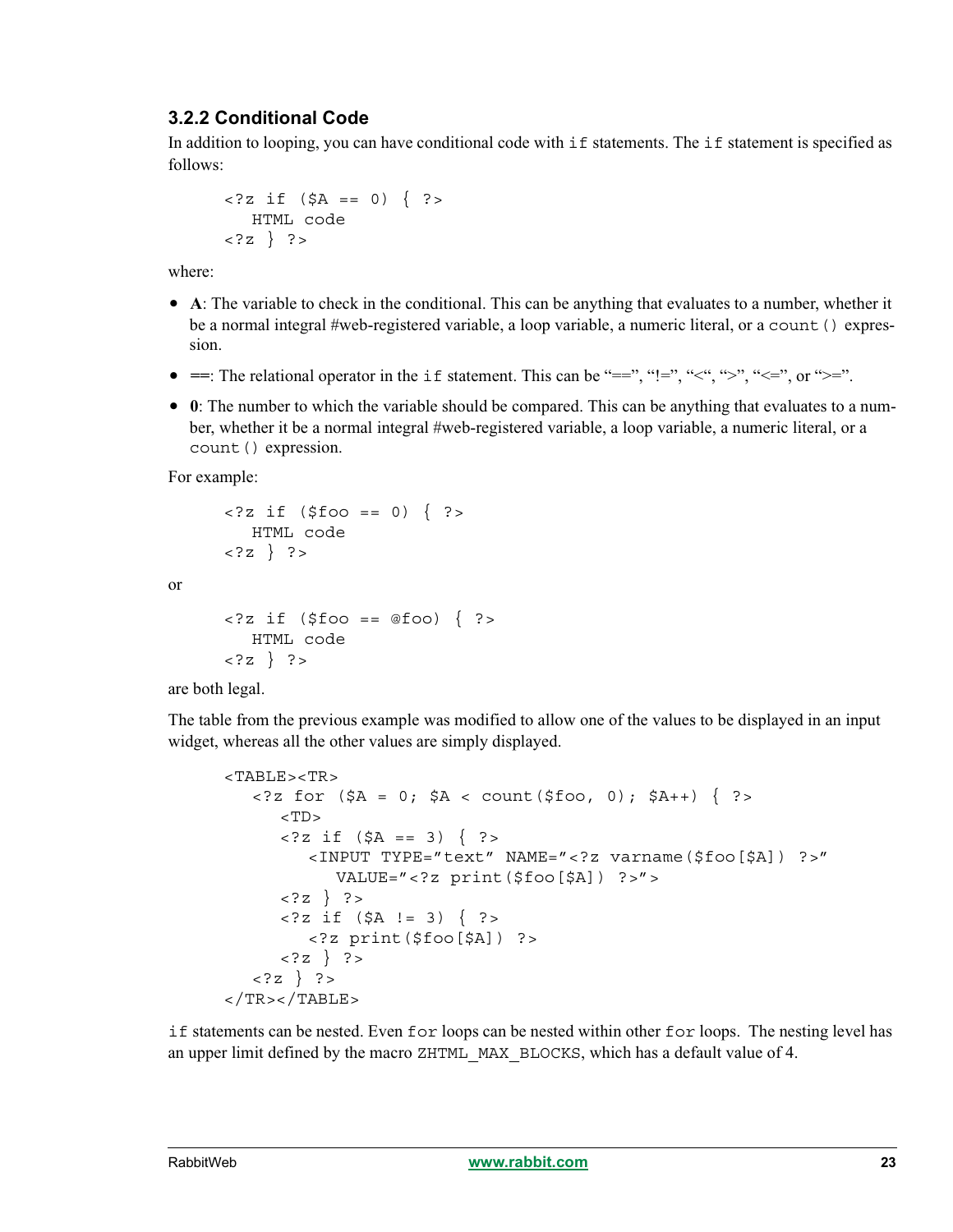### **3.3 Selection Variables**

Put together, if statements and for loops are useful for selection-type variables. To iterate through all possible values of a selection-type variable and output the appropriate "<OPTION>" or "<OPTION SELECTED>" tags, something like the following can be done:

```
\langle 2z \text{ for } (\$A = 0; \$A < \text{count}(\$select var); \$A++) \{ ?\}\rangle<OPTION
       <?z if (selected($select_var, $A)) { ?>
          SELECTED
      <?z } ?>
   \rightarrow<?z print_opt($select_var, $A) ?>
```
This syntax allows for maximum flexibility. In this case, the count() function returns the number of options in a selection variable. The selected() function takes a selection variable and an index as parameters. It returns TRUE if that option matches the current value, and FALSE if it doesn't.

The print opt () function outputs the \$A-th possible value.

The following is a convenience function that automatically generates the option list for a given selection variable:

```
<?z print_select($select_var) ?>
```
### **3.4 Checkboxes and RadioButtons**

This section describes how to add checkboxes and radiobuttons to your web page.

Checkboxes are a bit tricky because if a checkbox is not selected, then no information on that variable is sent to the server. Only if it is selected will the variable value ("on" by default, or whatever you have in the VALUE="this is the value" attribute) be passed in. In particular this means that if a variable was checked, but then you uncheck it, the server will not be able to tell the difference between that variable being unchecked and that variable value simply not being sent. The server would need a notion of the full list of variables that should be in a specific form, information which RabbitWeb does not have.

However, there is a workaround. If a variable is included in a form multiple times, its value will be submitted multiple times. RabbitWeb will take the last value given as the true value, and ignore all previous ones. So, to force a default unchecked value, you can include a hidden variable before you do the checkbox INPUT field. Since you can do ZHTML comparisons with numbers, if you give the variable the value 0 or 1, it can be used in the checkbox INPUT tag.

```
<INPUT TYPE="hidden" NAME="<?z varname($checkbox[0]) ?>"
  VALUE="0">
<INPUT TYPE="checkbox" NAME="<?z varname($checkbox[0]) ?>
  VALUE="1"
  \langle?z if ($checkbox[0] == 1) { ?>
     CHECKED
  <?z } ?>
\rightarrow
```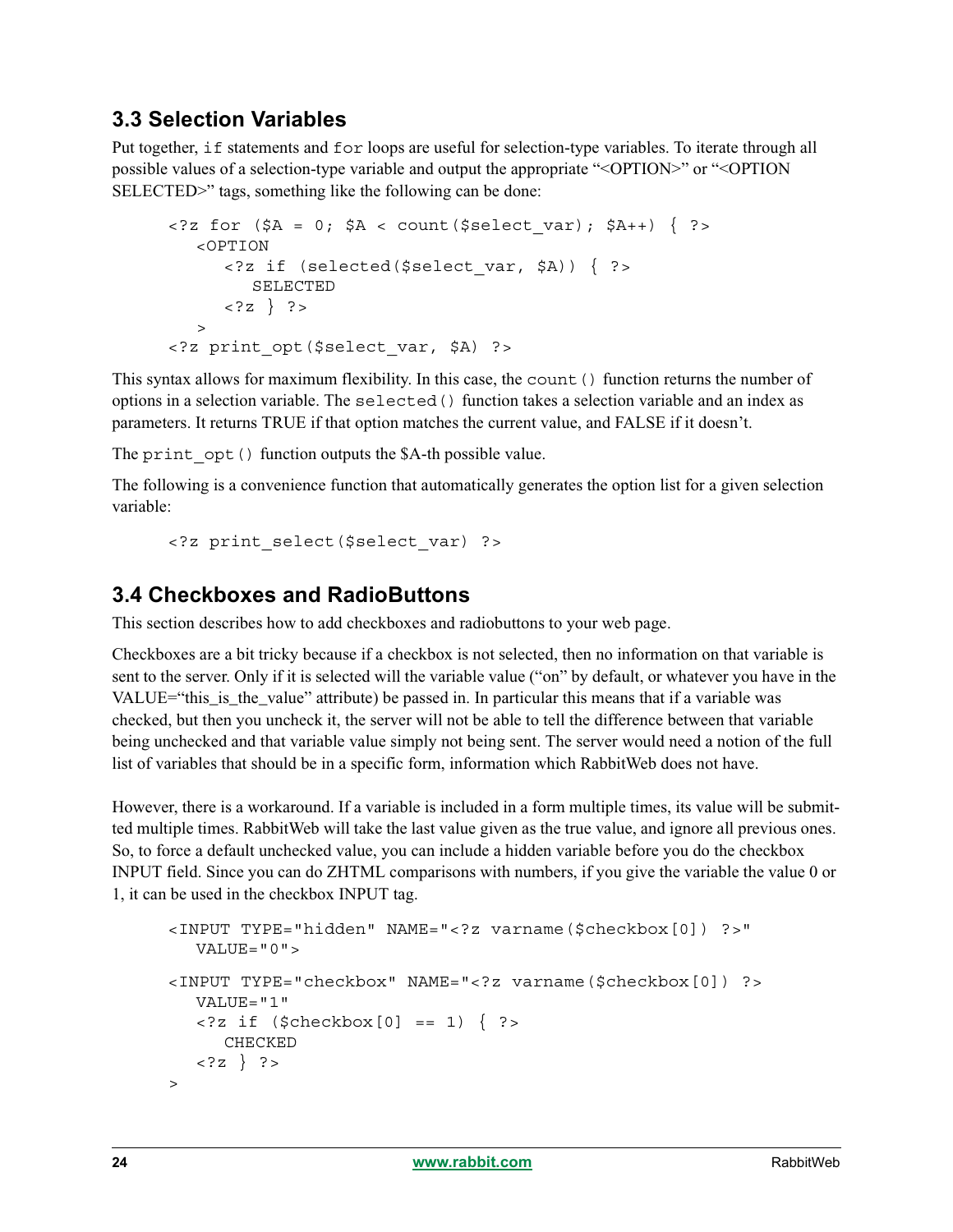So, if the value of \$checkbox[0] is 1, then the CHECKED attribute will be included and the checkbox will be checked. Otherwise, it will be blank. If it is checked when the form is displayed, but you clear the value, this still works, since the hidden field with a value of 0 will always be sent.

Since a list of radiobuttons is more likely to be subject to different formatting depending on user taste than something like a pulldown menu, there is no automatic way of generating the list. The best way to generate a list of radiobuttons is to use a for loop and the count function.

The following page displays both a checkbox and a list of radiobuttons.

```
<HTML>
<HEAD>
<TITLE>Radio button and checkbox</TITLE>
</HEAD>
<BODY><form action="./index.zhtml" method="post" >
  <INPUT TYPE="hidden" name="checkboxBoolean" VALUE="0" >
  <INPUT TYPE="checkbox"
     <?z if($checkboxBoolean==1) { ?>
         CHECKED 
     \langle ?z \rangle ?>
     NAME="checkboxBoolean" VALUE="1" >
  <br><br>
  \langle = \langle \rangle \langle \rangle \langle \rangle \langle \rangle \langle \rangle \langle \rangle \langle \rangle \langle \rangle \langle \rangle \langle \rangle \langle \rangle \langle \rangle \langle \rangle \langle \rangle \langle \rangle \langle \rangle \langle \rangle \langle \rangle \langle \rangle \langle \rangle \langle \rangle \langle<INPUT TYPE="radio" NAME="radiobutton" 
         VALUE="<?z print_opt($radiobutton, $A) ?>"
         OPTION
         <?z if (selected($radiobutton, $A) ) { ?>
            CHECKED
         \langle ?z \rangle ?> >
  \{?z\} ?>
  <br><br>
  <INPUT TYPE="Submit" VALUE="Submit" >
</form>
</BODY>
</HTML>
```
To take advantage of the above zhtml script, the server code would need something like the following:

```
int checkboxBoolean, radiobutton;
#web checkboxBoolean
#web radiobutton select("0" = 0, "1", "2", "3", "4", "5", "6", "7")
checkboxBoolean = 0;
radiobutton = 0;
```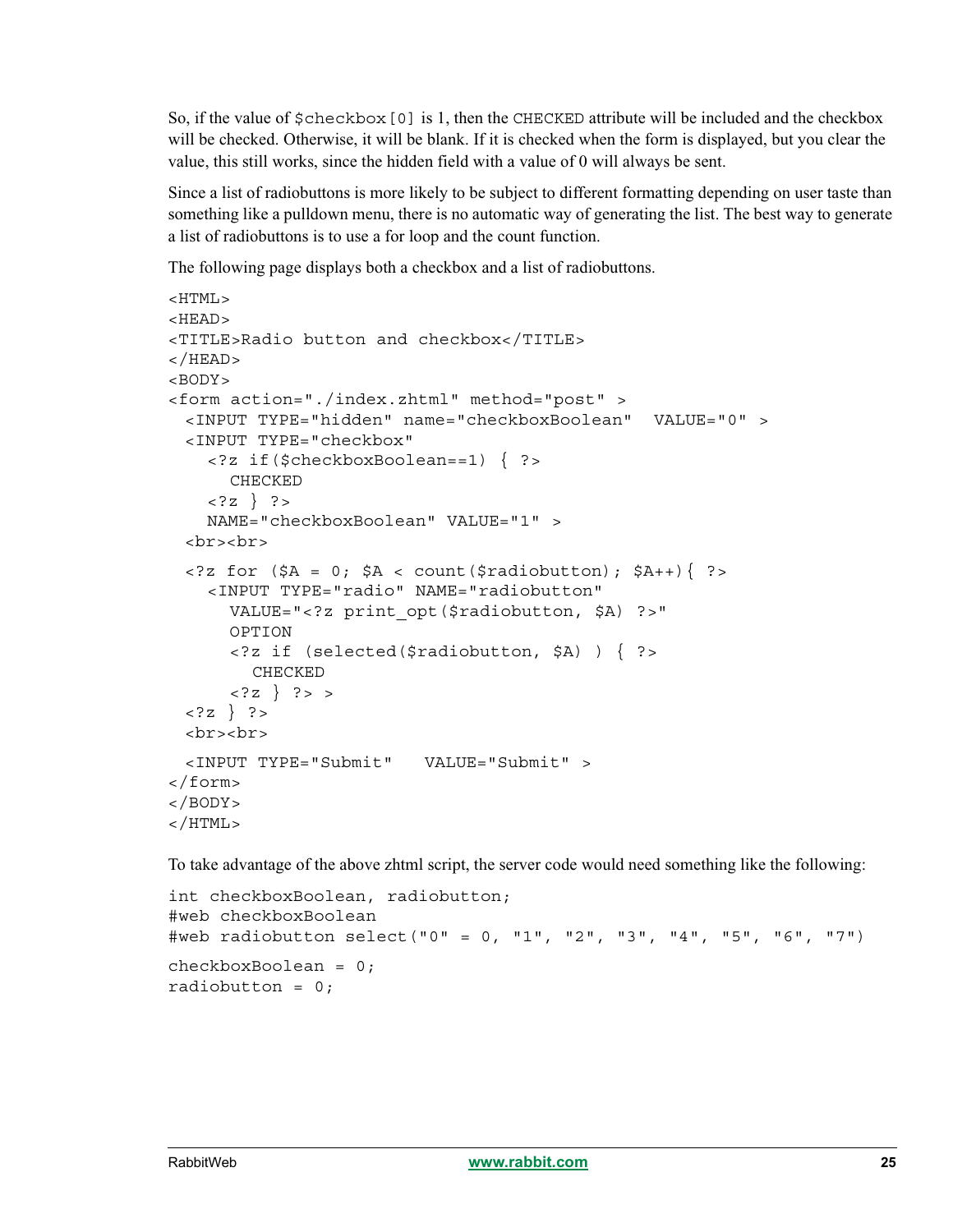## <span id="page-25-0"></span>**3.5 Error Handling**

One of the biggest benefits to the new server-parsed HTML tags is the ability to perform actions based on whether a user-submitted variable was in error. A natural way of creating an HTML user interface is to create the form on an HTML page. When the user enters (or changes) values and submits the result, the server should check the input for errors. If there are errors, then the same form can be redisplayed. This form can mark the values that are in error and allow the user to update them. With the use of conditionals, it is possible to create both the original form and the form that shows the errors in the same page.

The destination page of a submitted form can be any page. When the web server receives a POST request with new variable data, it checks the data using the error-checking expression in the #web statement that registered the variable. If there is an error, then the destination web page is displayed in error mode. The following text describes how error mode affects the display of the destination web page.

By default, the print statement displays the new value of the variable when in error mode. To override the default behavior and show the old, committed value (note that the erroneous value has not been committed), do the following:

<?z print(@foo) ?>

The " $\hat{\omega}$ " symbol specifies the old value of the variable.

To execute some code only when a certain variable has an error, do the following:

```
<?z if (error($foo)) { ?>
    This value is in error!
\{?z \} ?>
```
It is also possible to say: !error(\$foo).

If a value submitted for a variable has an error, then error(var) used in a print statement evaluates to an error string if one was defined using the method described in the section titled, [Reporting Errors.](#page-14-0) Here is an example:

```
\langle?z if (error($foo)) { ?>
  This value is <?z print(error($foo)) ?>!
<?z } ?>
```
Although the ZHTML parser can output error messages into the HTTP stream, these messages may not be visible on a web page depending on how the browser is displaying pages. The surest way to find out exactly the result of a ZHTML page is to check the source of the page in the browser. For Internet Explorer, the user can choose the "View/Source" menu item. Other browsers have equivalent functionality.

To display some information if the page is being displayed in error mode, use  $error()$  with no parameter. If any variable in the form has an error, error() will return TRUE. Here is an example of its use:

```
\langle?z if (error()) { ?>
  Errors are in the submission! Please correct them below.
<?z } ?>
```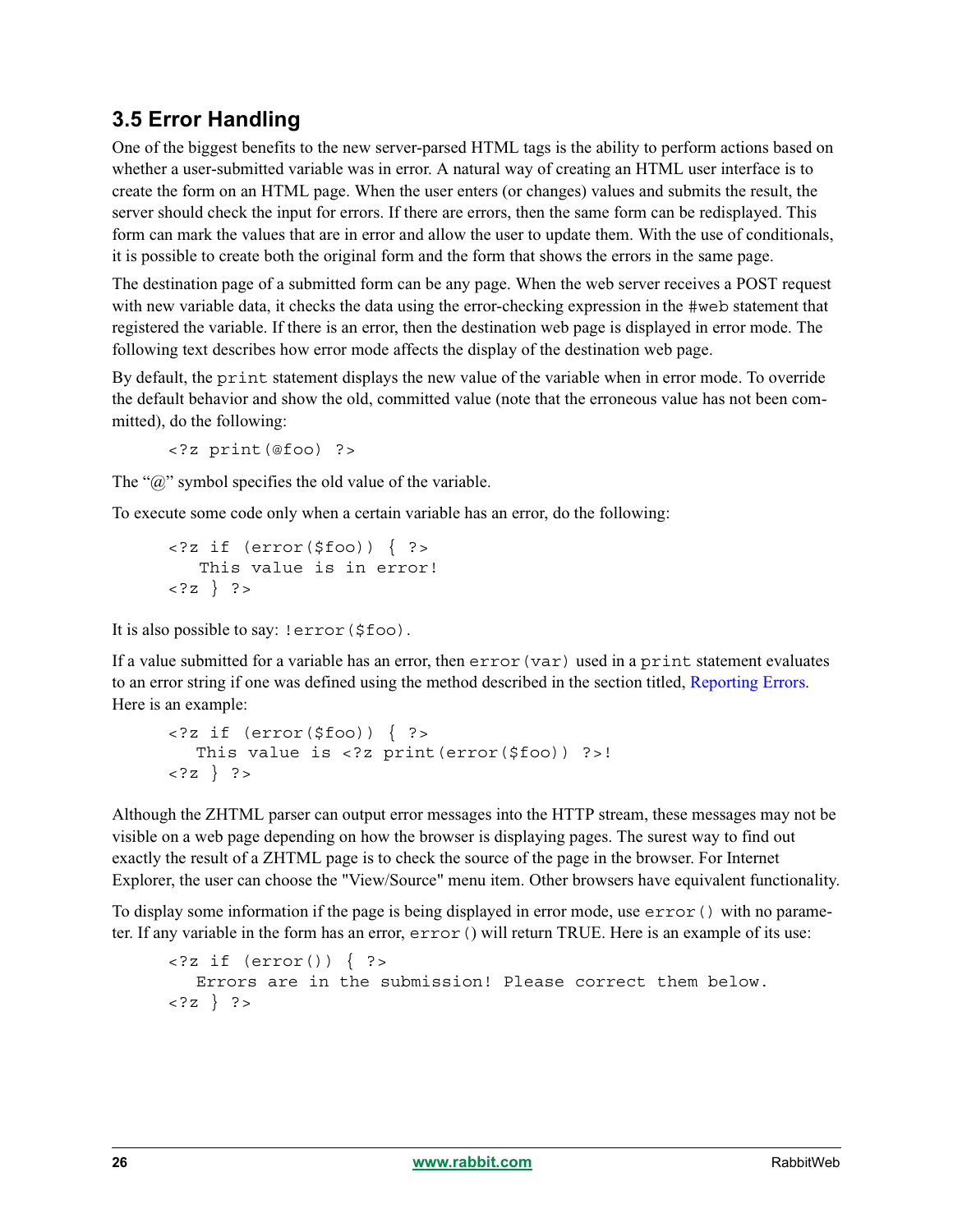### **3.6 Security: Permissions and Authentication**

To check if a user has authorization for a specific variable, call the auth() function:

```
\langle?z if (auth($foo, "rw")) { ?>
  You have read-write access to the variable foo.
<?z } ?>
```
"ro" is also a valid second parameter.

To check if the current page is being displayed as the result of a POST request instead of a GET request, call the updating() function.

```
\langle 2 if (updating()) { ? >
  <?z if (!error()) { ?>
     <META HTTP-EQUIV="Refresh" CONTENT="0;
          URL=http://yoururl.com/">
  <?z } ?>
<?z } ?>
```
Both auth() and updating() may be preceded by "1" (the not operator).

## <span id="page-26-0"></span>**4.0 TCP to Serial Port Configuration Example**

This section is a step-by-step description of the sample program ethernet to serial.c. It is located in Samples\tcpip\rabbitweb.

This sample program can be used to configure a simple Ethernet-to-serial converter. For simplicity, it only supports listening on TCP sockets, meaning that Ethernet-to-serial devices can only be started by another device initiating the network connection to the Rabbit.

Each serial port is associated with a specific TCP port. The Rabbit listens on each of these TCP ports for a connection. It then passes whatever data comes in to the associated serial port, and vice versa.

### **4.1 Dynamic C Application Code**

The program starts with a configuration section:

### #define TCPCONFIG 1

This #define statement sets the predefined TCP/IP configuration for this sample. If the default network configuration of 10.10.6.100, 255.255.255.0 and 10.10.6.1 for the board's IP address, netmask and gateway/nameserver respectively are not acceptable, change them before continuing. See  $LIB\TCFIP\TCP$  CONFIG. LIB for instructions on how to change the configuration.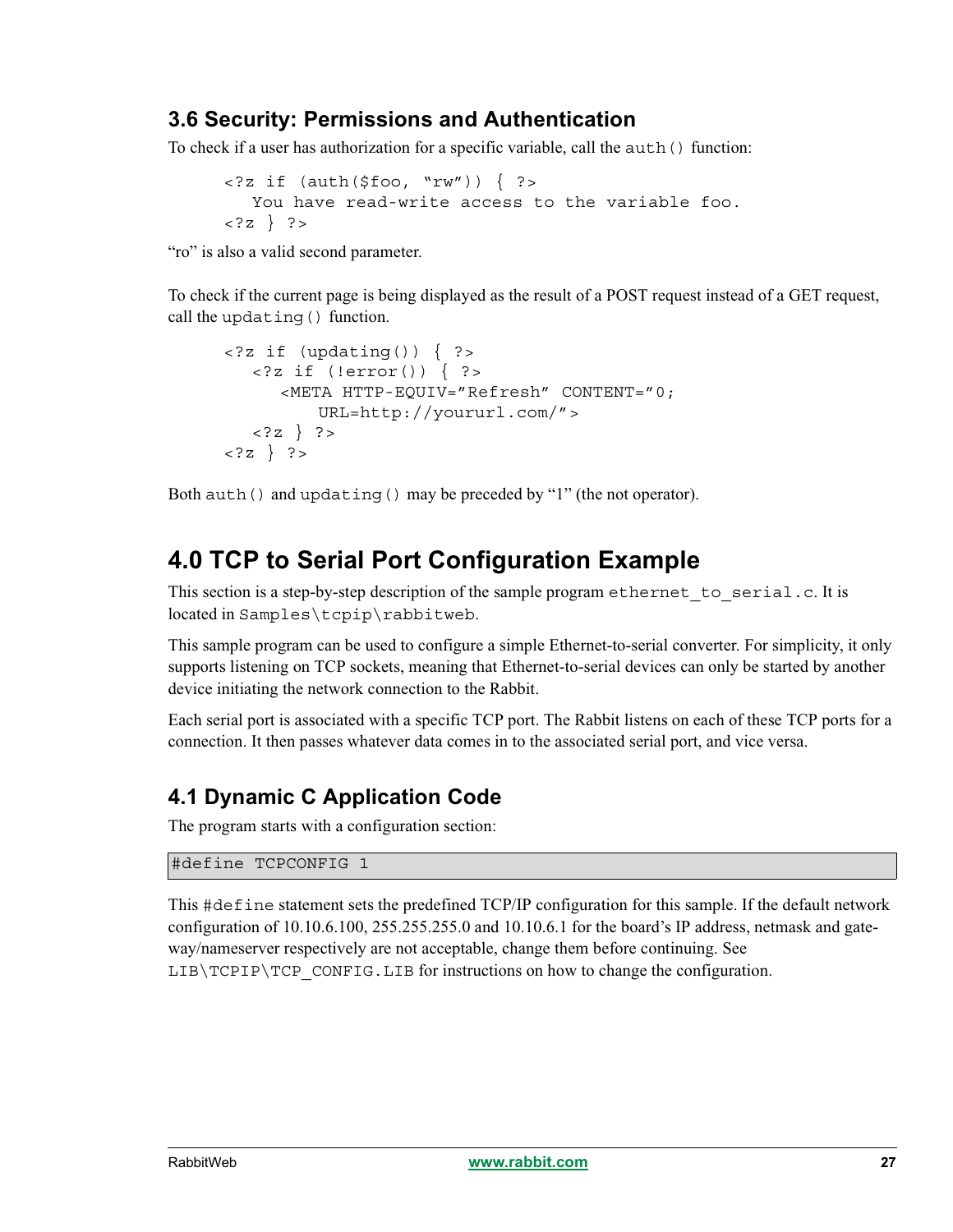```
const char ports config[] = { | 'E', 'F' | };#define E2S_BUFFER_SIZE 1024
#define HTTP MAXSERVERS 1
#define MAX_TCP_SOCKET_BUFFERS (HTTP_MAXSERVERS +
  sizeof(ports_config))
#define SERINBUFSIZE 127
#define SEROUTBUFSIZE 127
```
Each element in array ports config corresponds to a serial port. In the following code, the size of this array will be used in for loops to identify, initialize and monitor the serial ports. A buffer is defined that will hold the data that is being passed from the Ethernet port to the serial port. The number of server instances is set to one and the number of socket buffers is set to the number of server instances plus the number of serial ports. The last two defines will be used later to allocate space for the receive and transmit buffers used by the serial port drivers.

This is the end of the configuration section.

```
#memmap xmem
#define USE RABBITWEB 1
#use "dcrtcp.lib"
#use "http.lib"
#ximport "samples/tcpip/rabbitweb/pages/config.zhtml"
   config_zhtml
SSPEC_MIMETABLE_START
 SSPEC MIME FUNC(".zhtml", "text/html", zhtml handler),
 SSPEC MIME(".html", "text/html"),
 SSPEC_MIME(".gif", "image/gif")
SSPEC_MIMETABLE_END
SSPEC_RESOURCETABLE_START
 SSPEC_RESOURCE_XMEMFILE("/", config_zhtml),
 SSPEC_RESOURCE_XMEMFILE("/index.zhtml", config_zhtml)
SSPEC_RESOURCETABLE_END
```
This block of code asks the compiler to map functions not declared as root to extended memory. Setting the macro USE\_RABBITWEB to one enables the use of the scripting language and the HTTP enhancements. (Other macros that affect these features are described in [the reference section](#page-39-0).) Next the TCP/IP libraries are brought in, as well as the HTTP library. The HTML page that contains the configuration interface to the serial ports is copied into memory with the #ximport directive.

HTTP servers require MIME type mapping information. This information is kept in the MIME table, which is set up by the SSPEC MIME  $*$  macros.

The SSPEC\_RESOURCE\* macros set up the static resource table for this server. The resource table is a list of all resources that the server can access. In this case, the server has knowledge of two resources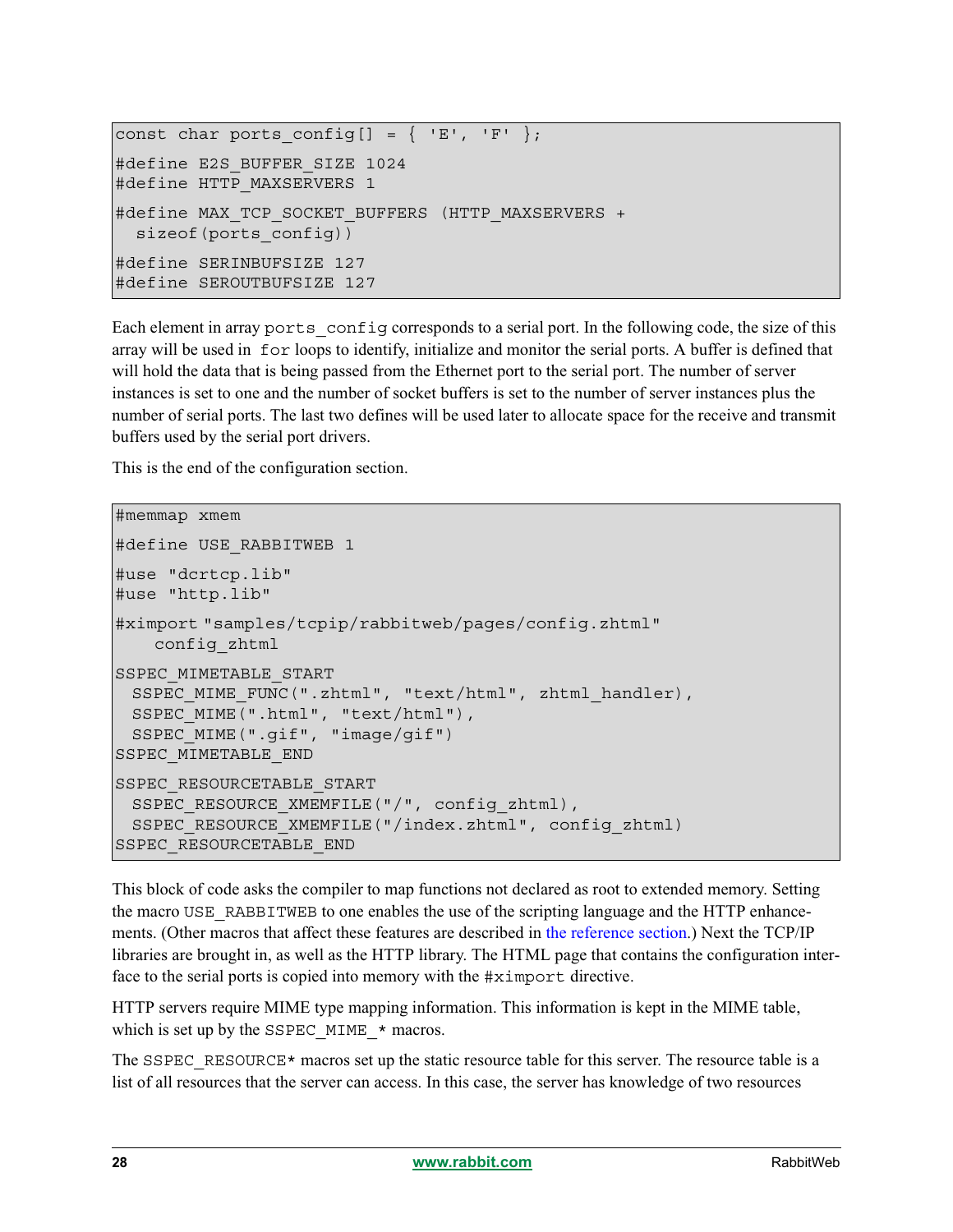named "/" and "/index.zhtml". When either of these is requested, the config.zhtml file is served. The file extension (zhtml) identifies the file as containing server-parsed tags.

```
void restart socket(int i);
void update tcp(void);
void restart serial(int i);
void update serial(void);
void serial open(int i);
void e2s_init(void);
void e2s tick(void);
```
These are the function declarations. They will be defined later in the program.

```
struct SerialPort {
 word tcp_port;
 struct {
   char port;
   long baud;
   int databits;
   int parity;
   int stopbits;
 } ser;
};
struct SerialPort serial ports[sizeof(ports config)];
struct SerialPort serial ports copy[sizeof(ports config)];
```
The Serial Port structure has fields for the configuration information for each serial port and TCP port pair. The serial ports array (and its copy) stores configuration information about the serial ports. serial ports copy [] is used to determine which port information changed when the update function is called.

```
#web serial_ports[@].tcp_port ($serial_ports[@].tcp_port > 0)
#web serial_ports[@].ser.port
```
The first #web statement is registration for the TCP port. Note that the only rule in the guard is that the new value must be greater than zero. The next #web statement registers the character representing the serial port, in this case, "E" or "F."

```
#web serial ports[@].ser.baud(($serial ports[@].ser.baud >= 300)? \
                               1:WEB_ERROR("too low"))
#web serial ports[@].ser.baud(($serial ports[@].ser.baud <= 115200)? \
                              1:WEB_ERROR("too high"))
```
These two #web statements correspond to the baud rate. The guards are split into two so that the WEB\_ERROR() feature can be used. The string passed to WEB\_ERROR() can later be used in the ZHTML scripting to indicate why the guard statement failed.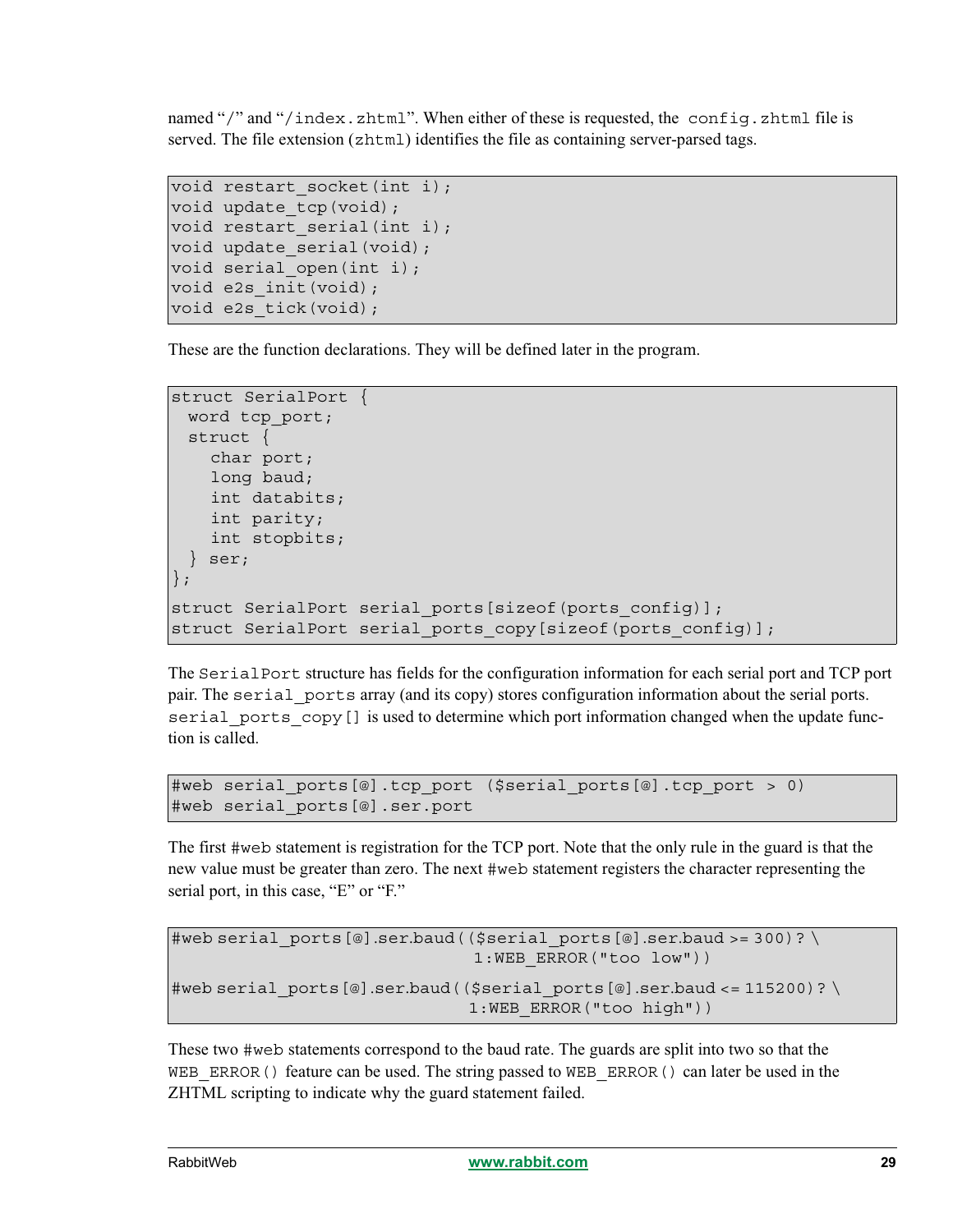```
#web serial ports[@].ser.databits select("7" = 7, "8" = 8)
#web serial_ports[@].ser.parity select("None" = 0, "Even", "Odd")
#web serial ports[@].ser.stopbits select("1" = 1, "2" = 2)
```
These are selection variables. They limit the available options for serial port configuration parameters.

```
#web update serial ports[@].tcp port update tcp
#web update serial ports[@].ser.baud,serial ports[@].ser.databits,\
        serial ports[@].ser.stopbits update serial
```
The #web update feature will initiate a function call when the corresponding variables are updated. Note that update  $tcp()$  will be called when the TCP port changes, and update serial() will be called when any of the other serial port configuration parameters are updated.

```
#define AINBUFSIZE SERINBUFSIZE
#define AOUTBUFSIZE SEROUTBUFSIZE
#define BINBUFSIZE SERINBUFSIZE
#define BOUTBUFSIZE SEROUTBUFSIZE
#define CINBUFSIZE SERINBUFSIZE
#define COUTBUFSIZE SEROUTBUFSIZE
#define DINBUFSIZE SERINBUFSIZE
#define DOUTBUFSIZE SEROUTBUFSIZE
#define EINBUFSIZE SERINBUFSIZE
#define EOUTBUFSIZE SEROUTBUFSIZE
#define FINBUFSIZE SERINBUFSIZE
#define FOUTBUFSIZE SEROUTBUFSIZE
```
These set the receive and transmit buffer sizes for the serial ports. In this example only serial ports "E" and "F" are being used, but here, as well as in the function e2s\_init(), code is included for all possible serial ports. In this way it is relatively easy to change the serial ports being used simply by changing the character array, ports config[].

enum { E2S\_INIT, E2S\_LISTEN, E2S\_PROCESS };

These are symbols representing different states in the Ethernet-to-serial state machine.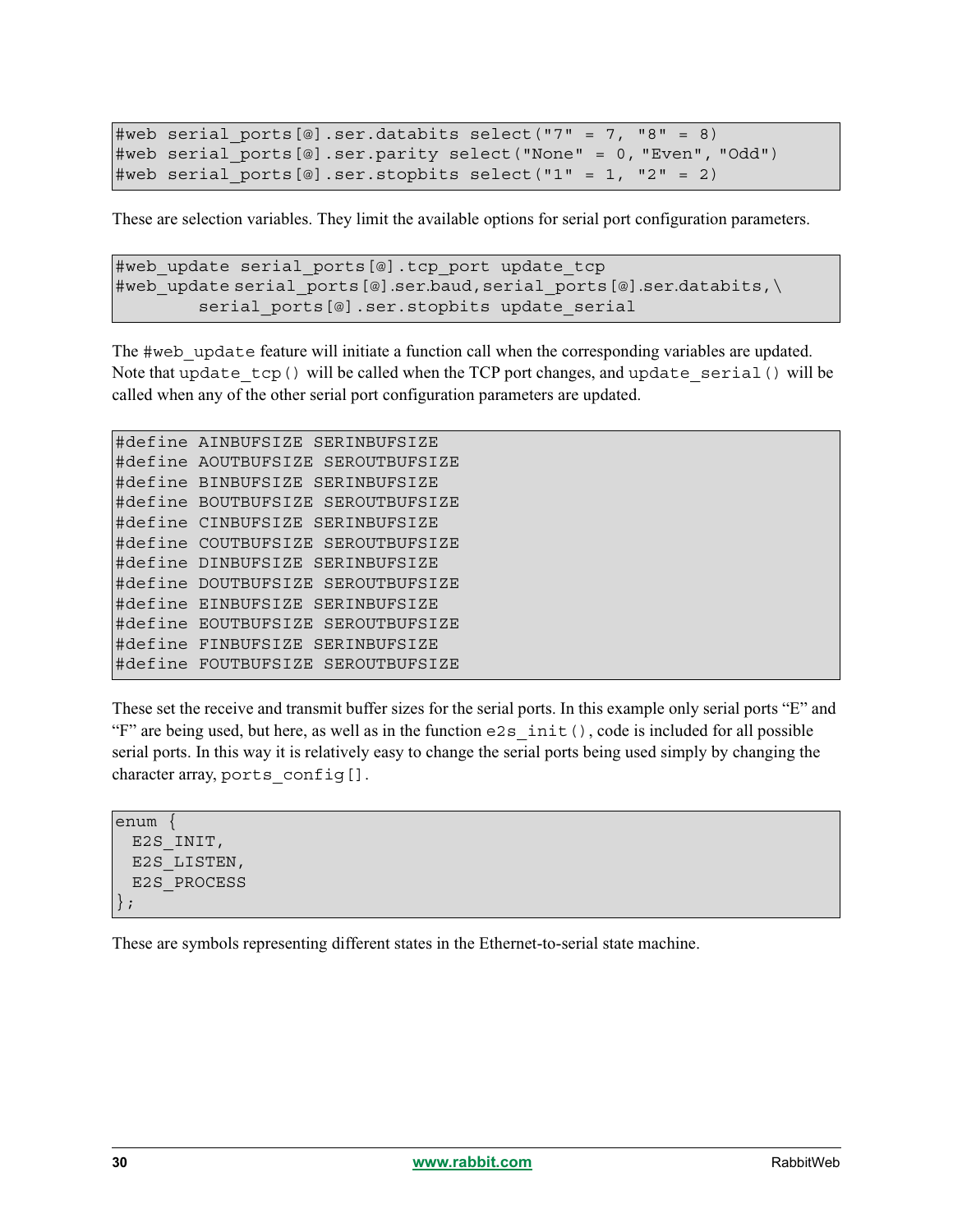```
struct {
 int state; \frac{1}{2} Current state of the state machine
 tcp_Socket sock; // Socket associated with this serial port
 // The following members are function pointers for accessing this serial port
 int (*open)();
 int (*close)();
 int (*read)();
 int (*write)();
 int (*setdatabits)();
 int (*setparity)();
 e2s state[sizeof(ports config)];
```
The  $e2s$  state array of structures holds critical information for each socket/serial port pair, namely the socket structures that are used when calling TCP/IP functions and the various serial port functions that access the serial ports or set serial port parameters.

The first member of the structure (state) is the value of the variable that determines which state of the Ethernet-to-serial state machine will execute the next time e2s tick() is called.

```
char e2s buffer[E2S BUFFER SIZE];
```
This is a temporary buffer for copying data between the serial port buffers and the socket buffers.

Now we will look at the functions that were declared earlier in the program.

```
void restart_socket(int i)
{
 printf("Restarting socket %d\n", i);
 // Abort the socket
 sock abort(&(e2s state[i].sock));
 // Set up the state machine to reopen the socket
 e2s state[i].state = E2S INIT;
}
```
The function restart socket() displays a screen message and then aborts the socket. The state variable for the Ethernet-to-serial state machine is set to the initialization state, which will cause the socket to be opened for listening the next time the state machine tick function is called.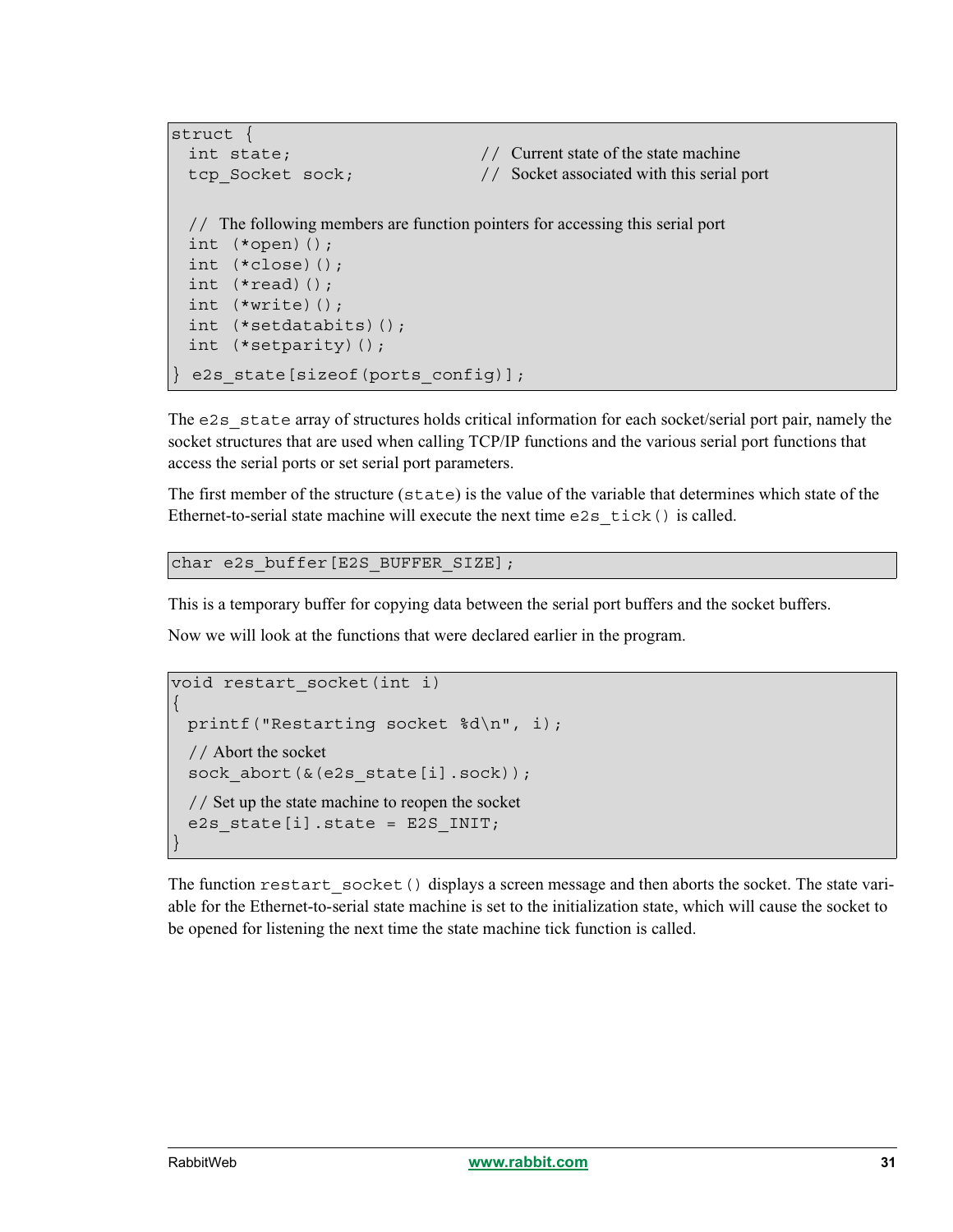```
void update tcp(void) {
 auto int i;
 // Check which TCP port(s) changed
 for (i = 0; i < sizeof(ports config); i++) {
    if (serial_ports[i].tcp_port != serial_ports_copy[i].tcp_port)
    {
      // This port has changed, restart the socket on the new port
      restart socket(i);
      // Save the new port, so we can check which one changed on the next update
      serial ports copy[i].tcp port = serial ports[i].tcp port;
    }
  }
}
```
The function update  $\text{top}(x)$  is called when a TCP port is updated via the HTML interface. It determines which  $TCP port(s) changed, and then restarts them with the new parameters.$ 

```
void restart serial(int i){
 printf("Restarting serial port %d\n", i);
 e2s_state[i].close(); // Close the serial port
 serial open(i); // Open the serial port
}
```
The function restart serial() closes and then reopens the serial port specified by its parameter.

```
void update_serial(void){
 auto int i;
 // Check which serial port(s) changed
 for (i = 0; i < sizeof(ports config); i++)
 \{if (memcmp(&(serial ports[i].ser),
            &(serial_ports_copy[i].ser),
            sizeof(serial ports[i].ser)))
    \{// This serial port has changed, so re-open the serial port with the new parms
       restart serial(i);
       // Save the new parameters, so we can check which one changed on the next update
       memcpy(&(serial ports copy[i].ser),
            &(serial_ports[i].ser),
            sizeof(serial ports[i].ser));
    }
  }
}
```
The function update serial() is called when a serial port is updated via the HTML interface. It determines which serial port(s) changed, and then restarts them with the new parameters.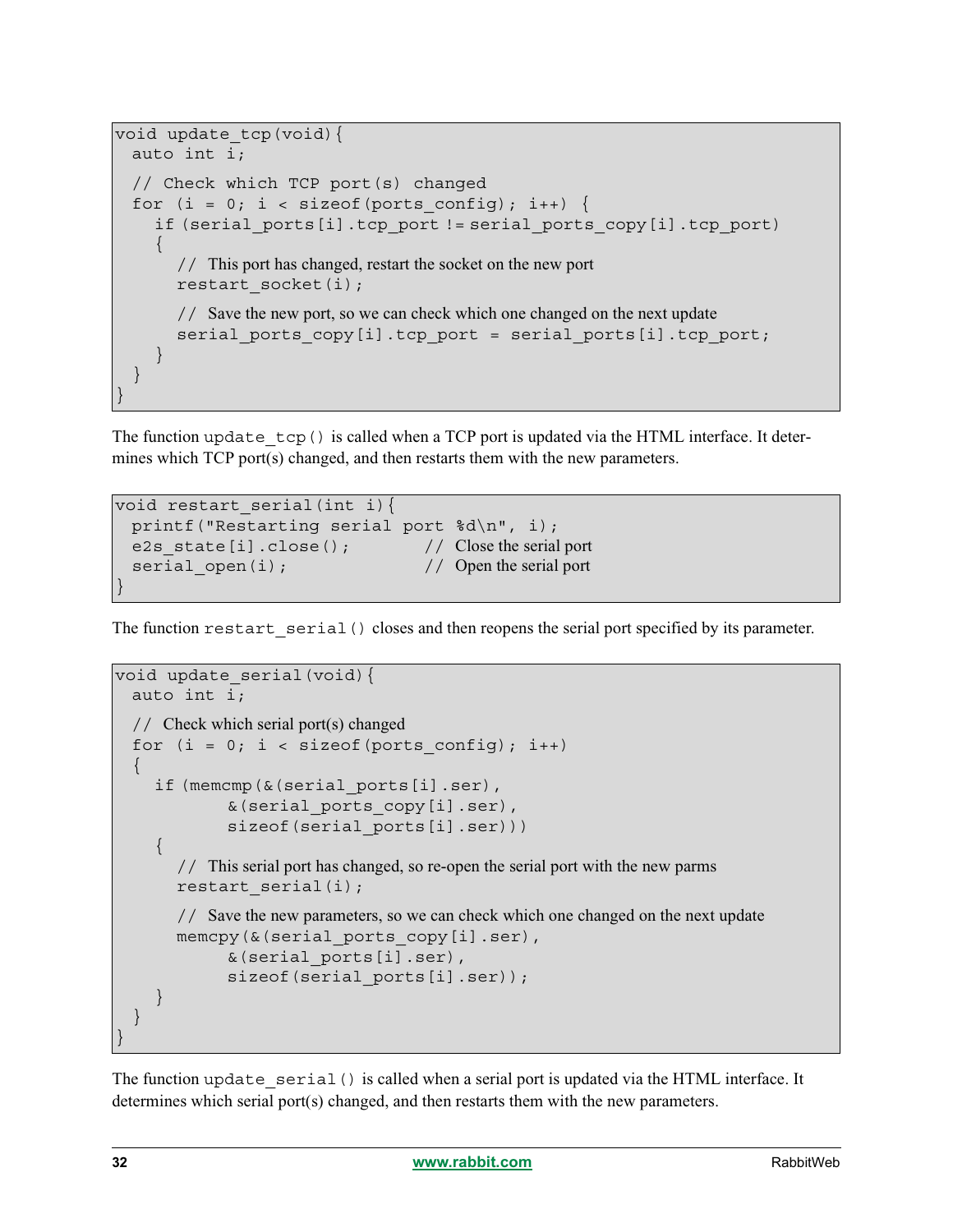```
void serial_open(int i)
{
 // Open the serial port
 e2s state[i].open(serial ports[i].ser.baud);
 // Set the data bits
 if (serial ports[i].ser.databits == 7) {
   e2s state[i].setdatabits(PARAM_7BIT);
 }
 else {
   e2s_state[i].setdatabits(PARAM_8BIT);
 }
 // Set the stop bits
 if (serial ports[i].ser.stopbits == 1) {
   if (serial ports[i].ser.parity == 0) { // No parity
     e2s state[i].setparity(PARAM_NOPARITY);
   }
   else if (serial ports[i].ser.parity == 1) { // Even parity
     e2s state[i].setparity(PARAM EPARITY);
   }
   else \{ // Odd parity (== 2)
     e2s state[i].setparity(PARAM_OPARITY);
   }
 }
 else { // 2 stop bits
   e2s state[i].setparity(PARAM_2STOP);
 }
}
```
The function, serial open(), is called from the function that initializes the Ethernet-to-serial state machine,  $e2s$  init(). It does all of the work necessary to open a serial port, including setting the number of data bits, stop bits, and parity.

The first statement opens the serial port using the baud rate value that was initialized in main(). In the rest of the code, the values for the other serial port parameters, which are also initialized in main(), are used to determine the correct bitmask to send to the serial port functions serXdatabits() and serXparity(). (The bitmasks, PARAM  $*$ , are defined in the serial port library, RS232.lib.)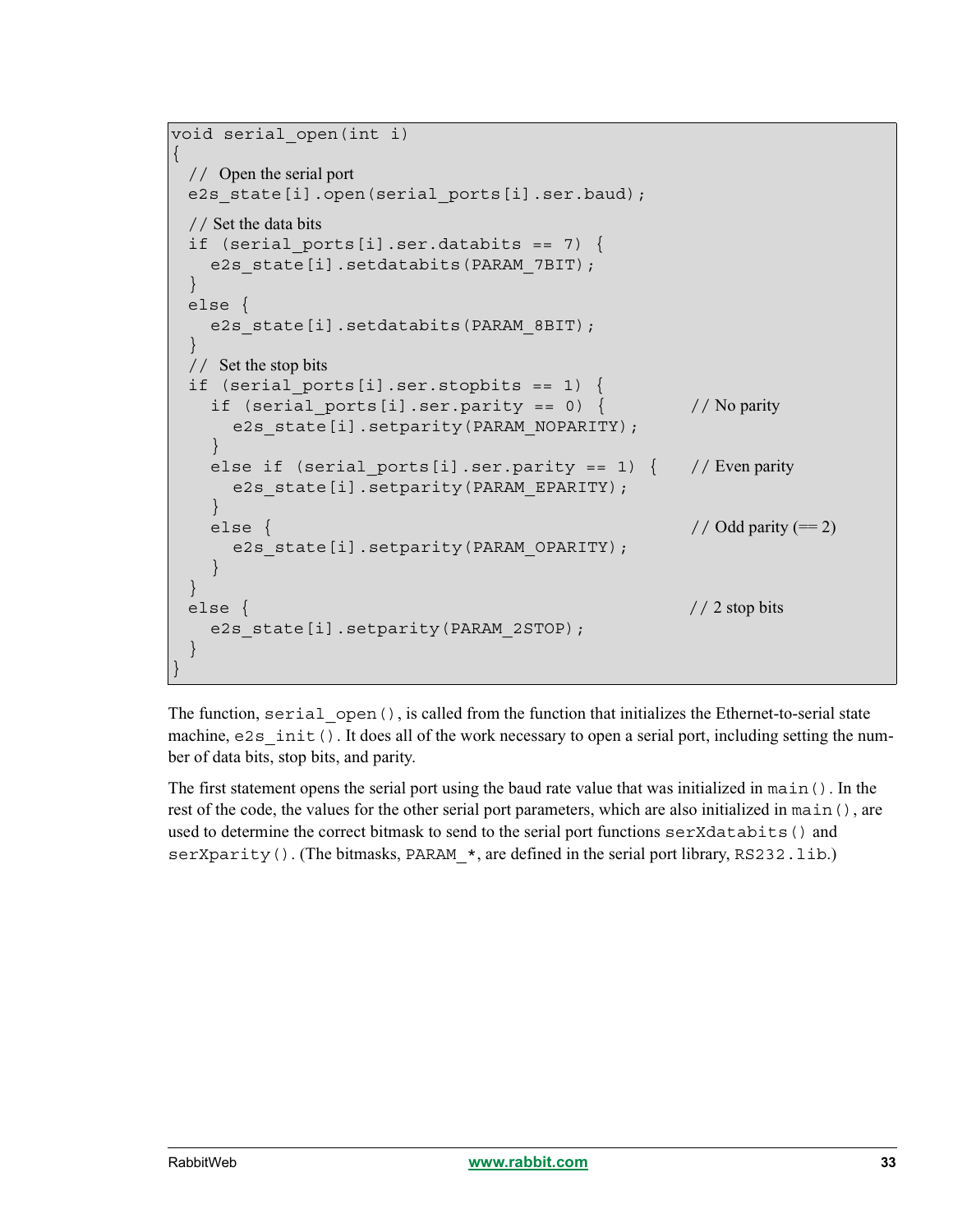```
void e2s_init(void)
{
 auto int i;
 for (i = 0; i < sizeof(ports config); i++) {
    e2s state[i].state = E2S INIT; // Initialize the state
    // Initialize the serial function pointers
    switch (ports config[i]) {
      case 'A':
         e2s state[i].open = serAopen;
         e2s state[i].close = serAclose;
         e2s state[i].read = serAread;
         e2s state[i].write = serAwrite;
         e2s state[i].setdatabits = serAdatabits;
         e2s state[i].setparity = serAparity;
        break;
       . . .
      default:
         // Error--not a valid serial port
         exit(-1);}
    // Open each serial port
    serial open(i);
  }
}
```
The above function initializes the Ethernet-to-serial state machine: first by setting the variable that is used to travel around the state machine (e2s state[i].state), then by setting the function pointers used to access the serial ports. For example, serAopen() is a function defined in RS232.lib that opens serial port A.

The switch statement has cases for serial ports B, C and D that are not shown here. They are functionally the same as the above code for serial port A. If the chip on the target board is a Rabbit 3000, there are cases for serial ports E and F as well. The default case is an error condition that will cause a run-time error if encountered.

The last statement in the for loop is a call to serial open (). This function, which was described earlier, makes calls to the appropriate serial port functions using the function pointers that were just initialized.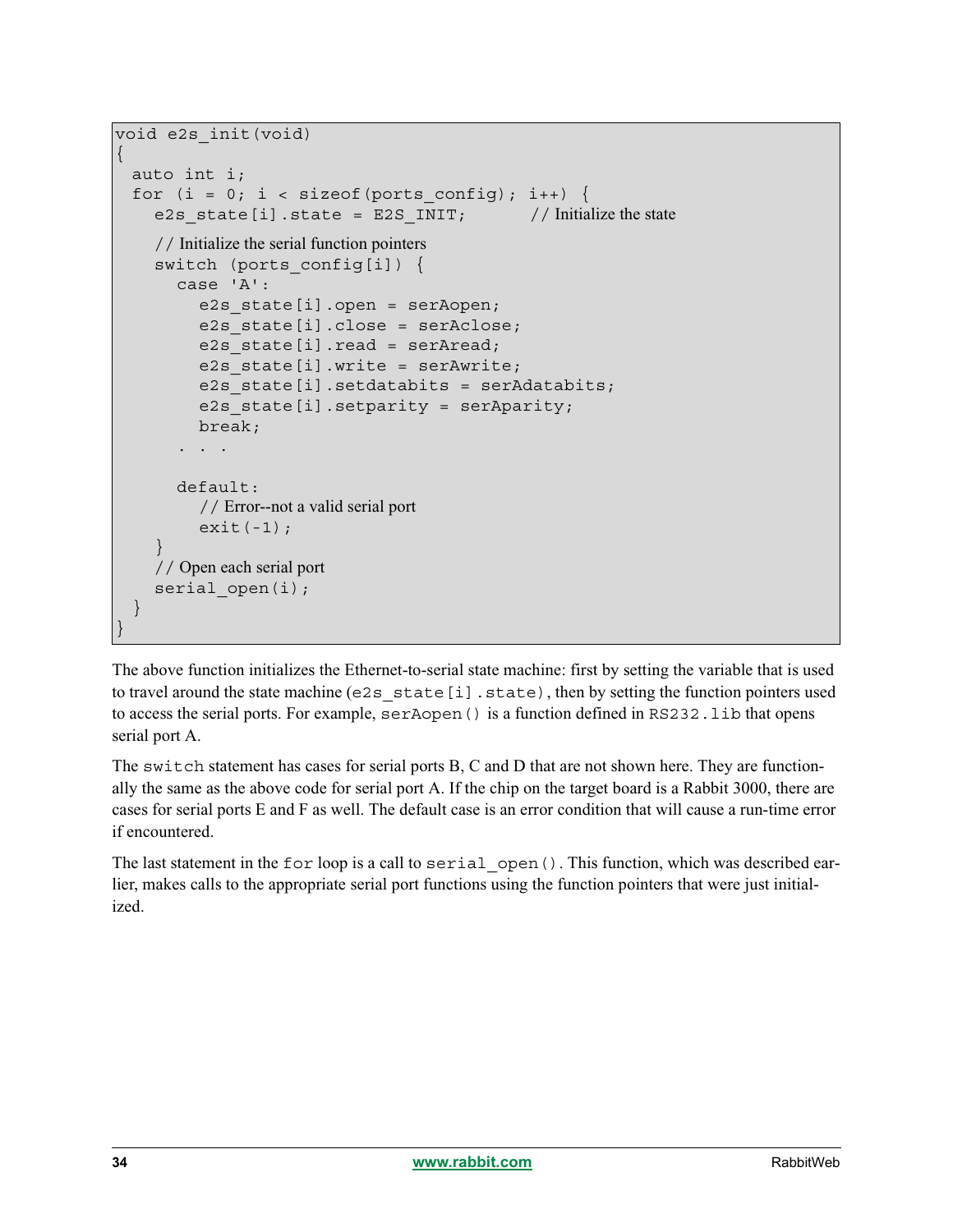```
void e2s_tick(void)
{
 auto int i;
 auto int len;
 auto tcp_Socket *sock;
 for (i = 0; i < sizeof(ports config); i++) {
    sock = &(e2s state[i].sock);switch (e2s state[i].state) {
      case E2S_INIT:
         tcp_listen(sock, serial_ports[i].tcp_port, 0, 0, NULL, 0);
         e2s state[i].state = E2S LISTEN;
        break;
      case E2S_LISTEN:
         if (!sock_waiting(sock)) {
            // The socket is no longer waiting
            if (sock_established(sock)) {
               // The socket is established
               e2s state[i].state = E2S PROCESS;
            }
            else if (!sock alive(sock)) {
               //The socket was established but then aborted by the peer
               e2s state[i].state = E2S INIT;
            }
            else {
            //socket was opened, but is now closing. Go to PROCESS state to read any data. 
               e2s state[i].state = E2S PROCESS;
            }
         }
        break;
```
The function,  $e2s$  tick(), drives the Ethernet-to-serial state machine. Each time this tick function is called, it loops through all of the serial ports, first grabbing the socket structure that associates a particular serial port with a TCP port, then determining which state is active for that TCP port. There are three states in the Ethernet-to-serial state machine, identified by:

- **•** E2S\_INIT
- **•** E2S\_LISTEN
- **•** E2S\_PROCESS

The first state, E2S INIT, opens the socket with a call to tcp listen() and then sets the state variable to be in the listen state. The next time the tick function is called the E2S\_LISTEN state will execute. The state machine will stay in this listen state until a connection to the socket is attempted, a condition determined by a call to sock waiting().

As noted in the code comments above, once a connection is attempted there are several stages it can be in, which one will determine the next state of the Ethernet-to-serial state machine.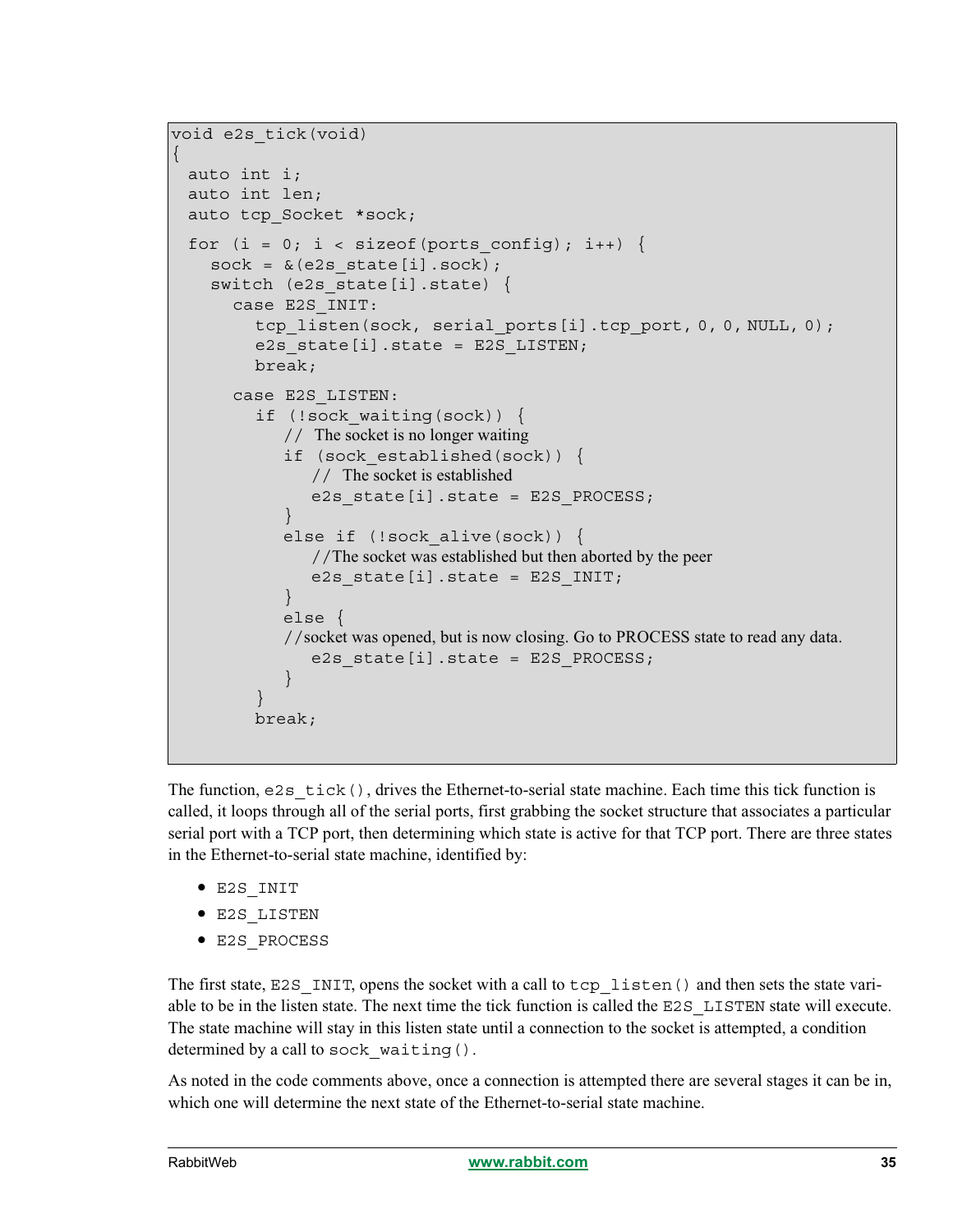```
case E2S_PROCESS:
         // Check if the socket is dead
        if (!sock_alive(sock)) {
           e2s state[i].state = E2S INIT;
         }
         // Read from TCP socket and write to serial port
        len = sock fastread(sock, e2s buffer, E2S BUFFER SIZE);
        if (len < 0) { // Errorsock abort(sock);
            e2s state[i].state = E2S INIT;
         }
        if (len > 0) {
            // Write the read data to the serial port--Note that for simplicity,
            // this code will drop bytes if more data has been read from the TCP
            // socket than can be written to the serial port.
           e2s state[i].write(e2s buffer, len);
         }
        else { /* No data read, do nothing */ }
        // Read from the serial port and write to the TCP socket
        len = e2s state[i].read(e2s buffer, E2S BUFFER SIZE,
            (unsigned long)0);
        if (len > 0) {
            len = sock fastwrite(sock, e2s buffer, len);
            if (len < 0) { // Errorsock abort(sock);
               e2s state[i].state = E2S INIT;
            }
         }
      break;
    }
 }
}
```
The E2S PROCESS state checks to make sure the user did not abort the connection since the last time the tick function was called. If there was no abort, an attempt is made to read data from the socket buffer. If an error is returned from  $\text{sock}$  fastwrite(), the connection is aborted and we go back to the init state the next time the tick function is called. If data was read, it is written to the serial port. If no data was read, then nothing happens.

Next an attempt is made to read data from the serial port. If data was read, it is then written out to the TCP socket. If the data read from the serial port was not written successfully to the TCP socket, the connection is aborted and we go back to the init state the next time the tick function is called.

If no data was read from the serial port, the process state will execute again the next time the tick function is called.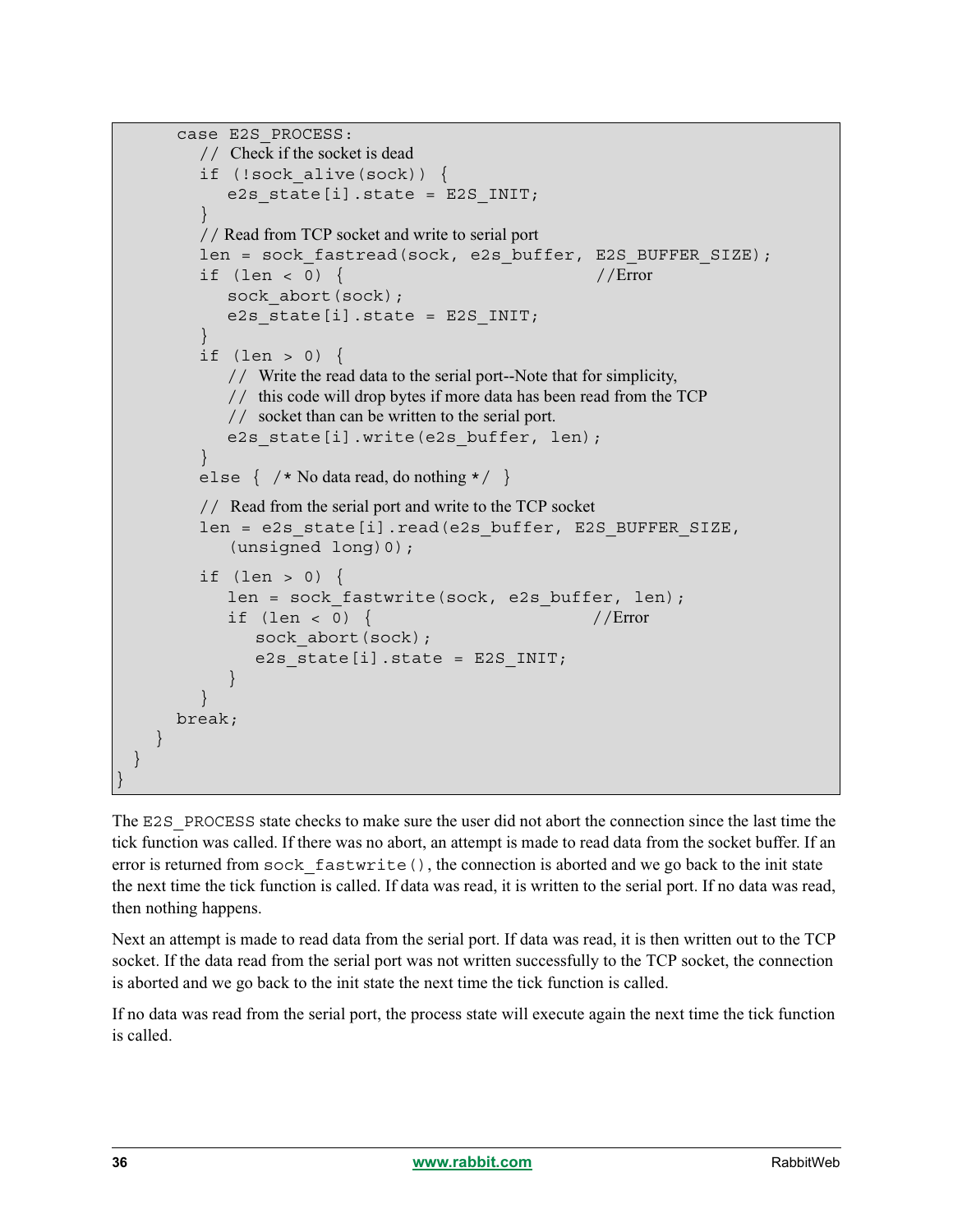```
void main(void)
{
 auto int i;
 // Initialize the serial_ports data structure
 for (i = 0; i < sizeof(ports config); i++) {
    serial ports[i].tcp port = 1234 + i;
    serial_ports[i].ser.port = ports_config[i];
    serial ports[i].ser.baud = 9600;
    serial ports[i].ser.databits = 8;serial_ports[i].ser.parity = 0;
    serial ports[i].ser.stopbits = 1;}
 // Make a copy of the configuration options to be compared against when 
 // the update functions are called
 memcpy(serial_ports_copy, serial_ports, sizeof(serial_ports));
 // Initialize the TCP/IP stack, HTTP server, and Ethernet-to-serial state machine.
 sock init();
 http init();
 e2s_init();
 // This is a performance improvement for the HTTP server (port 80),
 // especially when few HTTP server instances are used.
 tcp_reserveport(80);
 while (1) {
    // Drive the HTTP server
    http handler();
    // Drive the Ethernet-to-serial state machine
    e2s tick();
 }
}
```
In the main() function, the configuration parameters for the serial ports are given initial values which are then copied for later comparison. After initialization of the stack, the web server and finally the state machine, the while loop allows us to wait for a connection.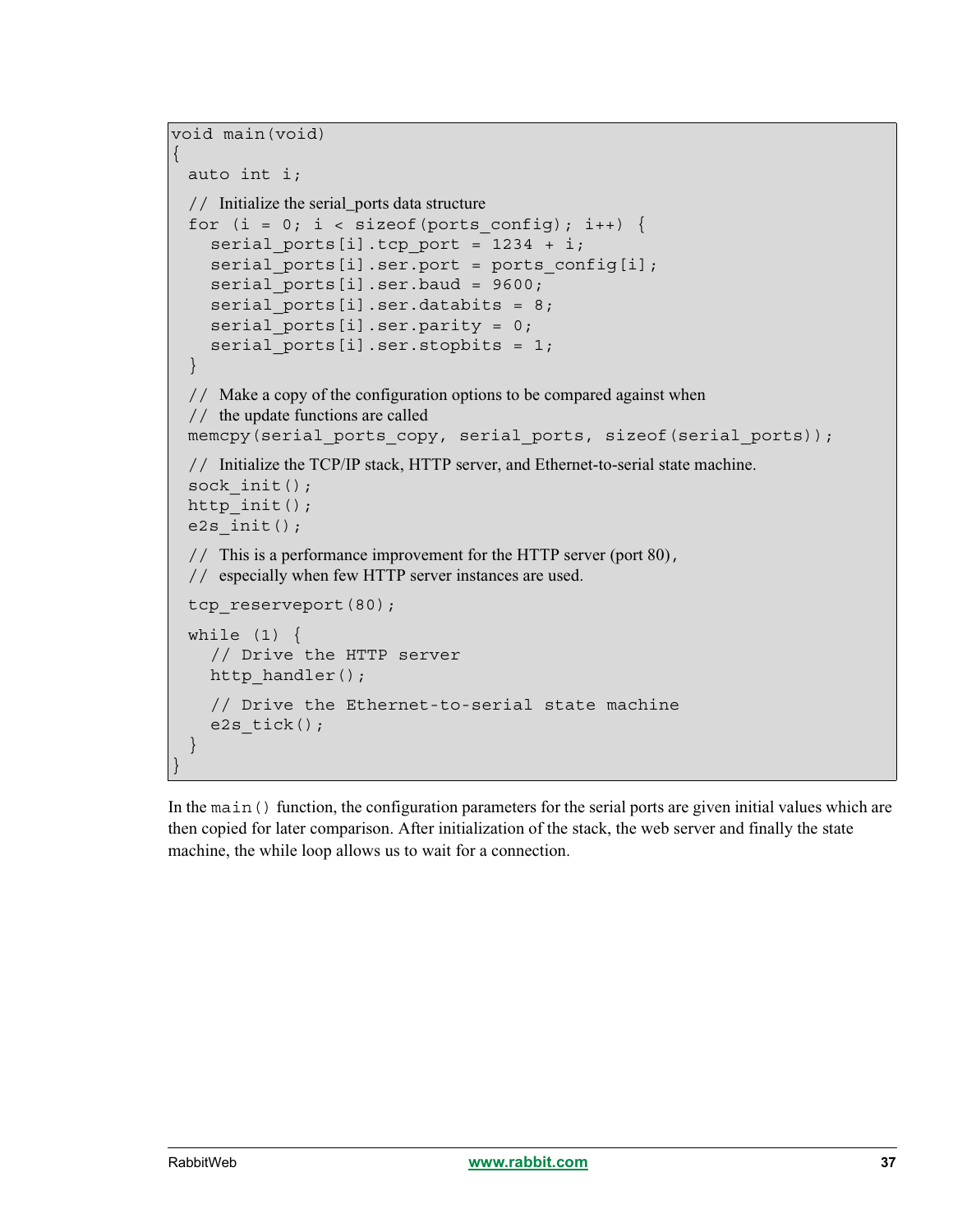## **4.2 HTML Page for TCP to Serial Port Example**

The file config. zhtml that was copied into memory at the beginning of this program contains the HTML form that is presented when someone contacts the IP address of the Rabbit that is running the above application code. config. zhtml uses the ZHTML scripting language that interacts with the code above to create the web interface to a Rabbit-based controller board.

```
File name: Samples/tcpip/rabbitweb/pages/config.zhtml
```

```
<HTML><HEAD>
<TITLE>Ethernet-to-Serial Configuration</TITLE></HEAD>
<BODY>
<H1>Ethernet-to-Serial Configuration</H1>
<A HREF="/index.zhtml">Reload the page with committed values</A>
P<?z if (error()) { ?>
 There is an error in your data! The errors are both listed below
 and marked in <FONT COLOR="#ff0000">red</FONT>.
 <UL>
    \langle 2z \text{ for } (\xi A = 0; \xi A < \text{count}(\xi \xi) ports, 0); \xi A++\{ ? >
      <?z if (error($serial_ports[$A].tcp_port))
      \{ ? \ge<LI>Serial Port <?z echo($serial_ports[$A].ser.port) ?>
        TCP port is in error (must be greater than 0)
         (committed value is
        <?z echo(@serial_ports[$A].tcp_port)?>)
      \langle ?z \rangle ?>
      <?z if (error($serial_ports[$A].ser.baud))
      \{ ? \ge<LI>Serial Port <?z echo($serial_ports[$A].ser.port) ?>
        baud rate is in error 
         (<?z echo(error($serial_ports[$A].ser.baud)) ?>)
         (must be between 300 and 115200 baud)
         (committed value is
        <?z echo(@serial_ports[$A].ser.baud) ?>)
      \langle ?z \rangle ?>
    <?z } ?>
 \langle /UL>
 <?z } ?>
```
After the usual opening lines of an HTML page, the first server-parsed tag we encounter is used with the call to  $error()$  to display a form submission error message, the same way we did in the humidity detector example in [Section 1.2.2.](#page-7-0) Next is an example of a for loop used to print additional, more focused, error messages regarding the local TCP port number and the baud rate for each serial port. Again, error() is used with an if statement to verify the submission of particular web variables and display whatever error messages are chosen.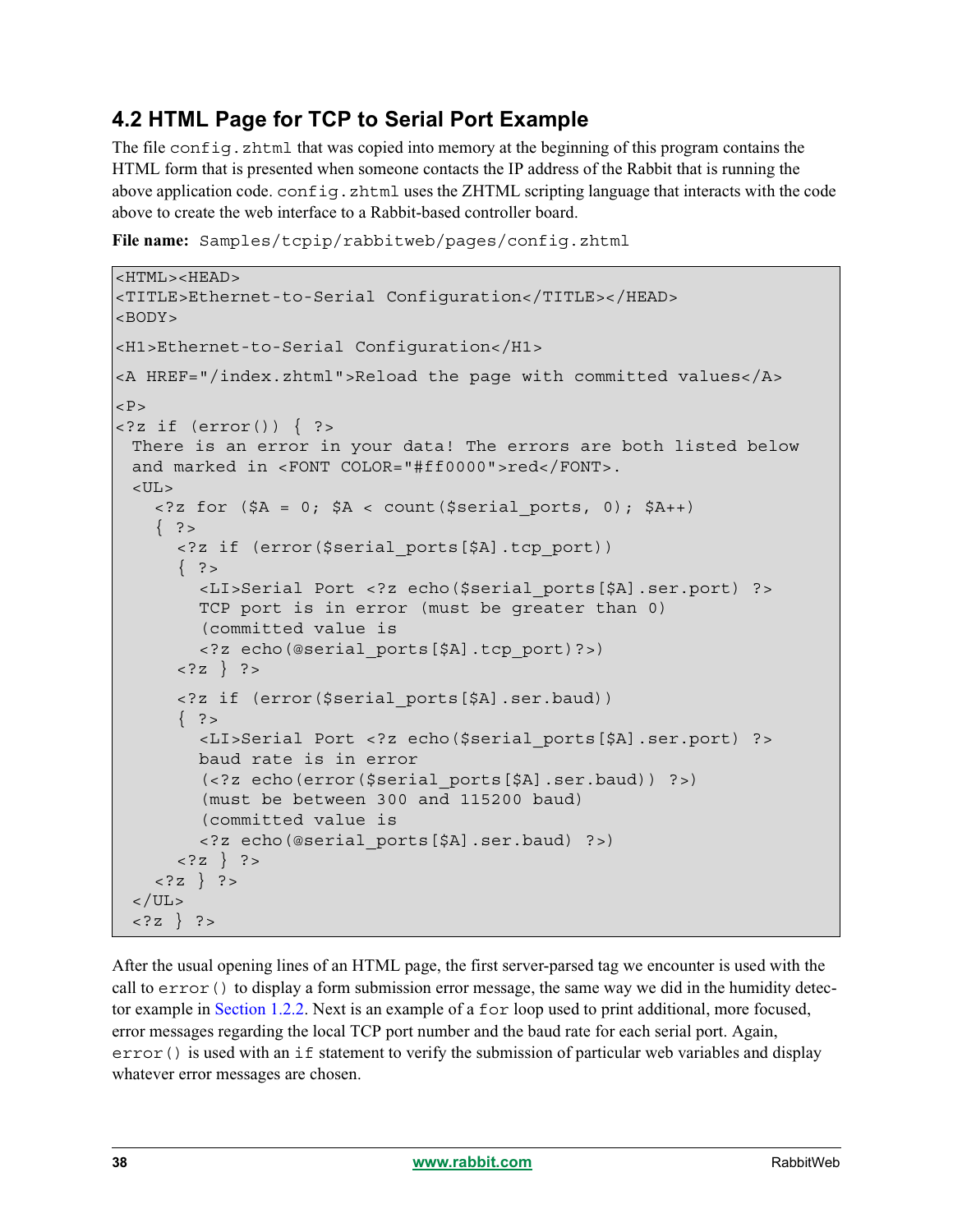```
<FORM ACTION="/index.zhtml" METHOD="POST">
 <?z for (\$A = 0; \$A < count($serial ports, 0); \$A++) { ?>
   <H2>Serial Port <?z echo($serial_ports[$A].ser.port) ?> Setup
   </H2><TABLE>
```
The form is defined next. Another for loop allows us to have the same form entries for each serial port in turn.When displayed without errors, the page looks like this:

#### <span id="page-38-0"></span>**Figure 4. Web Page Served by RabbitWeb**

There are two tables, one for serial port E and, if you could scroll down in [Figure 4](#page-38-0), you would see that it is followed by a table for serial port F. Each table consists of five rows and two columns. Of the five rows, two have text entries and three have drop-down menus, one for each of the three selection variables defined in the Dynamic C application code shown above on [page 30](#page-29-0). We will not show the rest of the HTML code here because it is too repetitive and we have seen similar code in the humidity detector example. There are two lines, however, that are worth further discussion.



```
<INPUT TYPE="text"
 NAME="<?z varname($serial_ports[$A].tcp_port) ?>" 
 SIZE=5 VALUE="<?z echo($serial_ports[$A].tcp_port) ?>">
```
The two text fields in the above form are created with INPUT tags like the one shown here. Recall that the NAME attribute does not allow the use of "[" or "]." The call to varname () solves that problem for us.

```
<SELECT NAME="<?z varname($serial_ports[$A].ser.parity) ?>">
 <?z print_select($serial_ports[$A].ser.parity) ?>
</SELECT>
```
The SELECT tag is used to create a drop-down menu in HTML, which is a convenient way to display a RabbitWeb selection-type variable.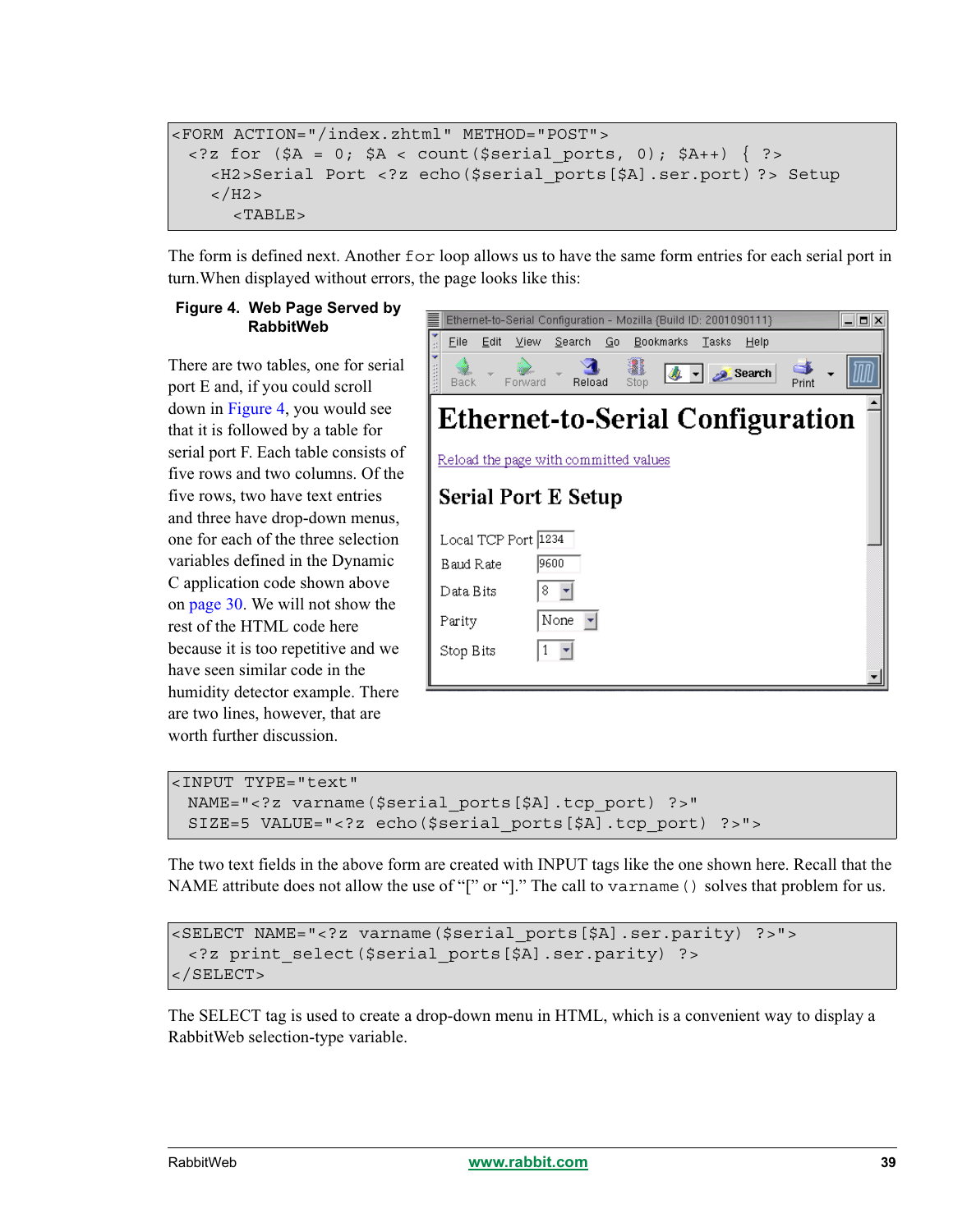## <span id="page-39-0"></span>**Appendix A. RabbitWeb Reference**

This appendix is the repository of some specialized details, such as the grammars that describe the scripting language and the Dynamic C enhancements. It is also intended as a way to quickly find descriptions of particular components of the RabbitWeb module.

## **A.1 Language Enhancements Grammar**

Terminals are in bold, "[ ]" indicate optional parts, and "|" indicates an OR in the statement.

```
web-extension -> #web-statement |
                #web_groups-statement |
                #web_update-statement
```
#web-statement -> **#web** variable expression [authorization]

End-of-line escaping must be used for the #web statement to span lines.

```
variable -> case-insensitive-C-variable
expression -> modified-C-expression |
               select ( select-list )
select-list -> "string" [ = numeric-literal ] [, select-list]
```
variable is a C variable in the global scope. Due to details of how variables are transferred over HTTP, the variable name must be treated as case-insensitive. We can catch variables that conflict because of caseinsensitivity at run-time.

modified-C-expression is a regular C expression, with an optional "\$" symbol preceding C variables which is used to reference the newest value of the variable.

```
authorization -> [authorization] [auth-method] [valid-groups]
auth-method -> auth = auth-type-list
auth-type-list -> ssl | basic | digest [, auth-type-list]
valid-groups -> groups = valid-groups-list
valid-groups-list -> group [( group-rights )] [, valid-groups-list]
group-rights -> ro | rw
#web_groups-statement -> #web_groups groups-list
groups-list -> group-name [, groups-list]
group-name follows the same rules of a C variable name (it will, in fact, be in the namespace as a C 
variable).
#web update-statement -> #web update variable-list function-spec
variable-list -> variable [, variable-list]
```
function-spec is the name of a previously declared C function.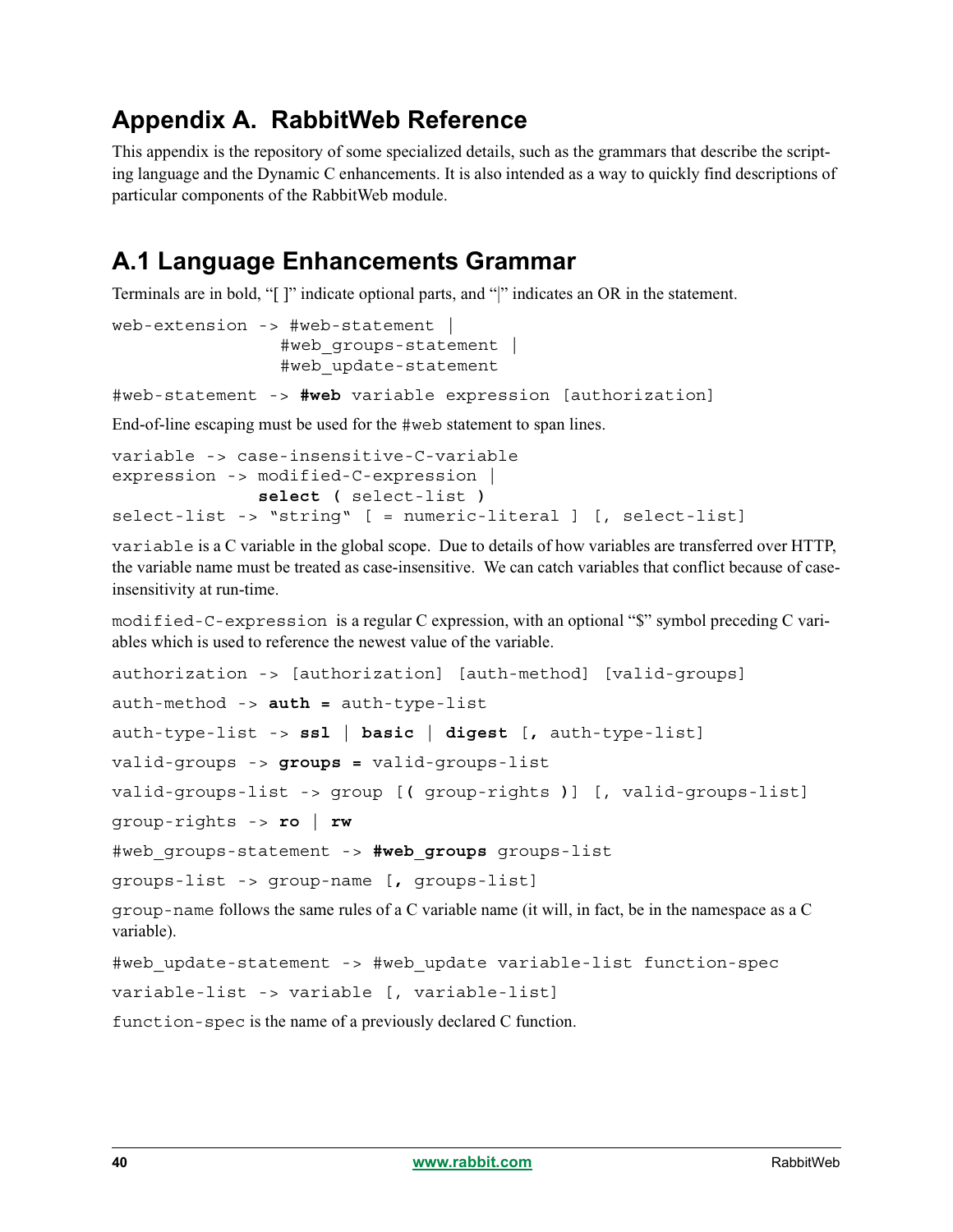## **A.2 Configuration Macros**

There are several macros that can be used when setting up a RabbitWeb server.

#### **USE\_RABBITWEB**

Define to 1 to enable the HTTP extensions, including the ZHTML scripting language. Defaults to 0.

### **RWEB\_POST\_MAXBUFFER**

This defines the size of a buffer that is created in xmem. This buffer stores POST requests that contain variable updates. Hence, this macro limits the size of POST requests that can be processed. Defaults to 2048.

### **RWEB\_POST\_MAXVARS**

This macro defines the maximum number of variables that can be processed in a single POST request. That is, it limits the number of variables that can be updated in a single request. Each variable requires 20 bytes of root memory for bookkeeping information, so the total memory usage is  $20 * RWEB$  POST MAXVARS. Defaults to 64.

### **RWEB\_ZHTML\_MAXBLOCKS**

This macro determines the number of if and for blocks that can be nested in ZHTML. Each additional block allowed adds 11 bytes for each HTTP server instance (defined by HTTP\_MAXSERVERS). Defaults to 4.

#### **RWEB\_ZHTML\_MAXVARLEN**

This defines the size of a root buffer that is used to store variable values, and hence limits the maximum length of a variable value. Only string values can be larger than 4 bytes, so realistically this macro only affects strings. Defaults to 256.

#### **RWEB\_WEB\_ERROR\_MAXBUFFER**

This macro defines the size of a buffer in xmem that is used to hold WEB\_ERROR() error messages. This buffer limits the total size of the error messages associated with a single form update. Defaults to 512.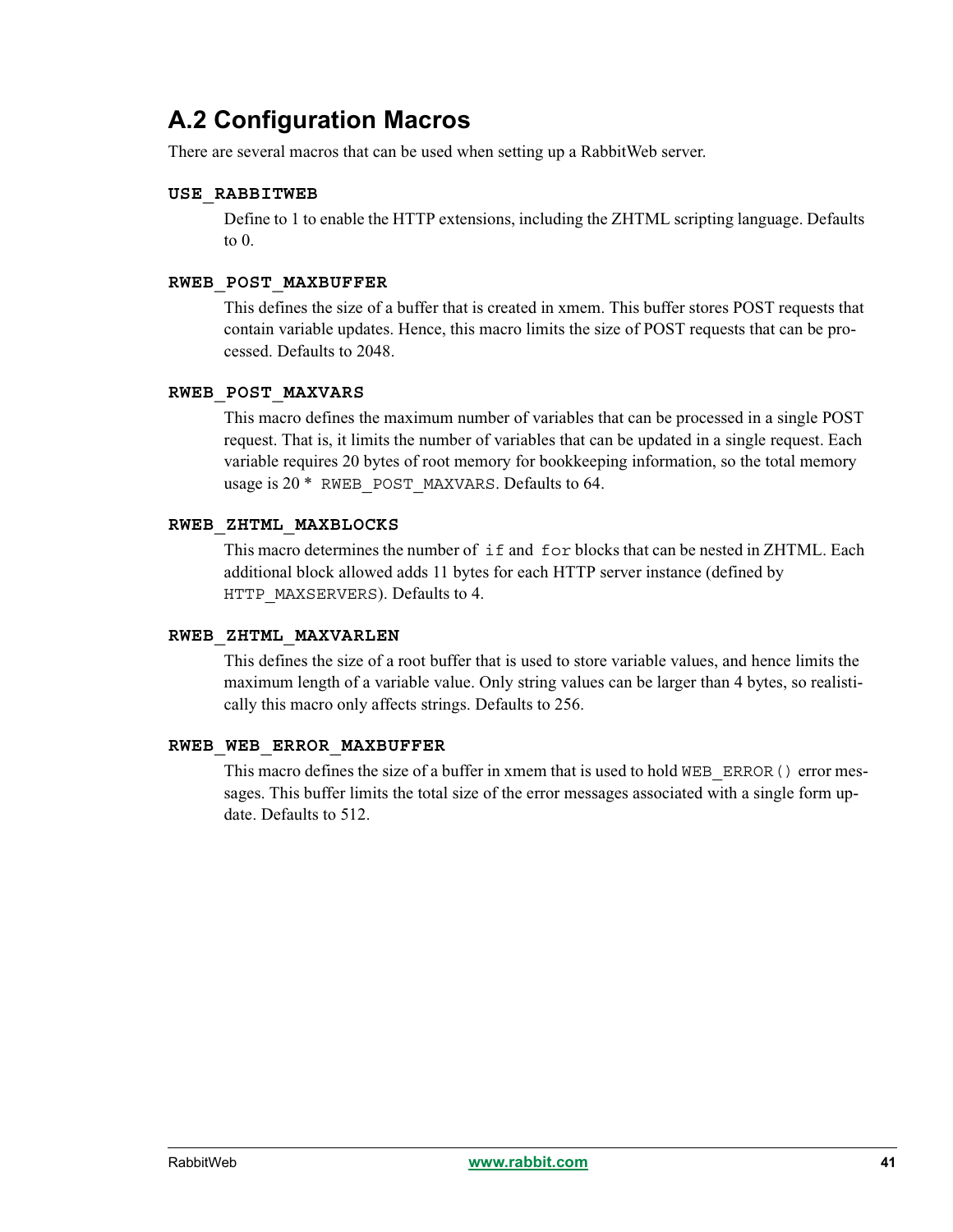## **A.3 Compiler Directives**

The RabbitWeb compiler directives are summarized here.

#### **#web**

Registers a variable, array or a structure with the server. For more information, see [Section 2.1.](#page-10-1)

The #web statement has several optional parts that can be used when a variable (or array or structure) is registered. The optional parts are:

• An error-checking expression to limit the acceptable values that are submitted. For more information see [Section 2.2](#page-12-0). A macro called WEB\_ERROR can be included in the errorchecking expression to associate a string with an error. For more information, see [Section 2.2.1](#page-14-0)

• The "auth=" parameter is a comma separated list of acceptable authentication methods. The possible choices are basic, digest and ssl. For more information, see [Section 2.3](#page-15-0).

• The "groups=" parameter is a comma separated list of user groups that are allowed access to the web variable (or array or structure). For more information, see [Section 2.3.](#page-15-0)

One or more of the optional parts can be used in a #web statement.

### **#web\_groups**

This directive defines a web group. For more information, see [Section 2.3.](#page-15-0)

### **#web\_update**

This directive identifies a user-defined function to call in response to a variable update. For more information, see [Section 2.4.](#page-16-0)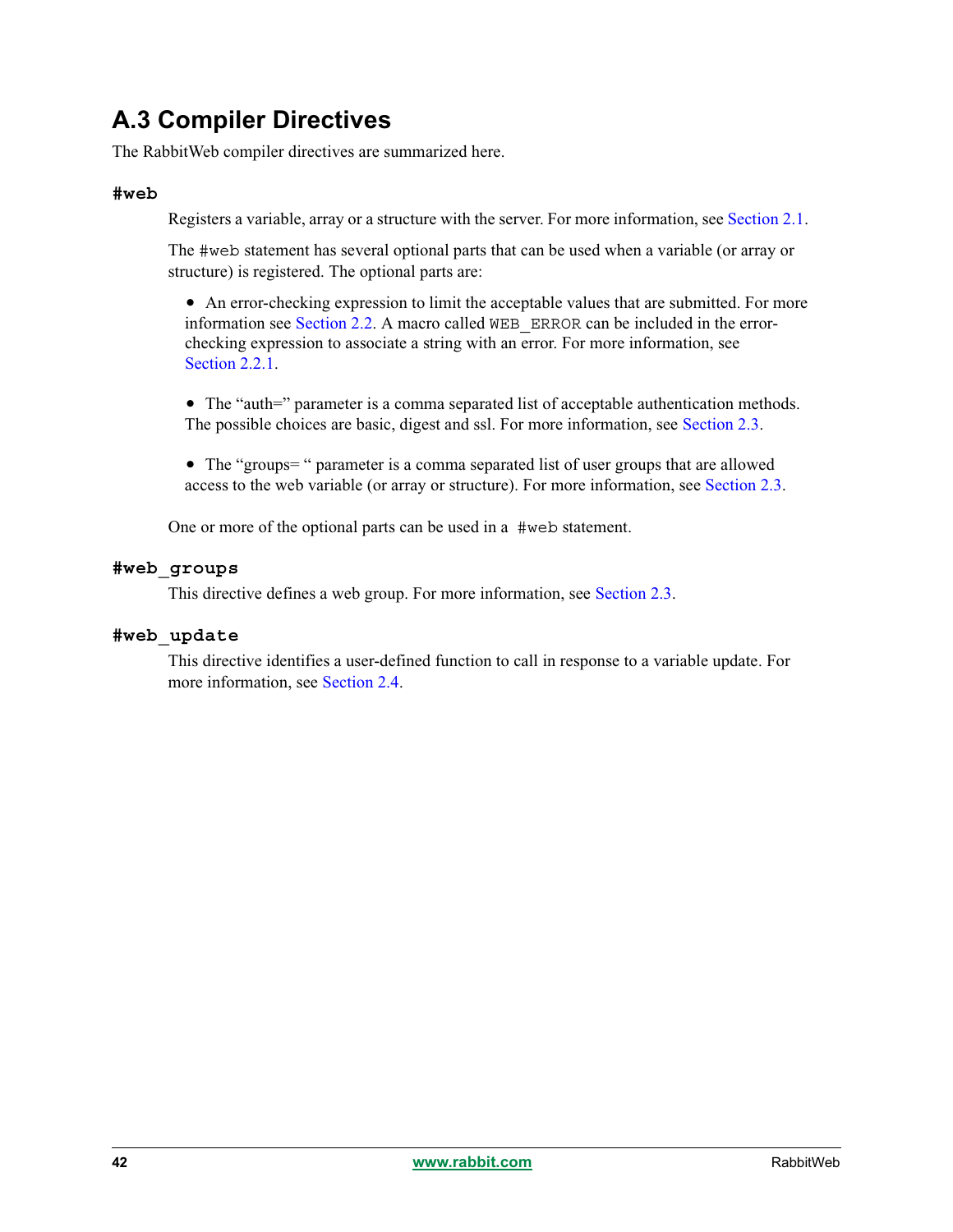## **A.4 ZHTML Grammar**

Terminals are in bold, "[ ]" indicate optional parts, and "|" indicates an OR in the statement.

```
zhtml-tag -> <?z statement ?>
statement -> print-function | printf-function |
          varname-function | print opt-function |
          print select-function | if-statement | for-loop
print-function -> print( variable )
variable -> $ registered-variable | loop-variable
```
registered-variable is an array, structure or variable that is registered with the web server.

```
loop-variable -> $ A-Z
```
loop-variable is a one-letter variable (A-Z) defined in the for loop, and can be used as the index for an array.

```
printf-function -> printf ( printf-specifier , variable )
```
The print f-specifier is like a C printf specifier, except that it is limited to a single variable.

```
varname-function -> varname( variable )
print_opt-function -> print_opt( variable , number ) |
                       print_opt( variable , loop-variable )
print_select-function -> print_select( variable )
```

```
count-expression -> count( variable, number ) | count( variable )
```
Note that in the first option variable is an array; in the second option it is a selection-type variable.

```
numeric-expression -> loop-variable | integral-variable |
                  count-expression | numeric-literal
```
integral-variable refers to a registered #web variable of integral (int or long, signed or unsigned) type.

```
if-statement -> if ( if-expression ) { html-code }
if-expression ->numeric-expression operator numeric-expression |
                    [ ! ] error( variable ) |
                    [ ! ] auth( variable , " group-rights " ) |
                   [ ! ] updating( )
operator -> == | != | > | < | >= | <=
group-rights -> ro | rw
for-loop -> for ( loop-variable = numeric-expression ;
                    loop-variable operator numeric-expression ;
                    loop-variable for-inc ) { html-code }
for-inc \rightarrow ++ \vert -- \vert += numeric-expression \vert -= numeric-expression
ro stands for read-only
rw stands for write-only
```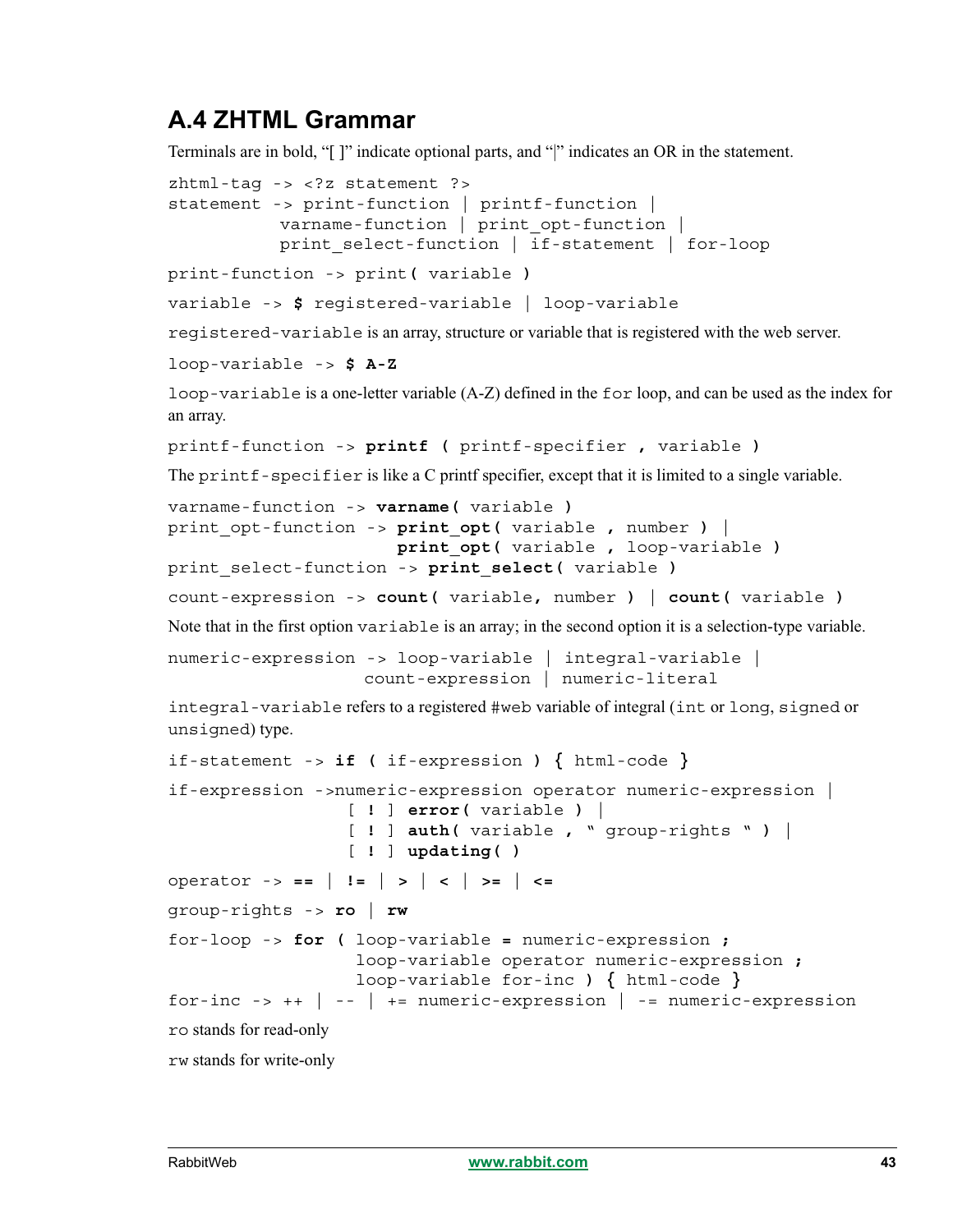## **A.5 RabbitWeb Functions**

This section lists all of the functions that can be called within ZHTML tags.

### **auth()**

This function is used to check if a user has authorization for accessing a specific variable.

```
\langle \cdots 2 if (auth($foo, "rw")) { ? >
   You have read-write access to the variable foo.
<?z } ?>
```
This function can be preceded by "!" (the not operator).

#### **count()**

This function is for arrays and selection-type variables.

If the first parameter is an array, the second parameter specifies an array dimension. For a onedimensional array, the second parameter must be zero. For a two-dimensional array, the second parameter must be zero or one. And so on. If the first parameter is an array, the return value of the function is the upper bound for the specified array dimension.

If the first parameter is a selection variable, there is no second parameter. The count () function returns the number of options for a selection variable.

The return value of count () can be used in a for loop to cycle through all elements of an array.

 $\langle 2z \text{ for } (\$A = 0; \$A < \text{count}(\$ \text{foo}, 0); \$A++) \{ ?\}\rangle$ 

#### **echo(), print()**

These are display functions to make web variables visible on an HTML page. They display the variable passed to them using a default conversion specifier. The function  $\epsilon$ cho() is an alias for print().

```
<?z print($foo) ?>
```
#### **error()**

The  $error()$  function can be called both with and without a parameter. If it is called without a parameter it will return TRUE if there were any errors in the form submission and FALSE otherwise. To call  $error()$  with a parameter, you must pass it the name of a web variable. The function will return TRUE if that variable did not pass its error check, and FALSE otherwise.

It can be used to print out the WEB\_ERROR() message:

```
print(error($foo))
```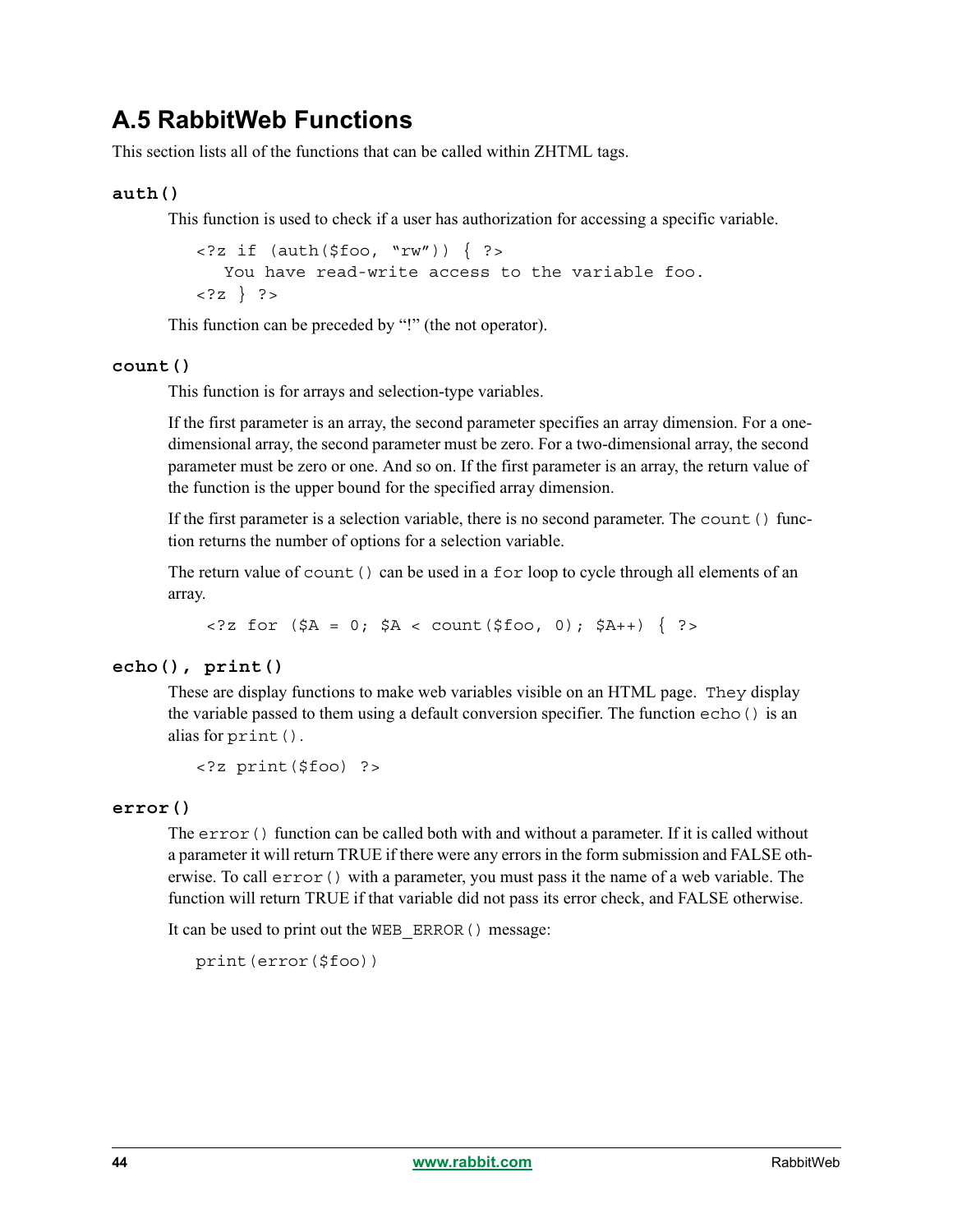#### **printf()**

This is a display function to make web variables visible on an HTML page. With printf() you can display a variable of type int or long:

<?z printf("%ld", \$long\_foo) ?>

#### **print\_opt()**

This is a display function to make selection-type web variables visible on an HTML page. It takes two parameters. The first parameter is a selection-type variable and the second parameter is the index into the list of possible values for the selection-type variable.

<?z print\_opt(\$select\_var, \$A) ?>

#### **print\_select()**

This is a display function to make selection-type web variables visible on an HTML page. It automatically generates the option list for a given selection variable:

<?z print\_select(\$select\_var) ?>

#### **selected()**

The selected() function takes two parameters. The first parameter is a selection variable and the second parameter is an integer index into the array of options for the specified selection variable. The function returns TRUE if the option indicated by the index parameter matches the currently selected option, and FALSE if it doesn't.

For example, to iterate through all possible values of a selection-type variable and output the appropriate "<OPTION>" or "<OPTION SELECTED>" tags, something like the following can be done:

```
\langle <?z for ($A = 0; $A < count($select var, 0); $A++) { ?>
   <OPTION
   \langle?z if (selected($select var, $A)) { ?>
      SELECTED
   \langle ?z \rangle ?>
   \rightarrow<?z print_opt($select_var, $A) ?>
```
The page Samples/tcpip/rabbitweb/pages/selection.zhtml uses the selected() function.